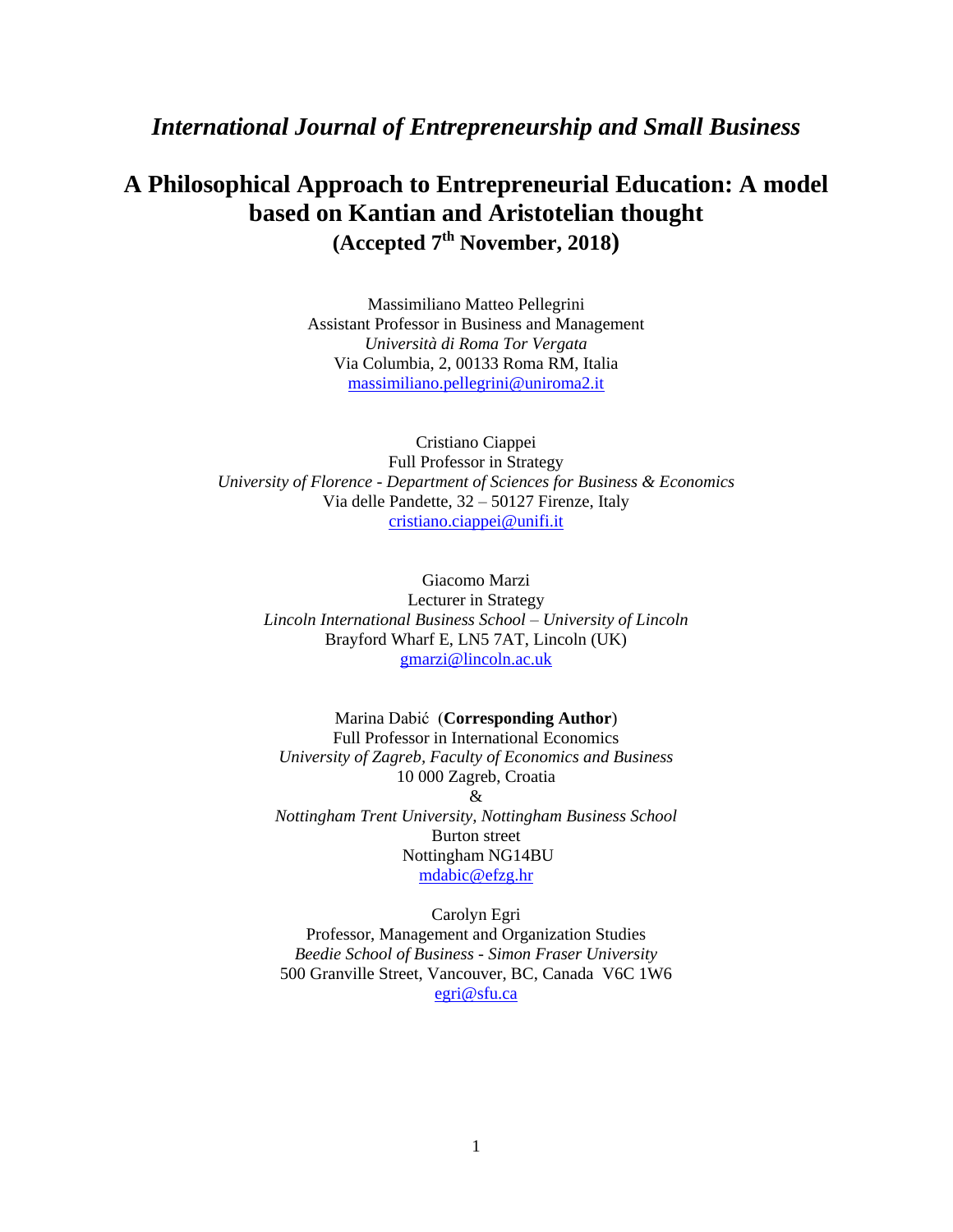## **Author's Bio:**

**Massimiliano M. Pellegrini** is currently working at University of Rome "Tor Vergata", as a qualified associate professor (assistant professor with national qualification). From the same university he also received his Ph.D. in 2011. Previously, he was a Senior lecturer at Roehampton University and he covered several roles as permanent staff at University of West London and Princess Sumaya University, and visiting staff at the Wharton School, University of Linz, University of Enlarger-Nuremberg. He was the Chair for the Strategic Interest Group of Entrepreneurship (E-ship SIG) at the European Academy of Management (EURAM) until 2018. His research interests and publications are focused on entrepreneurial, ethical, and organizational behaviours; he published more than 40 contributions especially in highly-ranked journals e.g., J. of Business Ethics, J. of Managerial Psychology, Int. J. of Entrepreneurial Behaviours & Research, Int. J. of Entrepreneurship & Small Business, and Business Process Management J.

**Cristiano Ciappei** is a Full professor at the Faculty of Economics at the University of Florence. He has taught at numerous Italian and foreign universities including the Campus Biomedico University of Rome and the Fashion Institute of Technology at the State University of New York. Author of numerous scientific publications especially in the field of entrepreneurship and business ethics.

**Giacomo Marzi** received the Ph.D. degree in management, from the University of Pisa, Pisa, Italy, in, 2018. He is Lecturer in strategy and enterprise with the, Lincoln International Business School, University of, Lincoln, Lincoln, U.K. He carried out research activities, as a Visiting Scholar at the University of Zagreb,, Zagreb, Croatia. He has authored and co-authored a, number of papers that appeared in conferences, edited, books, and journals, including the Journal of Business, Research, the International Journal of Conflict Management, the International Journal of Innovation and Technology Management, Scientometrics, and the Business Process Management Journal. His research interests include innovation management and entrepreneurship.

**Marina Dabić** is the author of more than 200 articles and case studies, and has edited five books. A monography written by Marina Dabić, Jadranka Švarc, and Miguel Gonzales-Loureiro, entitled Entrepreneurial Universities in Innovation-Seeking Countries: Challenges and Opportunities was published by Palgrave Macmillan in 2016. Her papers appear in wide variety of international journals, including the JIBS, JWB, TFSC, IEEE-TEM, JBR, IMR, MIR, Organizational Dynamics among many others. Prof Dabic is associate editor of the IEEE- Transaction of Management, Technology in Society, and Journal of Knowledge Economy. In her career, Dr Dabić has achieved success, acclaim in a range of different projects HORIZON 2020, ERASMUS +, LLL Leonardo da Vinci, and is a primary supervisor for TEMPUS FoSentHE project granted by the European Commission. She is continuously reviewer for EC Horizon 2020 projects.

**Carolyn P. Egri** is the William J.A. Rowe EMBA Alumni Professor in the Beedie School of Business at Simon Fraser University, Canada. Her research interests include international management, corporate environmental and social responsibility, and management education. Her work has been published in leading journals such as the Academy of Management Journal, Journal of International Business Studies, Strategic Management Journal, Organization Science, Journal of World Business, and Journal of Business Ethics. A former Chair of the Organizations and the Natural Environment Interest Group of the Academy of Management, she is currently an Associate Editor for Business & Society, and serves on 12 editorial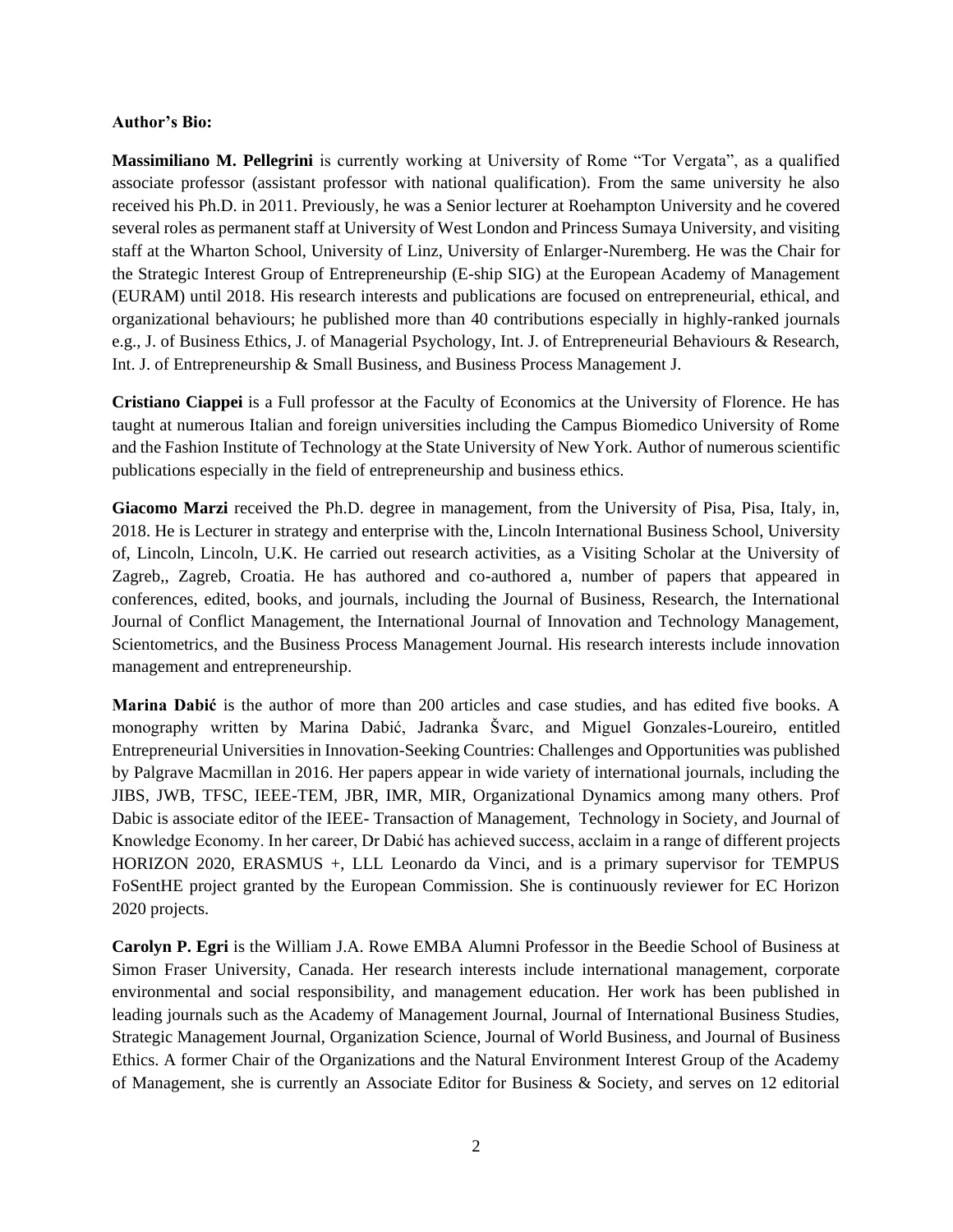boards. She has also been an Associate Editor for Academy of Management Learning & Education, Assistant Editor of Journal of Management Education, and Guest Co-editor of five journal special issues.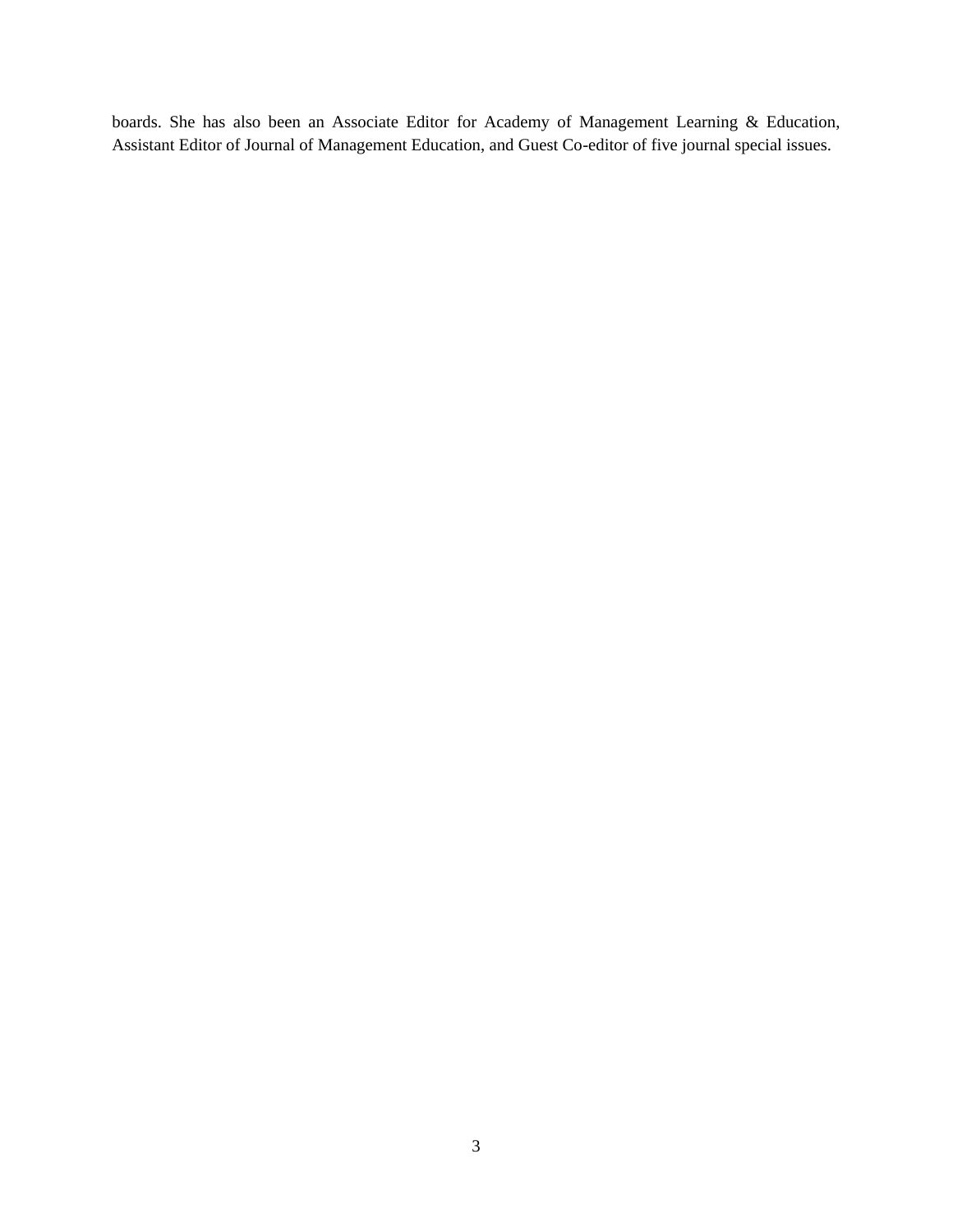# **A Philosophical Approach to Entrepreneurial Education: A model based on Kantian and Aristotelian thought**

# **ABSTRACT**

In the field of entrepreneurship education, how to develop an effective program to teach entrepreneurship has been widely debated. However, an inductive approach based on analysis of educational program experiences and outcomes has led to mixed conclusions about the appropriate scope and structure of entrepreneurship education. In contrast, we take a deductive approach to develop a comprehensive entrepreneurship education model based on concepts from two schools of philosophical thought: the Kantian debate about freedom versus determinism, and the Aristotelian concepts of praxis and poïesis. These philosophical concepts are related to scope and structure dimensions that delineate the soft (art) and hard (science) of entrepreneurship education, their components and interrelationships. Pedagogies associated with each component as well as integrative pedagogies are identified to guide the development of entrepreneurship education programs and teaching. Theoretical propositions are presented for future research.

**Key words:** entrepreneurship education, philosophy of entrepreneurship, entrepreneurial acting, entrepreneurship pedagogies, art and science of entrepreneurship, Aristotle, Kant.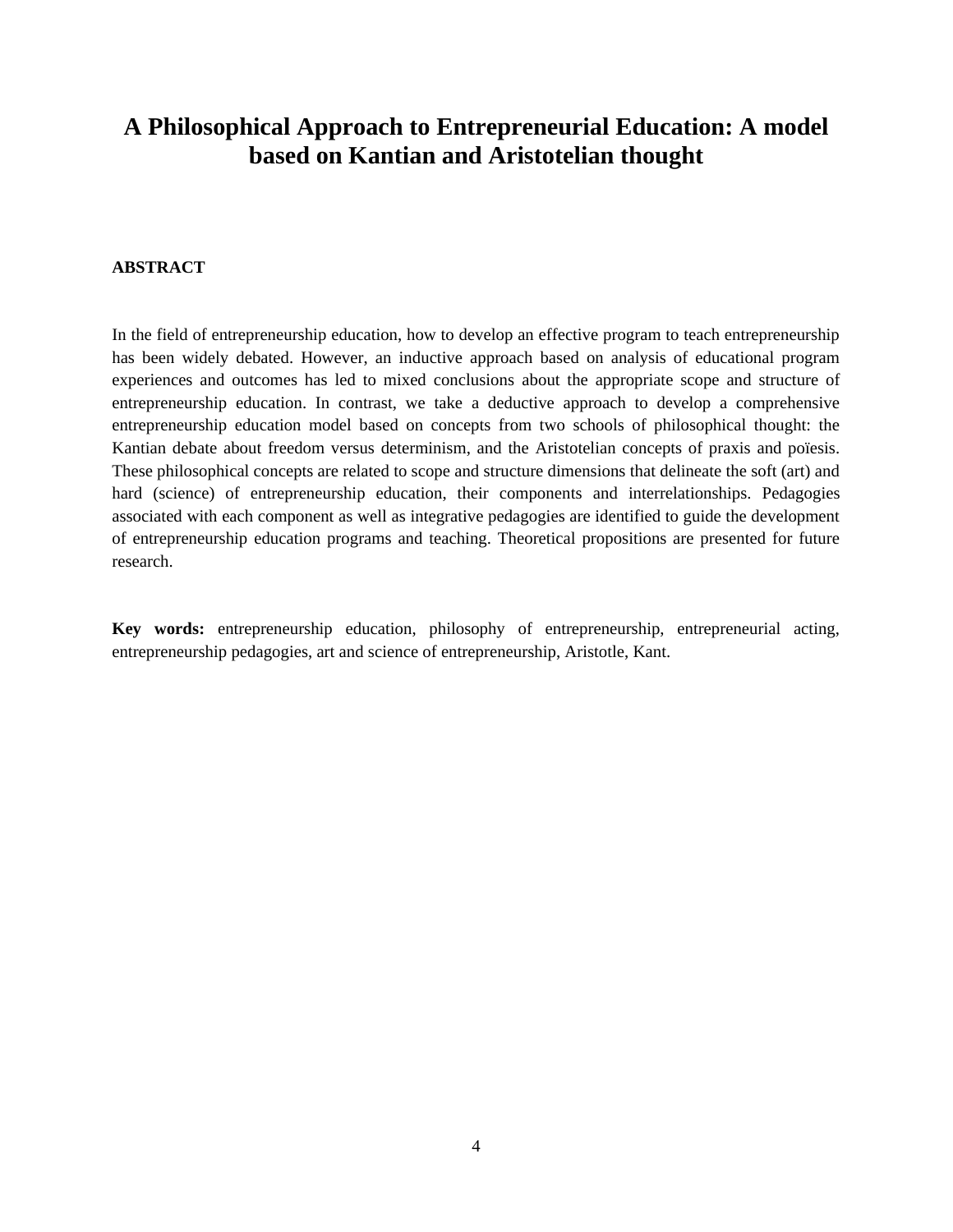#### **1 Introduction**

Entrepreneurship education has received significant attention from scholars, educators, practitioners, and policy-makers (Lee et al., 2005; Winkler, 2014). This attention is due to the fundamental role that entrepreneurial activity plays in modern societies through increasing formation of new ventures and bringing innovations to the market (Schumpeter, 1934), sustaining or increasing employment and job markets (e.g., Rideout and Gray, 2013), and ultimately contributing to national economic wealth (e.g., GEM, 2014). Thus, entrepreneurship education while transferring content knowledge and developing skills and competencies, should also stimulate intentions and mindsets that promote entrepreneurial behaviours and activities (Dana, 1992; Dana, 2001; Liñán, 2001; Gielnik et al., 2015; Liñán, 2004, 2008; Zhang et al., 2014). Despite this increased attention, the legitimacy of entrepreneurial education is far from well established (Abaho et al., 2015; Nabi et al., 2017; Tan and Ng, 2006). Business schools and training centres have implemented a variety of epistemological, theoretical, pedagogical and practical approaches under the conceptual umbrella of entrepreneurship (Fayolle, 2008, 2013; Fayolle and Gailly, 2015). In their classification of entrepreneurship education pedagogies and practices, Bechard and Gregoire (2007) delineated three different models: (i) Supply model based on a traditional approach to teaching and standardised courses; (ii) Demand model based on a personalised learning style with student-led seminars and experimentation; (iii) Competence model based on real projects in an actual (or simulated) industry environment. The debate about how to educate entrepreneurs identified by Gorman et al. (1997) is still vivid as shown by Nabi et al.'s (2017) recent systematic review. Further, this diversity in approaches has resulted in conflicting findings regarding the effectiveness of entrepreneurship education and constrained the development of a clear pedagogical approach (Fayolle and Gailly, 2008, 2015; Shinato et al., 2013; Nabi et al., 2017).

In this paper, we present a theoretical framework that responds to calls for revisiting the philosophical foundations of 'acting' that is one of the most central elements of entrepreneurship (Frese, 2009; McMullen and Shepherd, 2006) as well as vital to entrepreneurship education (Gielnik et al., 2015; Morris et al., 2013). Our model for entrepreneurship education integrates two cornerstones of Western philosophical theories,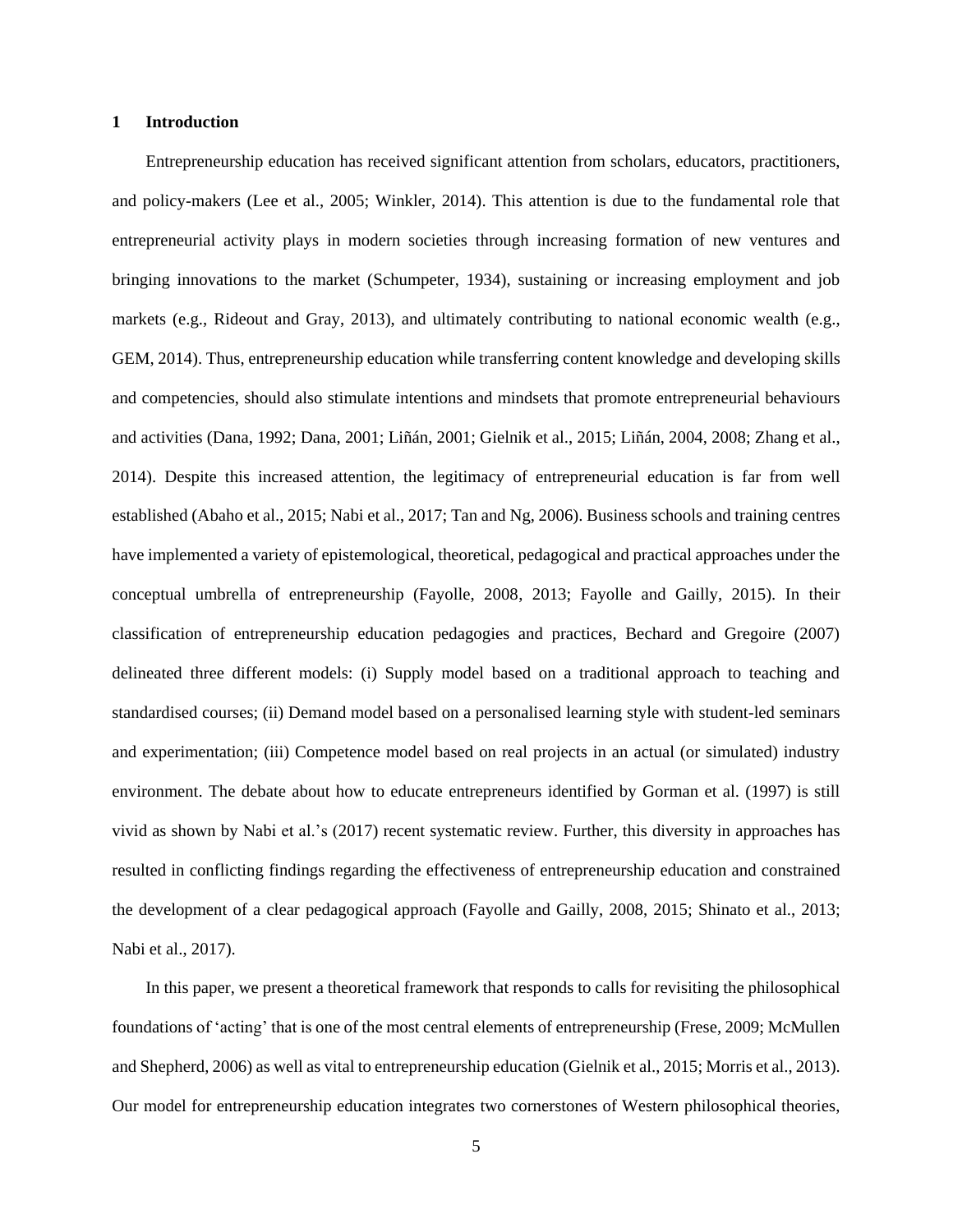Aristotle (1968) and Kant (1790/1914), with modern concepts of entrepreneurship education. In particular, we focus on the scope of theoretical models of entrepreneurial potential and intentions (Krueger and Brazeal 1994; Krueger et al., 2000; Shapero and Sokol, 1982; Linan, 2011; Chen et al., 2015), and the structure of education in terms of content, knowledge and skills that can enact the entrepreneurial process (Chang and Rieple, 2013; Chell, 2013; Gielnik et al., 2015; Hood and Young, 1993; Morris et al., 2013).

We take a dialectic approach in reinterpreting Kant's (1790/1914) dilemma of freedom of human acting, versus a determinism approach that analyses different 'levels' of acting, i.e., *praxis* and *poïesis* belonging to the Aristotelian tradition (Aristotle, 1968). By doing so, we adopt an anthropological philosophy perspective rather than a psychological approach to describe this dichotomy. We posit that the philosophical approach towards human action, needs and behaviours engenders a different perspective for determining the appropriate scope and structure of entrepreneurship education. While it would be naïve to claim that there is a 'universally true' educational model, a model that is theoretically inferred provides guidance that is less bounded to a specific context (time and place) that may become outdated or lack relevance. Rather, our proposed model is flexible and adaptable to a variety of educational contexts, scopes and structures of a program or initiative, and changes in educational foci or areas.

The contributions of this paper to the entrepreneurship education literature are at least twofold. First, we develop a pedagogical model based on a dialectical approach to human action that describes and assesses the scope and structure of entrepreneurship education. The result is a modular approach that encompasses four educational foci (personal attitudes, meta-competencies, strategizing, organizing) and integrates the existential and pragmatic needs of potential entrepreneurs to develop their entrepreneurial attitudes and behaviours. Second, we use this classification of educational foci/areas to identify different pedagogies and approaches that would be most effective for teaching and developing entrepreneurship.

The remainder of this paper is structured as follows. We first present the philosophical foundations for creating a comprehensive entrepreneurship education model. We then relate these philosophical dimensions to the entrepreneurship education literature in respect to the scope (internal and external orientation) and structure (soft and hard and skills and knowledge) considered important for engendering entrepreneurial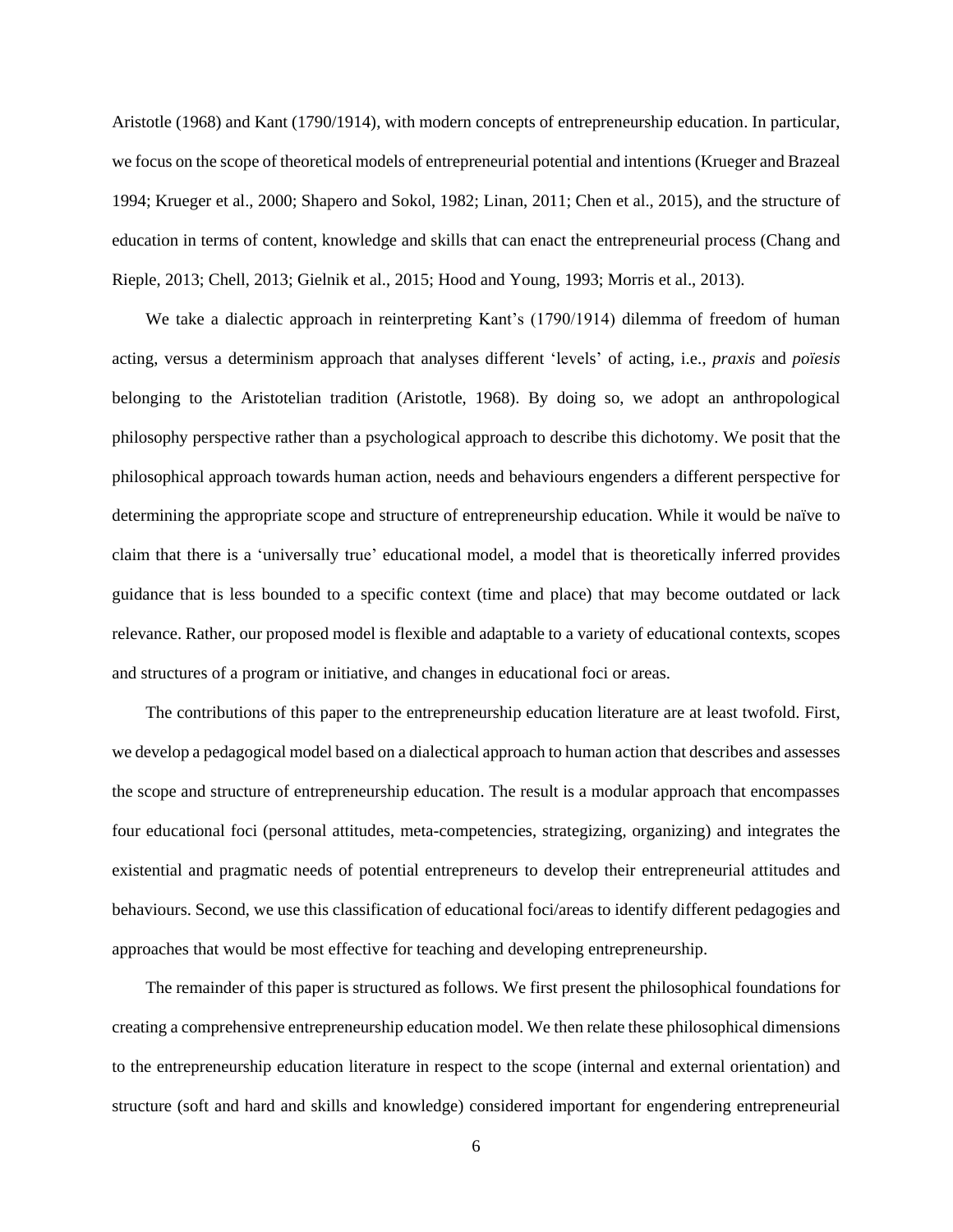intentions (Do Paco et al., 2015). Our focus then turns to translating these philosophical insights into a conceptual model of entrepreneurship education, and developing propositions for future research. The following section identifies different pedagogies relating to each component of the entrepreneurship education model to guide its application, and then we provide summary conclusions.

#### **2 Philosophical bases for an entrepreneurship education model**

One of the most important problems in the entrepreneurship education literature is understanding different educational approaches and their outcomes (Nabi et al., 2017). We aim to respond to this call by developing a deductive model inferred through philosophical logic.

Many scholars have noted that 'acting' is a central element of entrepreneurship and that acting is the engine for starting and operating a business (e.g., Frese, 2009; McMullen and Shepherd, 2006; Morris et al., 2013). Acting is not merely operational execution but rather encompasses a whole process that involves both actions and cognitive elaboration about how to plan and structure such actions (Gielnik et al., 2015). Therefore, we present two dichotomies of classic Western philosophies with a focus on acting. We juxtapose an interpretation of autonomy based on Kant's (1790/1914; 2006, *ed. origin.* 1798) freedom vs. determinism concept with Aristotle's (1968) *praxis* and *poïesis* profiles of action (see Table 1).

# Table 1 about here \_\_\_\_\_\_\_\_\_\_\_\_\_\_\_\_\_\_\_\_\_\_

\_\_\_\_\_\_\_\_\_\_\_\_\_\_\_\_\_\_\_\_\_\_

One of Kant's main concerns was the analysis of human freedom (of acting) and its relative constraints, thereby providing a robust philosophical explanation of human agency. We selected Aristotle because he was the first to delve into acting in human behaviour and his profiles (or layers) of acting are still considered innovative (Ackrill, 1978; Eikeland, 2008; Jimenez, 2016). Together, these two philosophical pillars provide a strong theoretical foundation for understanding a central element of entrepreneurship, i.e., acting (McMullen and Shepherd, 2006; Morris et al., 2013). Acting is the fundamental element for developing a model of entrepreneurship education that transcends specific contingencies and contexts to delineate the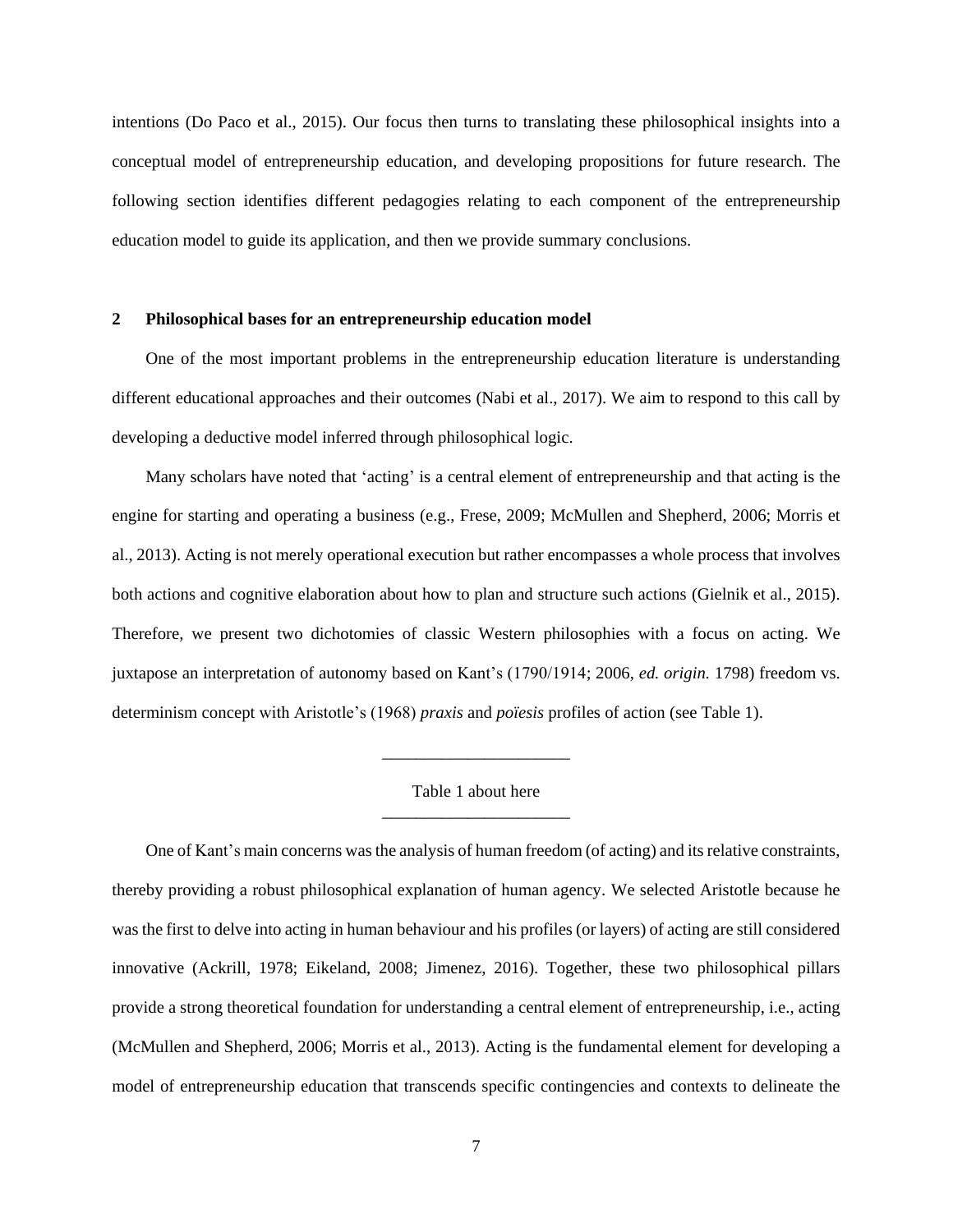different scopes and structures of educational initiatives.

#### *2.1 Dimensions of the agent: internal and external aspects influencing human acting*

Since the time of ancient Greece, philosophers have debated the question of free will. One group of scholars contend that human beings have freedom over their actions, fact that also implies responsibility (Jimenez, 2016; Meyer, 2015; Roberts, 1989). Other scholars contend that the determinism of nature mechanistically subdues the natural world (and consequently human beings) through bundled chains of cause-effect relations (e.g., O'Connor, 2000). Kant's work was deeply concerned with this controversial philosophical question (Mele, 1995); in the *Critique of Pure Reason*, for example, Kant (1781/1899) took a position that favoured the mechanistic structure of the world. However, in relation to the third antinomy, it is possible to see a fissure in his firm conviction about a mechanistic world (Vaida, 2009). Indeed, the antinomy states that "*[Thesis]: Causality, according to the laws of nature, is not the only causality from which all the phenomena of the world can be deduced. In order to account for these phenomena it is necessary also to admit another causality, that of freedom […] [Antithesis]: There is no freedom, but everything in the world takes place entirely according to the laws of nature.*" (Kant, 1781/1899, pp.448A476Bff.)

Yet in the second *Critique,* Kant adopts a completely different position when writing about moral and ethical behaviours guided by practical reason. Kant posits freedom as the driving force as well as the mean to the final purpose (Allison, 1990). However, this 'fracture' is possibly recomposed with Kant's final critique that clearly addresses a unifying vision of freedom and nature due to the third faculty of the human spirit, judgment (Bruno, 2010; Wood, 2003). Kant identifies two types of judgment: determinant and reflective (Kant, 1781/1899, 5: 386-389). Determinant judgement is the traditional way of judging where universal concepts are applied to the particularities of reality. Conversely, reflective judgment is the opposite process where peculiarities of reality are re-connected to universals arising from pure reason. Thus, the subjectivity of the judging agent plays a predominant role and each individual may find his/her own solution that must finally match some *a priori* rules, i.e. general principles (Arendt, 1958). However, reflective judgment transpires through confrontation and dialectics, and is not derived from pure rationality.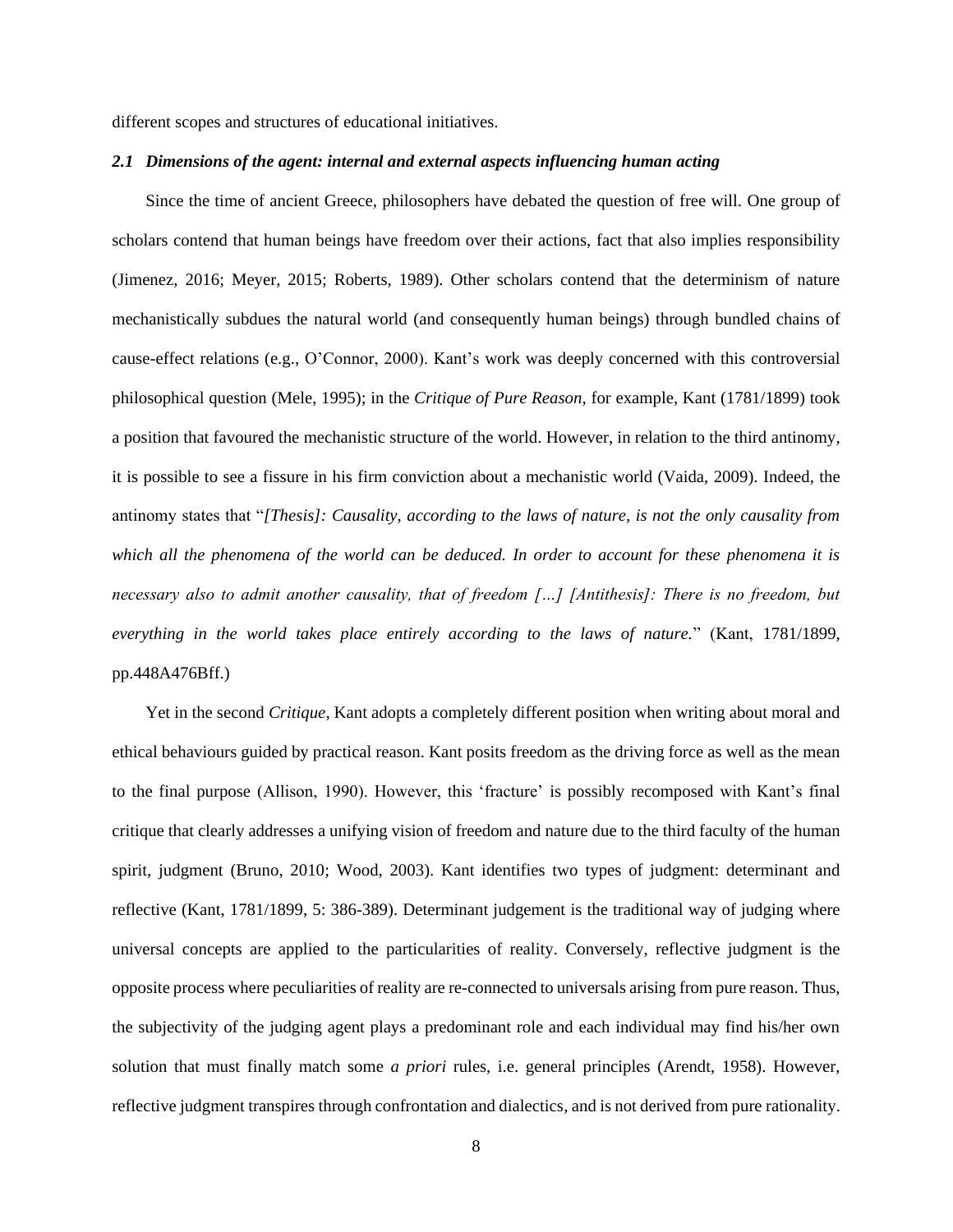Such judgment allows understanding reality as final despite it not being intrinsically so. Indeed, the human intellect cannot work in any other way. Sense-making is a prerequisite to understanding – even if the final purpose of things does not necessarily exist (Mele, 1995). However, this is also an expression of determinism as it is governed by the structure of human thought (Allison, 1990; Bruno, 2010; Vaida, 2009).

This free will/determinism dichotomy allows us to introduce and translate a basic form of a dualistic approach to the self of the agent. We may think about the self as a tension between *autos*, a representation of the desiring side of the self and expression of intellectual freedom, and *nomos*, a representation of the regulating side of the self and an expression of the determinism arising from nature (Mele, 1995; Wood, 2003). Taken as a whole, *autos* and *nomos* are essential functions of the self that serve as a meta-function related to managing the autonomy of a subject ((Kant, 2006, *ed. origin.* 1798). Typically, impulses from *autos* try to overcome a state of need, but at the same time, an *autos* without rest would lose its freedom and become a 'slave of the desire'. Having desires or having direction coming from them are insufficient conditions for emancipation which, in order to achieved, also requires correct acting and actions. Thus, if the actor does not want to fall into a pathological state, s/he needs a form of *nomos* to appropriately relate to the contingencies of reality. The *nomos* acts as a regulator of behaviours and actions, disciplining the *autos* and thus discovering enjoyable ways to fulfil the desire (Kant, 2006, *ed. origin.* 1798; Lottin, 1942). However, if a *nomos* is too restrictive in terms of abiding by the rules, it risks disheartening the vital 'sparks' of *autos*. This condition reduces the autonomy and satisfaction while depressing and annihilating the desire (Mele, 1995).

From this perspective, the self can be understood as a system that connects it to the world and other agents. This system is open as much as *autos* seeks satisfaction of the desire outside the self. The external orientation of *autos* is normal because urges of desire arise from a state of need/necessity, thus the self cannot compensate for this lack autonomously. Nevertheless, the system also needs to be closed at a certain point in order to avoid a situation in which the self gets lost in the *mare magnum* (vast sea) of possibilities. Indeed, *nomos* confers such a closure when it finds rules, laws, and instructions that can translate an ideal possibility into feasible directions. Autonomy is achieved when this system of openings/closures finds an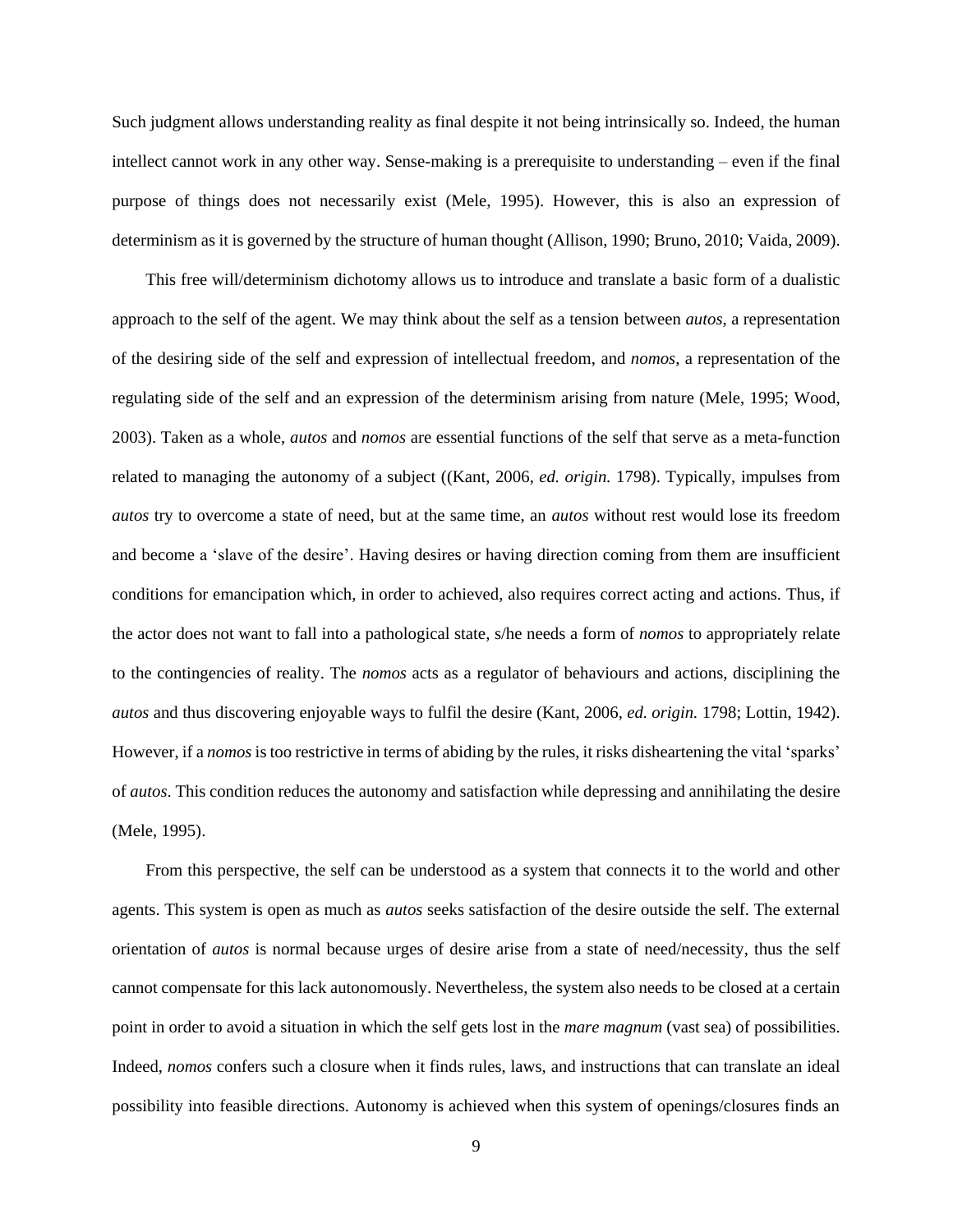idiosyncratic equilibrium suited for the contingencies of reality (Kant, 2006, *ed. origin.* 1798; Wood, 2003). This equilibrium directs the desire toward potentially achievable goals, further suggesting those steps needed for goal attainment.

# *2.2 Profiles of action: different layers of acting*

The second dichotomy focuses on the dimensions of acting. In particular, we focus on profiles of action following the Aristotelian division of *praxis* and *poïesis*. For Aristotle, there are different types of reasoning (1968, VI, 1139a–1141a). Theoretical reasoning (*theoria*) relates to the intellectual virtue of *episteme* and *nous* that together represent *sophia* (or theoretical wisdom/reason). Non-theoretical reasoning can be practical reasoning (*phronesis*) applied to *praxis* that determines how to act morally; while technical reasoning (*techne*) is directed towards an external entity or production-oriented target, as in *poïesis*. Despite the lexical similarities of these archaic terms with those of modern languages, their meanings are actually quite different. *Theoria*, often translated as theory, concerns the discovery of universal or ultimate truths that are unchangeable. These inquiries are not related to theory or to its application, confirmation, or falsification as the modern world has learned to understand (Carr, 2004). Yet, in the modern and technological world, production has reached a high degree of immateriality, rendering it difficult to unambiguously differentiate between the meanings of 'doing' (usually applied in the context of *praxis*) and 'making' (usually referred to as *poïesis*). Thus, some scholars have indeed questioned the appropriateness of translating doing versus making for *praxis* and *poïesis* (Sennett, 2008; Squires, 2001, 2003).

The philosophy of education literature offers further insights in the evolution of interpretations of this dichotomy. Contrary to Aristotle, Leontjev's (1978) action model sees each action or act as an interplay of subjects, activities and objects (general outputs). Volanen (2012) interprets *theoria* as first thinking related to a state of being of the subject, *poïesis* as performance, and *praxis* as behaviours and related reflections. Although this latter perspective is largely shared among scholars (e.g., Broadie, 1991; Squires, 2003), in this paper, we retain the traditional *praxis/poïesis* dichotomy for several reasons. As identified by Kristjánsson (2005), education is more likely to directly affect behaviour (*praxis)* rather than 'being' (*theoria*). There is a lack of agreement that *theoria* can be translated as the self or the subject's 'being',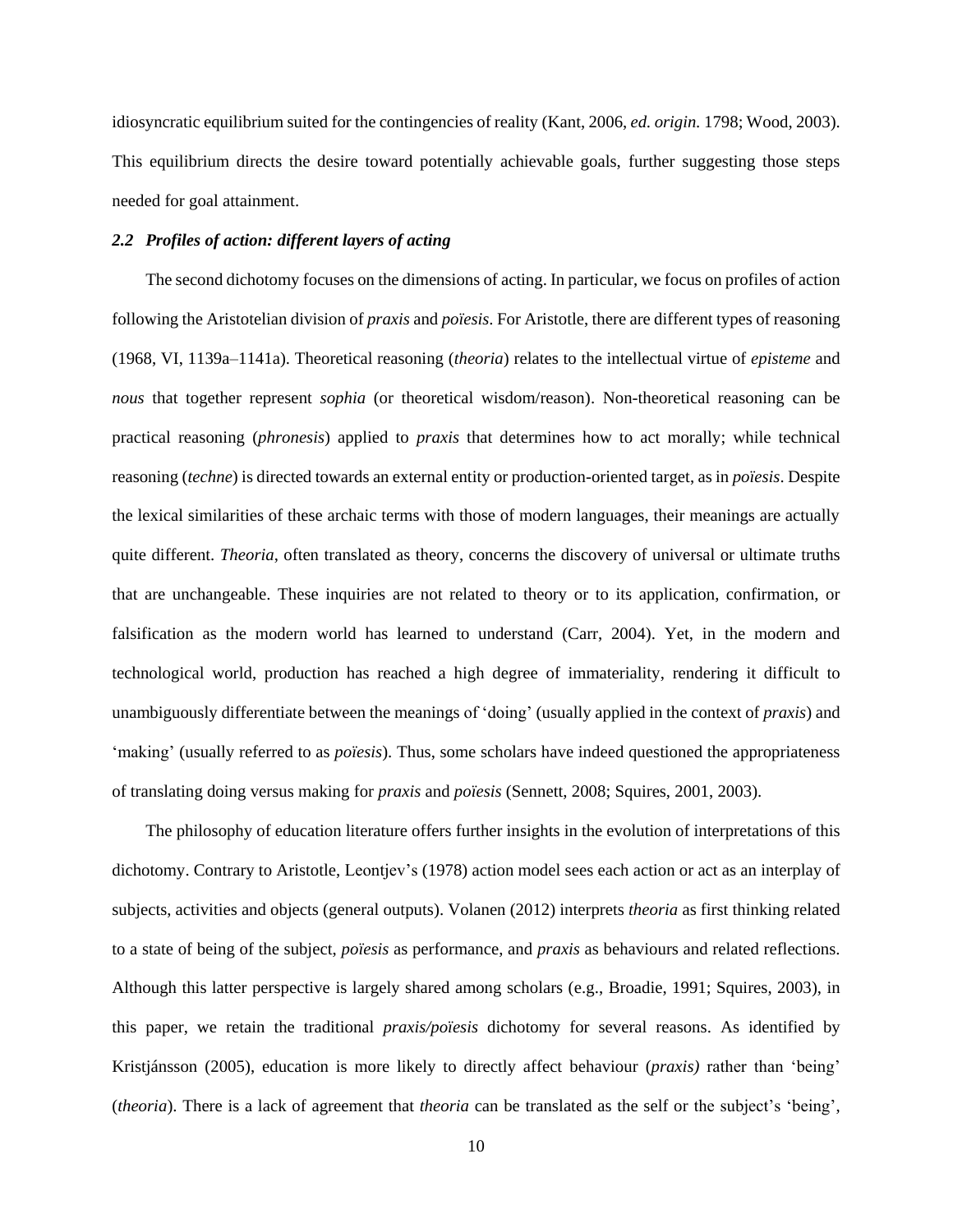with philosophy of education authors often referring to *praxis* as the activity of thinking that is deeply embedded with subjectivity (Dunne, 1993; Kristjánsson, 2005). For these reasons, we consider *praxis* as the 'highest' profile of action/acting in terms of creation of meanings.

In our view, *praxis* responds to questions of 'meaning' in action/acting and relates to the humanistic capacity for rational action to reach objectives. *Praxis* makes it possible to interpret what is experienced by the subject and thus to determine the agent's objectives and values. Similarly, consideration of *poïesis* as production may be reductive (Sennet, 2008; Squires, 2003). Examples of activities of *poïesis* that Aristotle (1968, VI, 1180b13-1181b3) cites such as medicine, sailing, and poetry are difficult to consider as being mere applications of thinking to an end. In this regard, a form of 'acquired knowledge' needs to be elaborated before being applied and this reveals a mediating process (Broadie, 1991; Peirce, 1965). Mere execution towards an end is rarely preferable, but is singularly related to the traditional concept of 'making' or *poïesis*. Without 'curiosity' about the 'why' of acting (*praxis*), the agent feels a deep sense of alienation (Sennet, 2008). These philosophers advance the idea that theoretical and practical reasoning are similar and act on abstraction (Broadie, 1991), while poietic thinking is more directed toward the concrete effects of actions and acting (Moore, 1985). Thus, in the modern world, *poïesis* can be understood as comprised of two levels (Arendt, 1994). The upper level is *pragma* which connects *praxis* and *poïesis* by partnering the logic of goals and values with the 'tools' of technical efficiency and effectiveness (Peirce, 1965). In contrast, the lower level can be regarded as 'pure *poïesis*' that is a function of execution generally conditioned by a restricted rationality and a given set of situations; thus this is the level where decisions are applied and it only 'operates'.

## *2.3 A revised model of acting*

We utilise these philosophical dichotomies to construct a full model of acting that includes internal and external relations. This philosophical model is comprised of four quadrants: *autos/praxis*, *nomos/praxis*, *autos/(pragma)poïesis*, *nomos/*(*pragma)poïesis*. (see Figure 1). As previously discussed, *autos*, interpreted as the psychological manifestation of human freedom, is the internal drive for acting (Eysenck, 2013; Kant, 2006, *ed. origin.* 1798); *nomos*, interpreted as the psychological manifestation of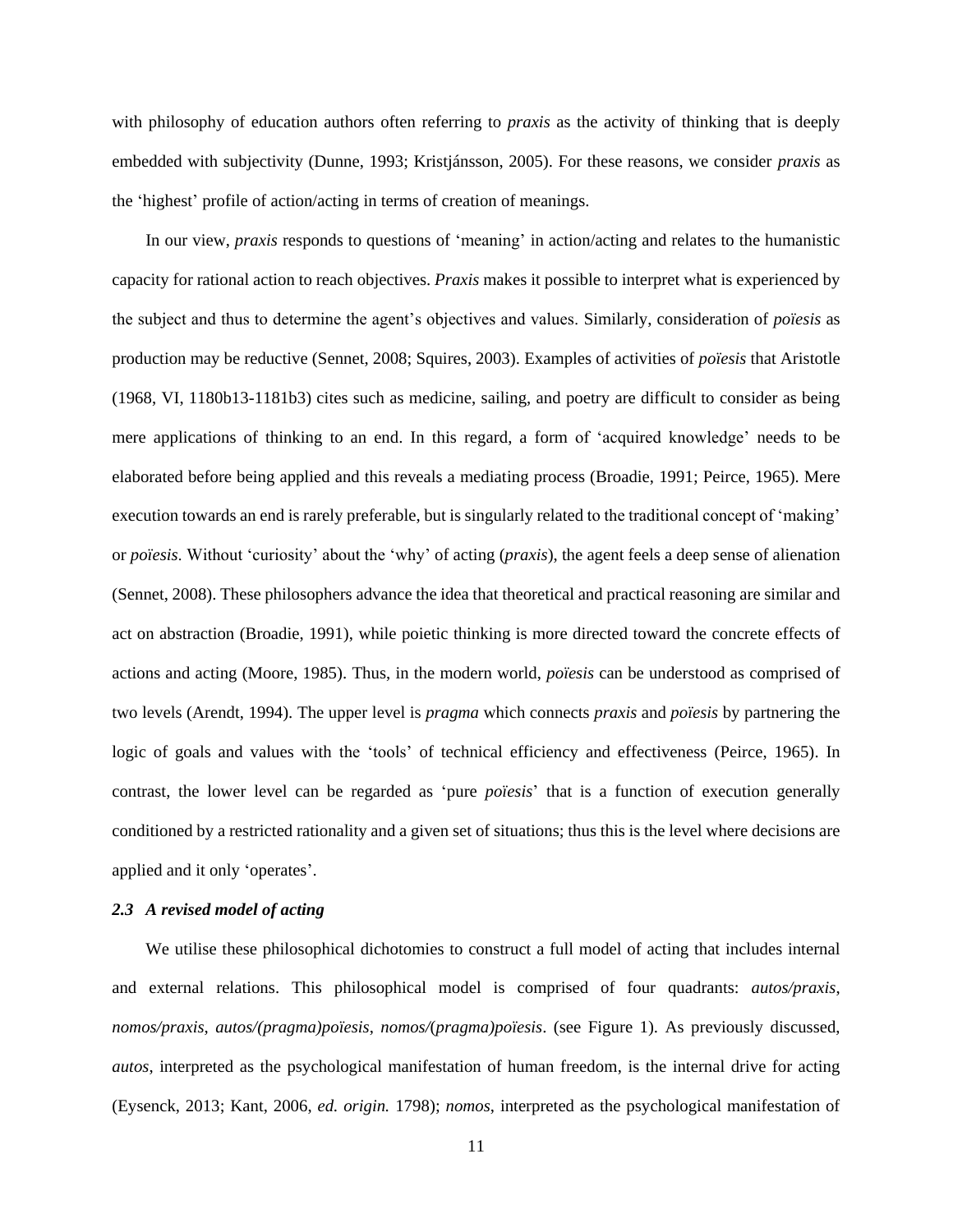external determinism thus is heteronomy, the perceived external pressures and constraints for acting (Kant, 2006, *ed. origin.* 1798; Wood, 2003). *Praxis* is a meaning-full level of acting, or higher profile of acting where actual effects of acting are still only in the cognitive sphere. In contrast, *(pragma)poïesis* is an actionfull level of acting, or a medium and lower profile of acting where the actual effects are produced in the external environment (Dunne, 1993).

# Figure 1 about here \_\_\_\_\_\_\_\_\_\_\_\_\_\_\_\_\_\_\_\_\_\_

\_\_\_\_\_\_\_\_\_\_\_\_\_\_\_\_\_\_\_\_\_\_

The *autos/praxis* quadrant is concerned with the orientation of desire. At the highest level or *praxis,*  this orientation indicates behaviours to engage in to satisfy a desire. The consequences of such behaviours are primarily internal and directly affect the agent's personal sense of well-being. Thus, preferences are shaped with regard to goals and to the subsequent feedback from the experience of realizing goals. This represents the highest level of freedom as it allows the agent self-direction (Ackrill, 1978). In the *nomos/praxis* quadrant, preferred goals are emphasised along with the restrictions based on the internal structure of the agent. While the agent may have a set of preferred goals, during the selection of potential best behaviours, s/he is faced with 'restrictions' that may hinder the development of appropriate behaviours (Allison, 1990). As such, this dimension is a cognitive order accorded to a behaviour that is informed by one's ethical and character disposition. The motivation is to match one's beliefs with one's behaviours, recognizing preferred behaviours as those fitting one's self-concept.

While the *autos/praxis* and *nomos/praxis* quadrants focus on the cognitive and internal structure of acting, in order to be effective, this needs to be articulated at a more concrete level of acting within the *(pragma)poïesis* context. At this lower level acting of *(pragma)poïesis* in as much as in *praxis*, the agent experiences tension between goals and means. This tension produces modifications of the external world with the seeds of real actions being created at this level. The self in the *autos/(pragma*)*poïesis* quadrant translates preferred potential goals into objectives and discrete tasks. Such simple objectives can generate problems of balancing the practical coordination of sub-objectives and tasks with the need for coherent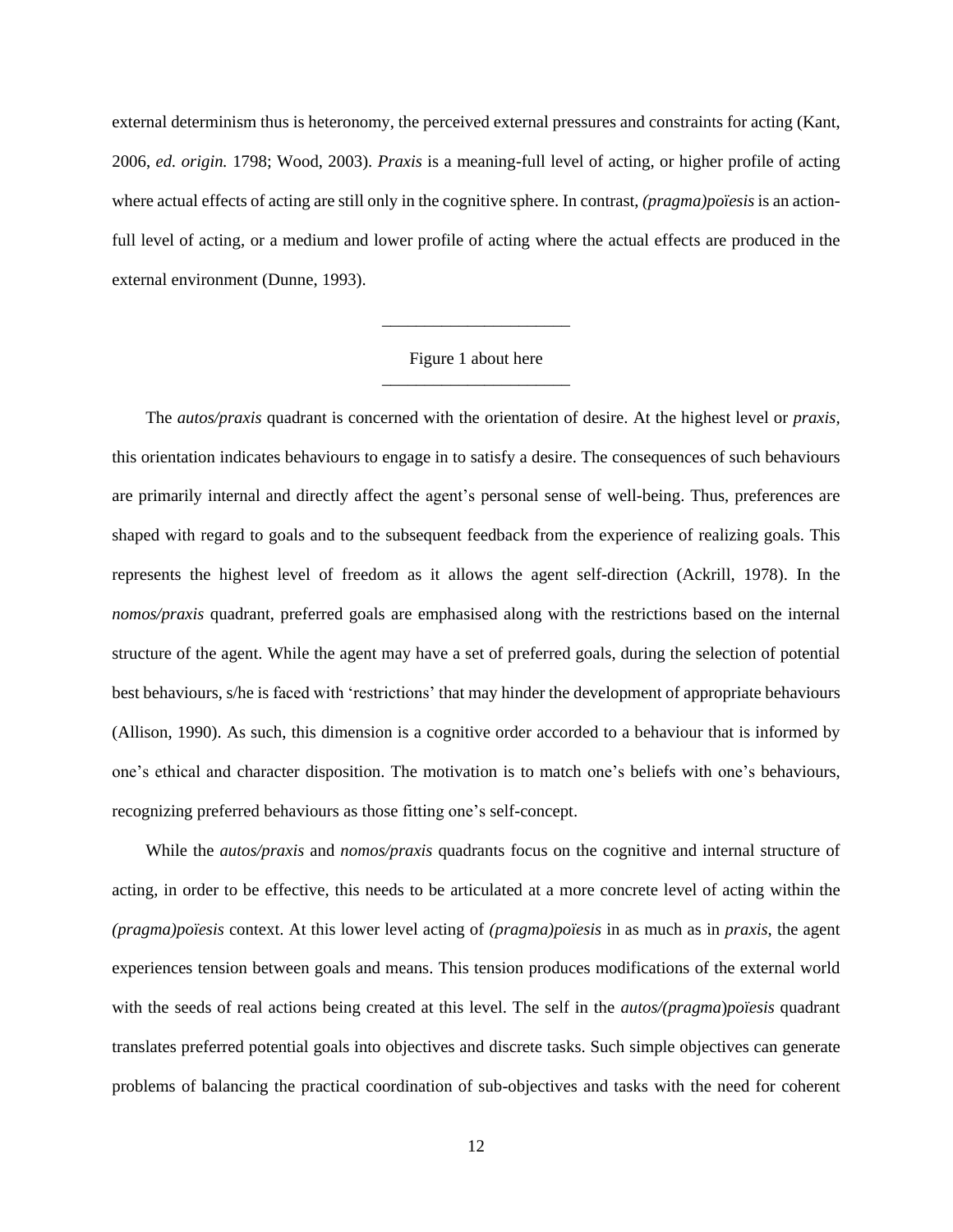behaviour to attain general goals (Arendt, 1994). Finally, in the *nomos/(pragma*)*poïesis* quadrant, the self seeks resources and useful techniques to attain the overall objective. Such self-organisation involves orderly acting and efficient procedures.

In this way, it was possible to reduce strong dichotomies like those existing between *praxis* and *poïesis*, and freedom and heteronomy, respectively, as conveyed originally by Aristotle and Kant without distorting the traditional debate of these two prominent philosophers. Indeed, we have retained the original dimensions that describe both internal and external perceptions. The Aristotelian distinction is directed towards the object of action, where *praxis* reflexes results internally while *poïesi*s projects them outwardly. In contrast, Kant's distinction is oriented towards the drivers of action where freedom is the result of internal forces while heteronomy is the result of external forces. This approach also allows for the concept of a connection between entrepreneurship and its educational aspects while underpinning a debate regarding the fundamental epistemology.

#### **3 Dimensions of entrepreneurship education**

These theoretical foundations can be used to delineate dimensions of entrepreneurship education. First, we discuss the scope of entrepreneurship education in respect to stimulating an entrepreneurial mindset/subjectivity, behaviours, and action. Second, we address the structure and contents of entrepreneurship education in terms of knowledge, skills and competencies to be developed.

# *3.1 Scope of entrepreneurship education*

The scope of entrepreneurship education (Fayolle, 2013; Fayolle and Gailly, 2008; Jack and Anderson, 1999) aims to stimulate intentions to start a new venture or embark on an entrepreneurial career (Krueger and Carsrud, 1993; Sánchez, 2011). Shapero and Sokol's (1982) entrepreneurial event model explains the formation of entrepreneurial behaviour intentions (Guerrero et al., 2008; Krueger et al., 2000; Liñán, 2004, 2008), which Krueger and Brazeal (1994) further developed in their entrepreneurial potential model.

\_\_\_\_\_\_\_\_\_\_\_\_\_\_\_\_\_\_\_\_\_\_\_\_\_\_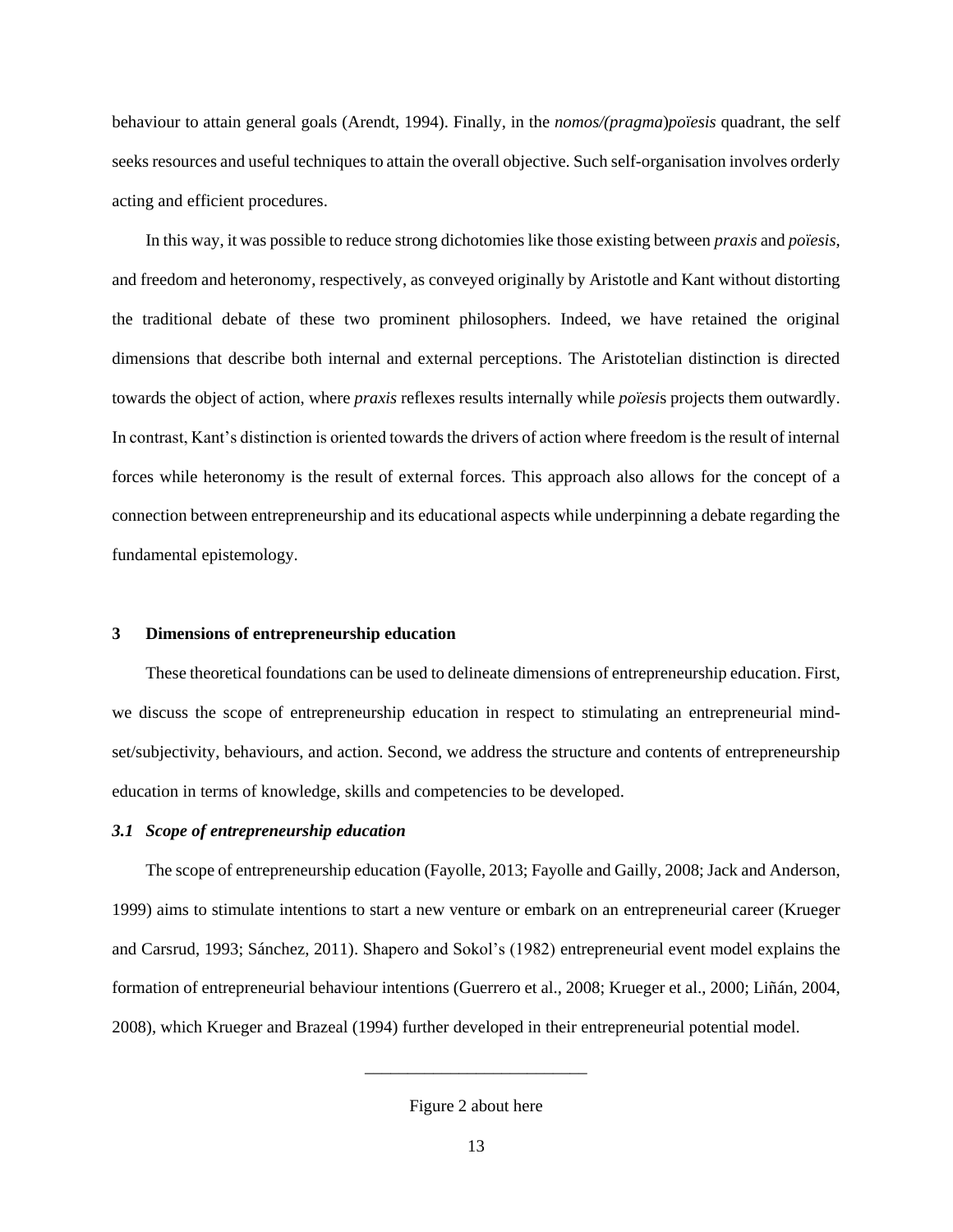As shown in Figure 2, displacement precipitates a change in behaviour, leading the decision-maker to seek the best opportunities available from a set of alternatives (Katz, 1992). However, an entrepreneurial career will be pursued only if one has a propensity to act as well as perceives an opportunity to be credible (Liñán, 2004; Shapero and Sokol, 1982). The credibility of an entrepreneurial opportunity is a function of both perceived desirability and perceived feasibility. In order to choose (entrepreneurial) behaviour, one needs to feel some degree of attraction toward it, and this judgment is influenced by cultural, personal and/or experiential factors (e.g., prestige, recognition, social norms). The perception of feasibility of behaviours relates to self-efficacy, the perceived ability to execute a target behaviour (Bandura, 1986). Personal attitudes, abilities, and cognitive skills comprise the self-system which plays a major role in how one perceives a situation and subsequently responds (Bandura, 1986). Indeed, personal perceptions of selfefficacy can influence perseverance and resilience during negative performance situations, and impact overall conviction to being successful. Thus, by stimulating perceived self-efficacy, it is possible to influence the behavioural response process (Boyd and Vozikis, 1994).

\_\_\_\_\_\_\_\_\_\_\_\_\_\_\_\_\_\_\_\_\_\_\_\_\_\_

Therefore, in respect to entrepreneurial intentions, the credibility of an opportunity sets the boundaries to delineate potential actions, whereas the propensity to act sets and plans favourable conditions for the actual behaviours to occur (Krueger and Brazeal, 1994). Thus, entrepreneurship education is responsible for providing students with a mental and factual propensity to be entrepreneurs (Elenurm and Heil, 2015; Guerrero et al., 2008; Liñán, 2004, 2008). In sum, the scope of entrepreneurship education is considered to be twofold; to enhance students' perceptions of credibility about an entrepreneurial career option (subjective impact), and at the same time, to stimulate students' propensity to act to reach such goals and start a new venture (objective impact) (Nabi et al*.*, 2017).

In respect to our philosophical framework, the first scope (subjective impact) is aligned with the sphere of *praxis* in respect to its existential and internal nature, while the second scope (objective impact) is externally-oriented and aligned with the profile of (*pragma*)/*poïesis* acting. Further, credibility arises when entrepreneurship is perceived both as an appealing (desirability aspect) and achievable (feasibility aspect)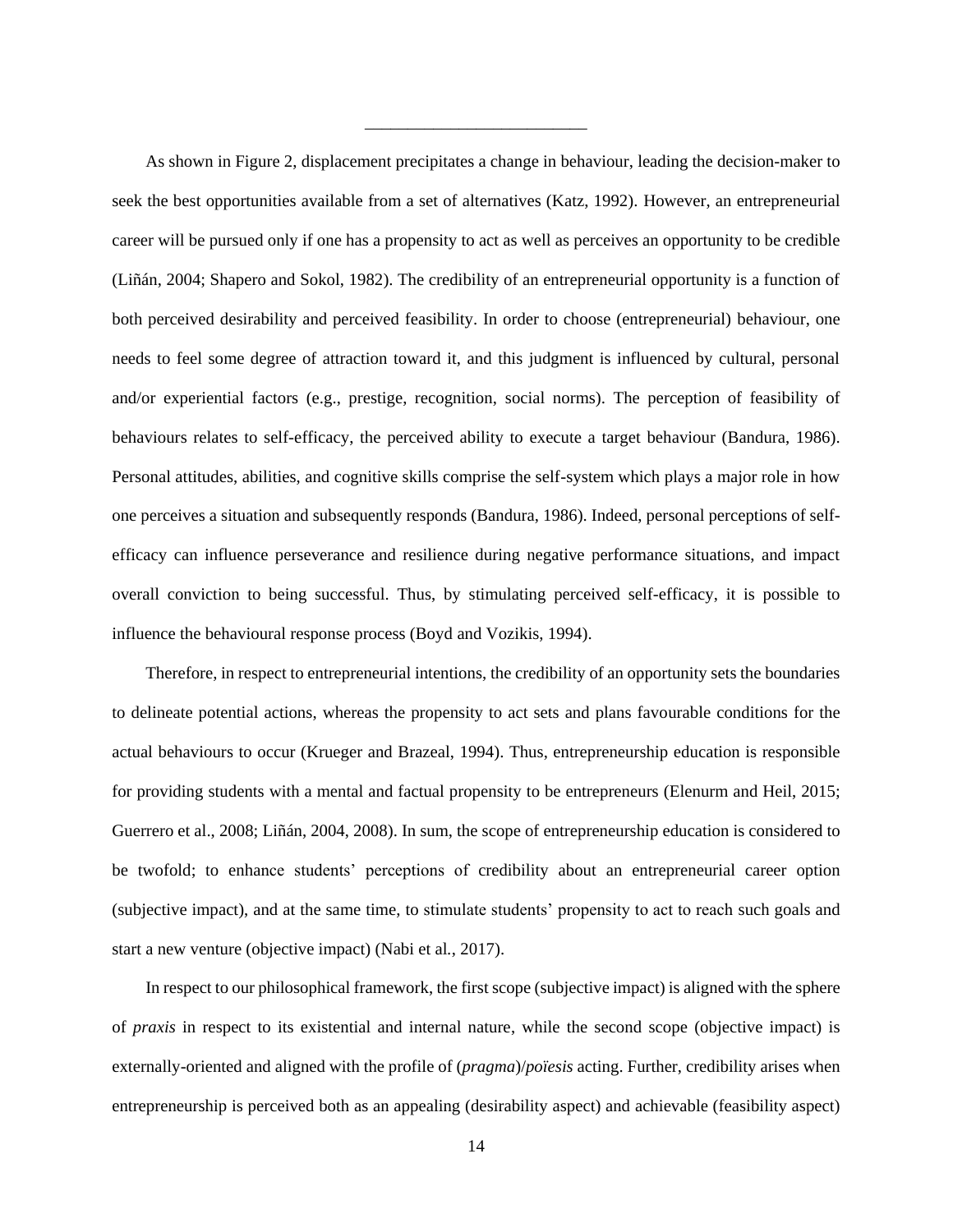behaviour/option. Desirability is a clear impulse of an *autos* as its expression of freedom for the agent, whereas feasibility is the foreseeable path determined by external constraints indicated by a *nomos*.

#### *3.2 Structure of entrepreneurship education*

Another relevant aspect for entrepreneurship education is to map its contents and so its structure (Fayolle, 2013). Several studies have sought to map necessary entrepreneurial and business skills and competencies that should be included in entrepreneurship curricula and pedagogies (e.g., Dana, 1987; Hood and Young, 1993; McMullan and Long 1987; Sánchez, 2011; Morris et al., 2013). From the many different classifications developed, two general categories of entrepreneurial competencies and skills have emerged: soft competencies that stimulate changes in students' mindsets to increase their propensity to act entrepreneurially (Fretschner and Weber, 2013; Liñán, 2004); and hard competencies that provide potential entrepreneurs with a set of practical skills to use in a business context. Hence, it is important to understand how the prevailing orientations in entrepreneurship education contents, pedagogies and structures may enhance students' entrepreneurial intentions.

The soft core of entrepreneurship education focuses on developing one's propensity to act entrepreneurially in recognizing and creating business opportunities (Fretschner and Weber, 2013; Liñán, 2004). Entrepreneurial action is regarded as involving a particular cognitive ability (e.g., creativity, vision, opportunistic thinking, positive thinking) and personal characteristics (e.g., self-motivation, tolerance for ambiguity, resilience, need for achievement) (Fayolle and Gally, 2015; Hood and Young, 1993). The art of entrepreneurship can be more challenging to teach (Jack and Anderson, 1999; Rae, 2005) as it involves developing intangible qualities such as attitudes, propensities, motivations, lateral and creative thinking (Kuehn, 2008; McMullan and Long, 1987; Smith et al*.*, 2012; Vesper and McMullan, 1988). Thus, traditional teaching methods and approaches are somewhat deficient in stimulating the entrepreneurial mindset in students (Fretschner and Weber, 2013; Krueger and Carsrud, 1993; Nabi et al*.*, 2017; Neergaard et al*.*, 2012; Sánchez, 2011). In addition, the global financial crisis and business scandals have increased pressures on business schools to include modules in business ethics and philosophy for potential entrepreneurs (e.g., Grassl, 2010; Small, 2004; Waddock and Lozano, 2013). Studying ethics can improve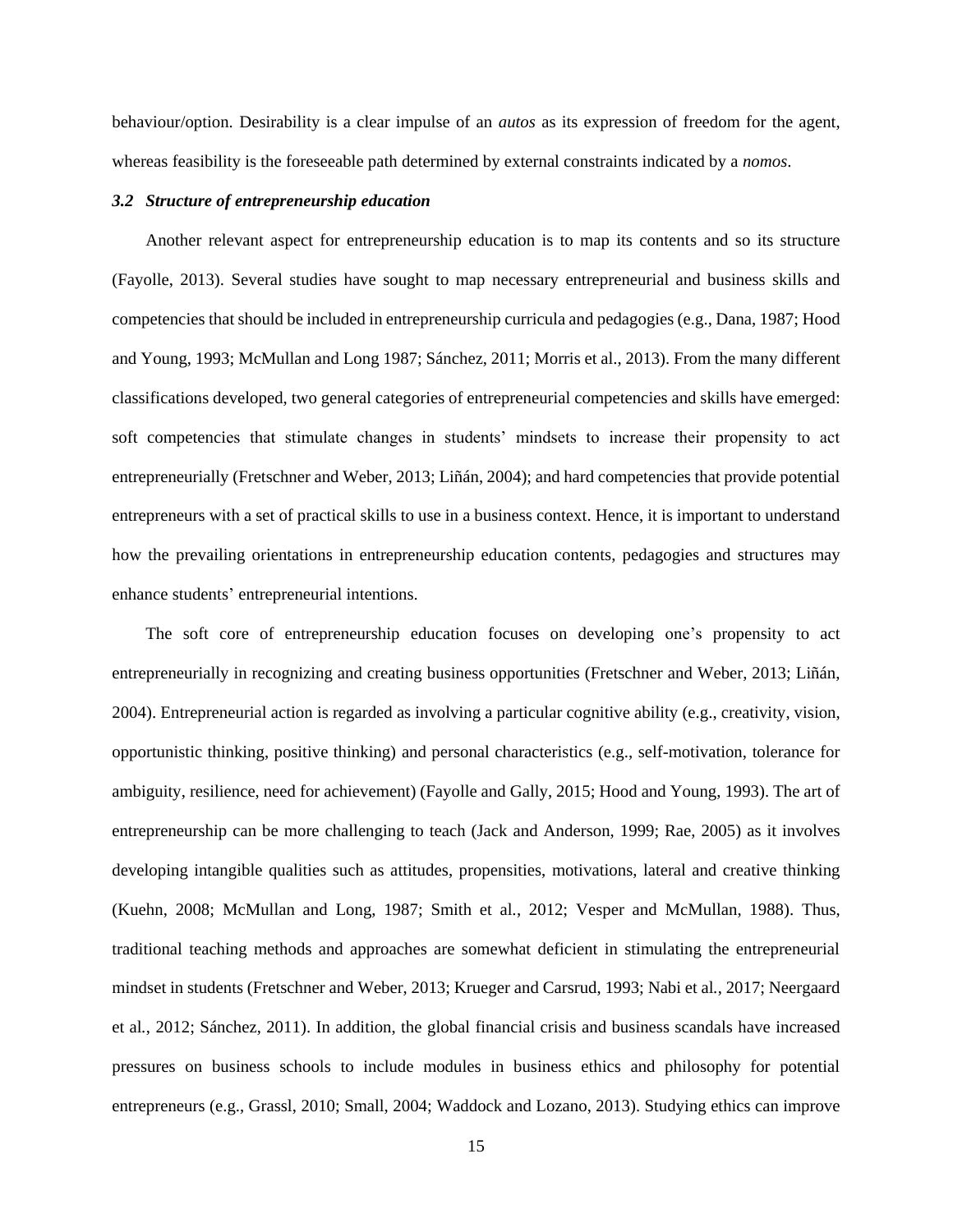leaders' self-awareness and sensitivity toward various stakeholders (Akrivou and Bradbury-Huang, 2015), and this is necessary for making sound judgments in complex and uncertain entrepreneurial environments (Harmeling et al., 2009; Pellegrini and Ciappei, 2015).

Instead, entrepreneurship and management education share a common background in terms of a hard core of content knowledge and practical skills necessary for managing a business (Vesper and McMullan, 1989). Business school curricula often offer courses to develop students' content knowledge of specific business related (e.g., accounting, finance, marketing, operation management, human resource management) and managerial skills (e.g., planning, communication), with the objective being to prepare students to navigate the complexity of the business world. Indeed, entrepreneurship education needs to complement practical knowledge with learning the managerial skills to effectively marshal resources for entrepreneurial success (e.g., Chang and Rieple, 2013; Chell, 2013; Morris et al*.*, 2013). Especially for managers and entrepreneurs, learning processes seem to be much easier when the practical aspects of education can be related directly to their daily work (Brink and Madsen, 2015). Again, unfortunately even in this case, such content knowledge is often conveyed through traditional teaching methods which may constrain learning absorption (Rideout and Gray, 2013; Nabi et al*.*, 2017; Neergaard et al*.*, 2012). Also referred to as the science of entrepreneurial learning (Rae, 2005), this hard core of entrepreneurship should not be taken for granted nor demoted in entrepreneurship education.

#### **4 A comprehensive model of entrepreneurship education**

Our conceptual model of entrepreneurship education combines these scope and structure dimensions to delineate four education components: the soft core components of personal attitudes and metacompetencies; and the hard core components of strategizing and organizing. In addition, an integrative approach is depicted in respect to directions and criteria for acting which relate to both soft and hard education components. For each aspect, we discuss the philosophical linkages; mindsets, skills, and knowledge focused on; and develop theoretical propositions for entrepreneurship education research.

\_\_\_\_\_\_\_\_\_\_\_\_\_\_\_\_\_\_\_\_\_\_\_\_\_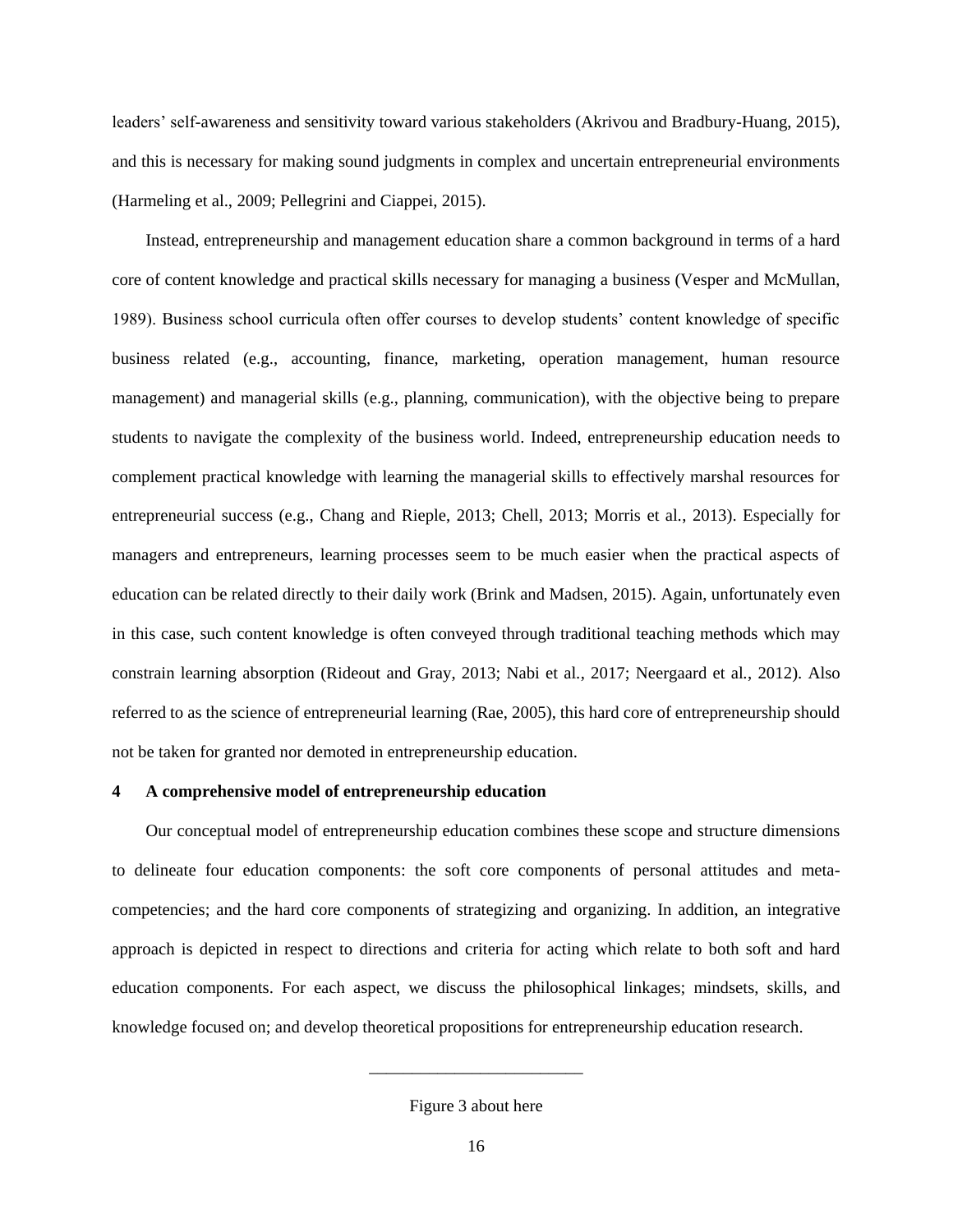## *4.1 Soft core components*

As related in the philosophical discourse, a potential satisfactory behaviour (an intended course of action) is realisd when a preferable behaviour, oriented by *autos*, is recognised as a viable alternative acting of *nomos* (Kant, 2006, *ed. origin.* 1798). This condition posits that entrepreneurial behaviour needs to be regarded as both desirable and feasible before it is pursued (Krueger and Brazeal, 1994; Shapero, 1982). Thus, the soft core of the entrepreneurship education is closely tied to engendering subjective perceptions of the credibility of entrepreneurship, with the aim being to promote an entrepreneurial mindset and metacompetencies (Jack and Anderson, 1999; Liñán, 2004; Nabi et al., 2017; Smith et al., 2012). The bundle of skills and approaches forming the soft core of the entrepreneurship education affects students' subjectivity, particularly in shaping and forming intentions toward behaviours, i.e., *praxis*-related elements. As shown in Figure 2, the two focal areas for the soft core of entrepreneurship education are personal attitudes and meta-competencies.

\_\_\_\_\_\_\_\_\_\_\_\_\_\_\_\_\_\_\_\_\_\_\_\_\_\_

The personal attitudes component attends to the 'initial' inner preferences and attitudes of an agent (*autos*-orientation) toward a specific behaviour that is still to be manifested (*praxis*-located). Thus, the focus is on developing the entrepreneurial traits and characteristics associated with responsiveness to an entrepreneurial opportunity. Some entrepreneurial traits are aspirational such as needs for achievement and autonomy (Vesper and McMullan, 1988). Other personal traits such as propensity for innovativeness, nonconformity, proactiveness, and tolerance for ambiguity can be linked to the intrinsic enjoyment in discovery (Florin et al., 2007). Personal traits such as tenacity, resilience, and perseverance provide the 'mental energy' to sustain and face business contingencies (Morris et al., 2013). Finally, several Big Five personality characteristics (Costa and McCrae, 1992), especially conscientiousness, openness to experience and emotional stability, are related to entrepreneurship (e.g., Zhao and Seibert, 2006).

The meta-competencies component is concerned with the opportunistic mentality that serves to translate what the individual desires into a way to achieve that desire, selecting from alternatives, and forming preferences for acting. The feasibility assessment of entrepreneurial behaviour may lead one to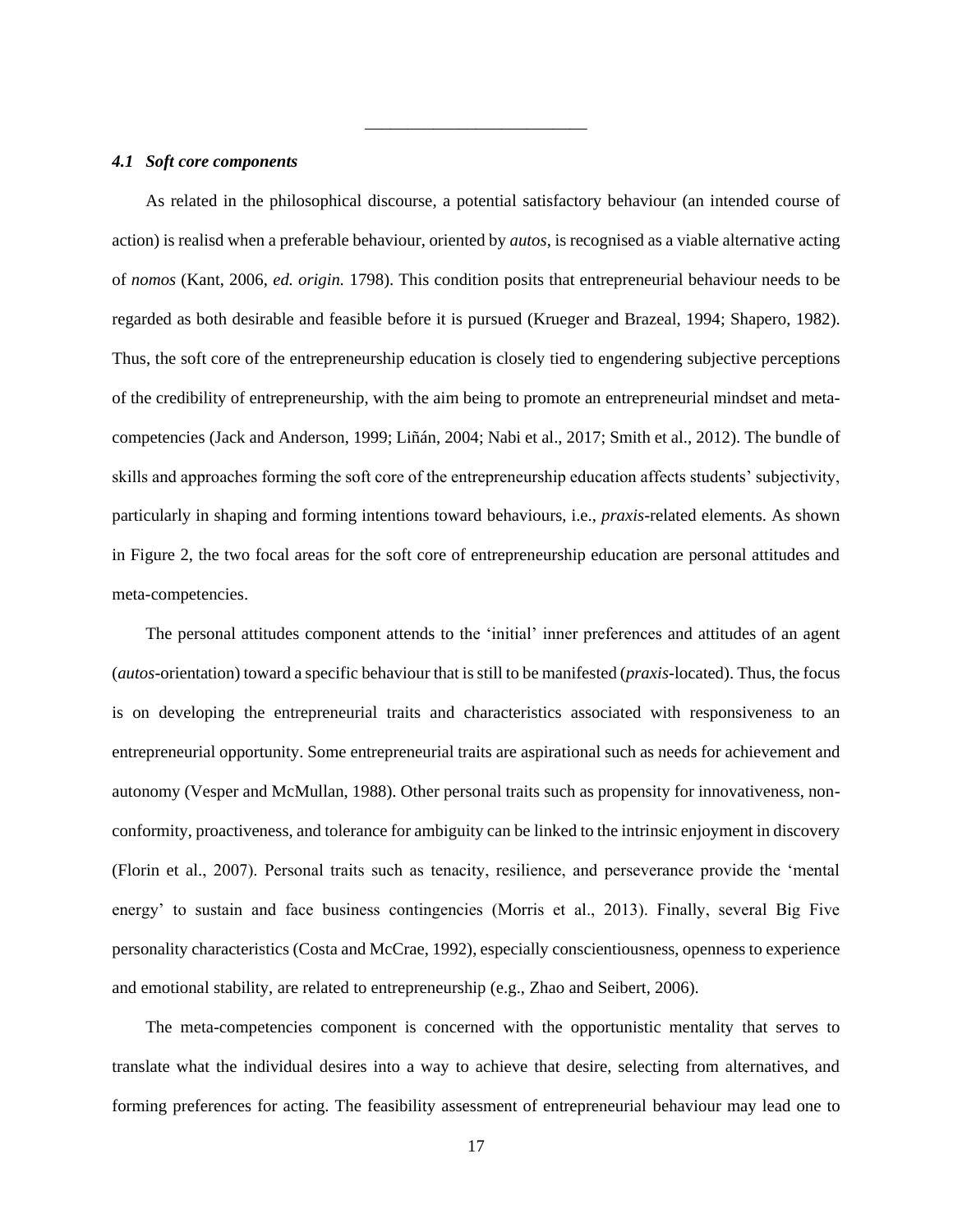discard desirable ideas. This aspect of practical thinking that engages acting and empowerment is, in Kant's words (1959, pp. 85), "*[…] is man's emergence from his self-imposed nonage. Nonage is the inability to use one's own understanding without another's guidance. This nonage is self-imposed if its cause lies not in lack of understanding but in indecision and lack of courage to use one's own mind without another's guidance*"*.* Thus, meta-competencies education seeks to develop a set of cognitive and non-cognitive metaskills to regulate (*nomos*-ordered) the inner preferences of the person and evaluate the consequences of such potential actions (*praxis*-located).

In sum, the soft core of entrepreneurship education engenders the perceived credibility of entrepreneurial behaviours. Therefore, we propose:

*Proposition 1: An effective entrepreneurship education program impacts students' subjectivities(mindsets) and behaviours. This 'soft' core of entrepreneurship education seeks to modify preferences of students (desirability of entrepreneurial behaviour), as well as criteria and methods to recognise such preferences as viable and feasible. Hence, the soft core of entrepreneurship education needs to:*

*a. develop traits and meta-competencies related to the 'art' of entrepreneurship that can mold (desirability) and evaluate (feasibility) preferences of students*

*b. use pedagogies that expose students to some aspects of the entrepreneurial thinking. primarily through experiential and reflective learning.* 

# *4.2 Hard core components*

The hard core of entrepreneurship education develops practice-oriented knowledge and skills to pursue entrepreneurial opportunities. The structure of this aspect of entrepreneurship education has more objective contents and is action-oriented (Gielnik et al*.*, 2015; Tan and Ng, 2006), which relatesto *pragma* and *poïesis*  that foster acting and translate what has been set at the level of *praxis* into concrete actions (Pierce, 1965). This process reduces abstract ideas, dispositions and preferences into objectives for action as well as feasible action plans. In doing so, this process provides an orientation for acting and a searching for means to reach such objectives that brings order to acting. Thus, the hard core of the entrepreneurship education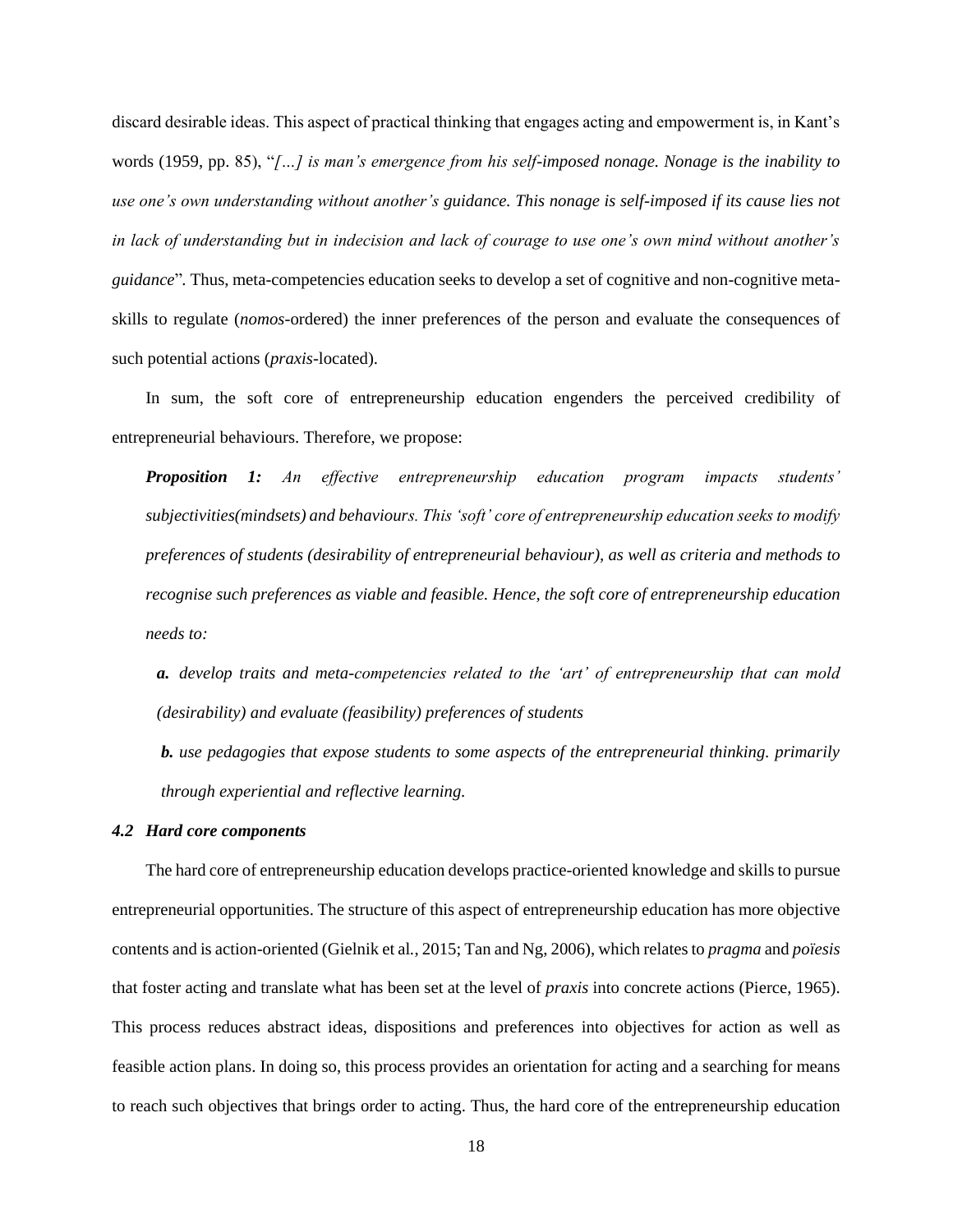focuses on developing skills that encourage students' propensity to pursue opportunities and take action (Krueger and Brazeal, 1994).

Strategizing is an entrepreneurial process that translates chosen preferences into the seeds of action/acting to attain concrete outcomes. The strategizing component focuses on developing action plans to implement opportunities viewed to be credible. The orientation is toward acting (and not only the subjectivity of the agent) and the meaning and value created are for the entrepreneurial venture and markets (*pragma/poïesis*-located) rather than for the individual person (*praxis*-orientation). Strategizing involves planning (Frese, 2009) while also being flexible and adaptable to the pressures of external environments (Morris et al*.*, 2013), as well as levering and bootstrapping scarce resources (Chang and Rieple, 2013; Gaglio and Katz, 2001). Strategizing actions include strategic analysis and decision making (Collins et al., 2006; McMullan and Long, 1987), networking to attract investors and engage with stakeholders (Chell, 2003; Hood and Young, 1993), and using a risk mitigation process to assess available resources and capabilities (Sánchez, 2011).

The organizing component relates to the most technical competencies of entrepreneurship or small business management (Fayolle and Gailly, 2008; Hytti and O'Gorman, 2004; Gorman et al*.*, 1997; Jack and Anderson, 1999). Although still concerned with an action-full domain (*pragma/poïesis*-located), organizing education seeks to regulate action in order to achieve set objectives, i.e., criteria for action/acting (*nomos*ordered). This set of management knowledge and skills includes: accounting, budgeting, financial and cash management, prototyping process knowledge, organisation and coordination of work, resource allocation, and marketing (Brink and Madsen, 2015; Chell, 2013; Colombo and Grilli, 2005; Thursby et al*.*, 2009). Further, organizing skills and knowledge should be consistent with developing what Morris et al*.* (2013) defined as guerrilla skills, i.e., the ability to take advantage of external surroundings and network to perform everyday tasks in an efficient and coherent way.

In sum, the hard core of entrepreneurship education engenders (*pragma)*/*poïesis,* a propensity to act. Therefore, we propose:

*Proposition 2: An effective entrepreneurship education program impacts students' ability to pursue*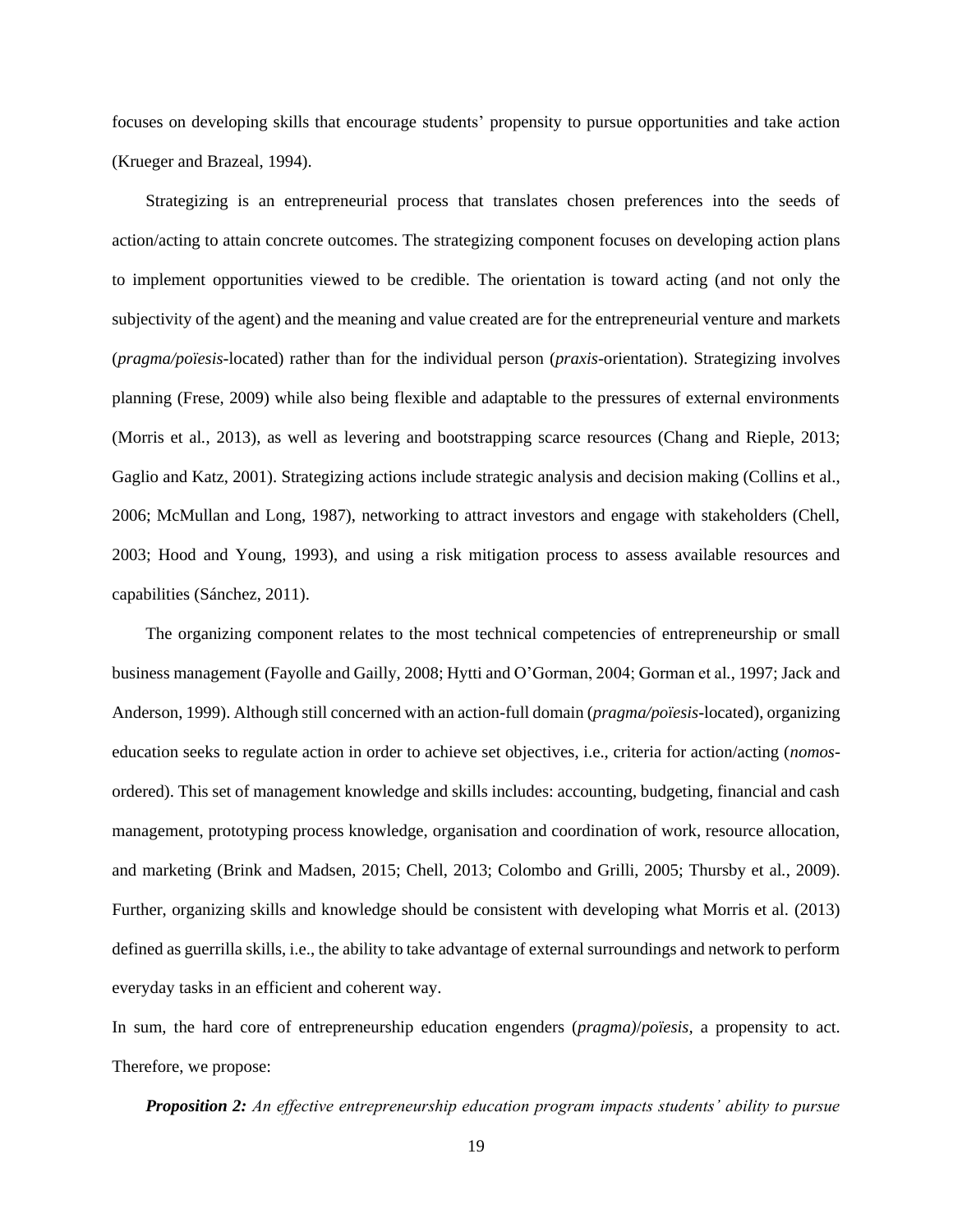*concrete actions. This 'hard' core of entrepreneurship education seeks to define strategies as the orientation and objectives for acting, as well as to organise methods, resources and means to attain such objectives. Hence, the hard core of entrepreneurship education needs to:*

*a. develop a bundle of knowledge and skills related to the 'science' of entrepreneurship that can form/direct (strategizing) and evaluate/structure (organizing) entrepreneurial action.*

*b. use a bundle of pedagogies primarily related to action learning.*

#### *4.3 Integrative approach*

Given the identified need to develop both entrepreneurial preferences and actions, entrepreneurial education should focus on both the soft and hard cores of entrepreneurship (e.g., Chang and Rieple, 2013; Gielnik et al., 2015; Muñoz et al., 2011; Rideout and Gray, 2013; Tan and Ng, 2006). Entrepreneurial intention models (Guerrero et al*.*, 2008; Krueger and Brazeal, 1994; Shapero and Sokol, 1982) also suggest that entrepreneurship education structures need to increase the appeal of such behaviours through inspirational role modelling and exposure to entrepreneurial contexts (Bechard and Gregoire, 2007; Smith et al*.*, 2012). Similarly, students' perceived self-efficacy to be successful entrepreneurs can be enhanced by introductions to concrete experiences of entrepreneurial life (Kuehn, 2008; Morris et al*.*, 2012). Whereas both elements are related to the soft core of entrepreneurship education (Fayolle and Gally, 2008), hard core business knowledge and skills are also necessary to successfully set up and manage entrepreneurial ventures (Brink and Madsen, 2015; Honig, 2004; Loué and Baronet, 2012; Rae, 2005). As such, the structure of entrepreneurship education should address the full set of aspects relating to inner motivations (*praxis*-located) and acting approaches (*pragma/poïesis*-located), as well as being both self-stimulated (*autos*-domain) and correctly directed (*nomos*-domain).

In sum, a comprehensive approach to entrepreneurial education necessitates a focus on acting (McMullen and Shepherd, 2006; Morris et al*.*, 2013), both in the formation of behaviours (soft core) and concrete action (hard core) (Gielnik et al*.*, 2015). Thus, entrepreneurship education should have a balanced nature that mediates between these two elements (Kristjánsson, 2005); the hard core of entrepreneurship education as *pragma*/*poïesis* (Squires, 2001), that is oriented by soft skills to form entrepreneurial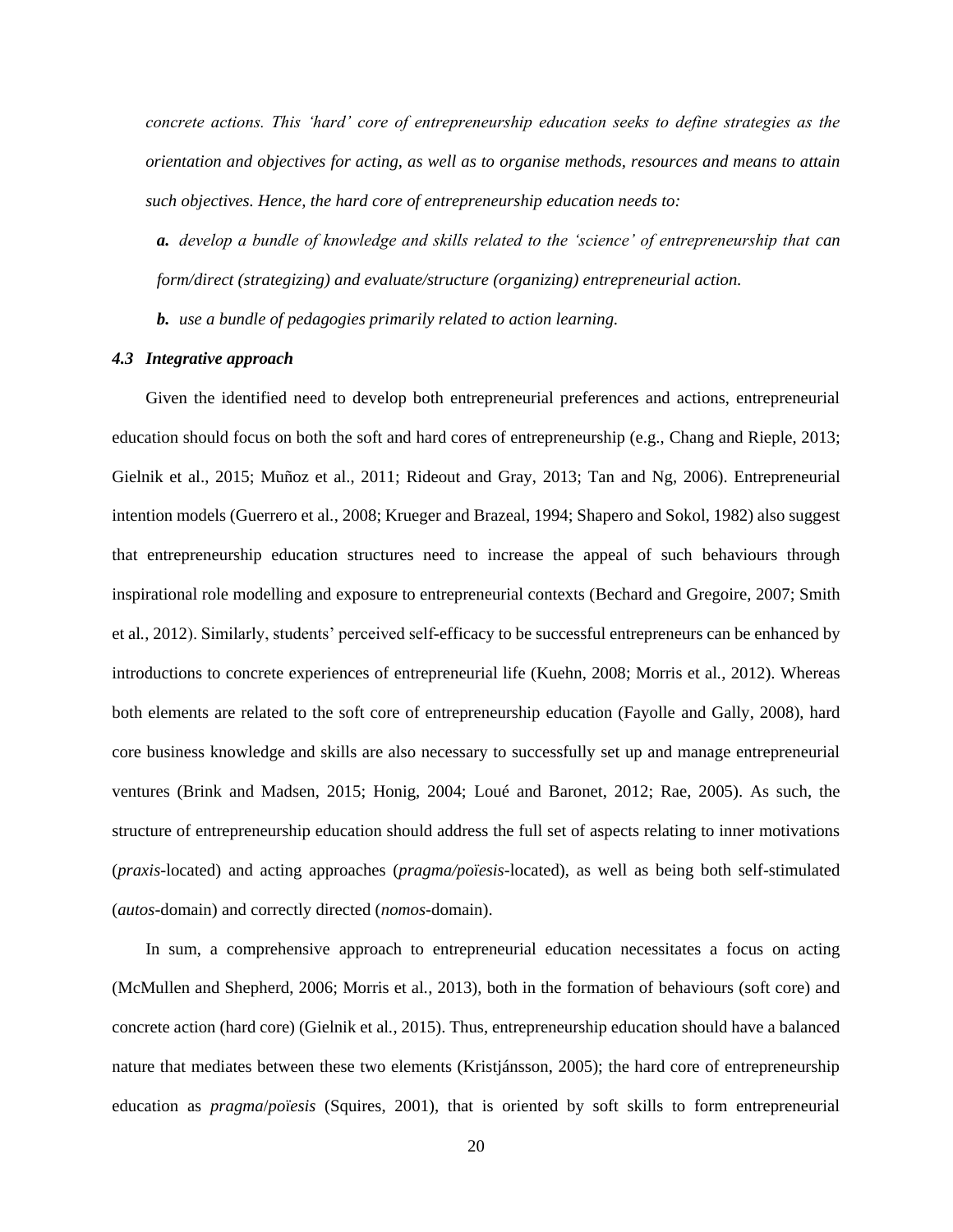experience as *praxis* (Dunne, 1993). Therefore, we propose:

*Proposition 3: An effective entrepreneurship education program aims to affect subjectivity(mindsets), behaviours, and action. Hence, entrepreneurship education needs to:*

*a. act upon both the 'art' and 'science' of entrepreneurship by modifying preferences and criteria for behaviours as well as defining strategies and organisation for acting.*

*b. use pedagogies that blend experiential, reflective and action learning or what has been defined as 'live learning'.*

## **5 Mapping entrepreneurship education pedagogies**

This entrepreneurship education model can be used to inform the assessment and development of entrepreneurship education programs and courses. We reviewed the entrepreneurship education literature to identify pedagogies and approaches that would be most effective for each facet of student entrepreneurial development. In mapping pedagogies, we included only the most innovative approaches for entrepreneurship education rather than traditional approaches that are regarded as less effective (e.g., Bechard and Gregoire, 2007; Neergaard et al*.*, 2012). Thus, we do not include traditional lectures (Hytti and O'Gorman, 2004 Muñoz et al*.*, 2011), and specific for entrepreneurship modules, business plan creation exercises (Brink and Madsen, 2015; Tan and Ng, 2006; Tounés et al., 2014). Although still widely used, we argue that traditional pedagogies need to be integrated with experiential and action-oriented pedagogies in entrepreneurship education (Morris et al*.*, 2012).

For the soft core of entrepreneurship education, we identity pedagogies for developing personal attitudes (*praxis*-orienting), meta-competencies (*praxis*-ordering), and integrative soft core pedagogies. For the hard core of entrepreneurship education, we identity pedagogies for developing strategizing (*pragma/poïesis*-orienting), organizing (*pragma/poïesis*-ordering). and integrative hard core pedagogies. We also present comprehensive pedagogies that take a holistic approach to entrepreneurship development. Table 2 summarises the mapping of pedagogies based on our model of entrepreneurship education.

\_\_\_\_\_\_\_\_\_\_\_\_\_\_\_\_\_\_\_\_\_\_

Table 2 about here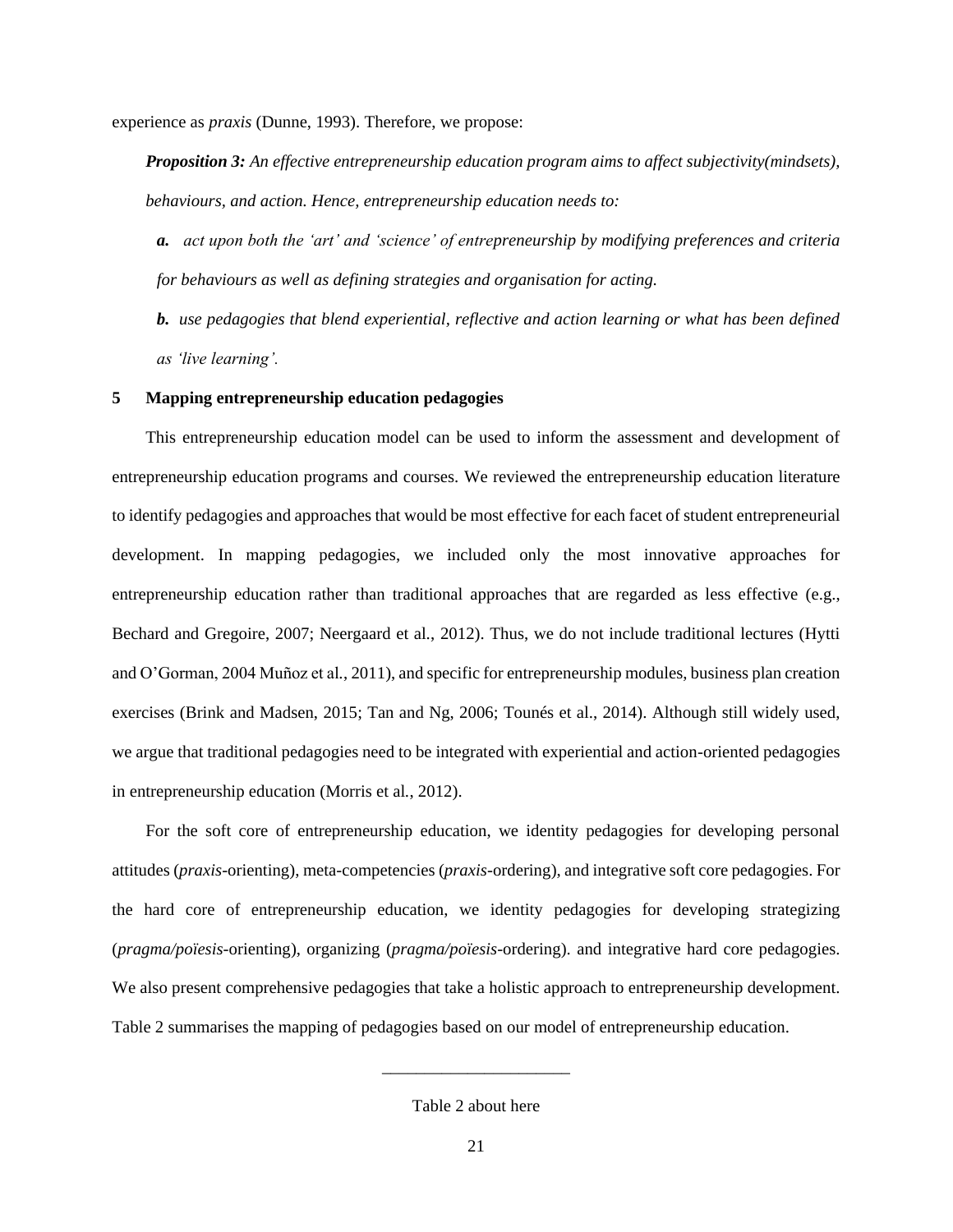# *5.1 Soft core pedagogies: personal attitudes*

Personal attitudes development is concerned with individual differences in personal traits, values, motivations, and ways of approaching and adjusting to the external environment (Eysenck, 2013). This education area is focused on developing an entrepreneurial aptitude, driving force and curiosity for creating something new (Muñoz et al*.*, 2011).

\_\_\_\_\_\_\_\_\_\_\_\_\_\_\_\_\_\_\_\_\_\_

In the debate about traditional entrepreneurship education and its limited effectiveness in stimulating such personal and attitudinal changes (Kuratko, 2005), a more holistic approach to entrepreneurship education has been advocated (Fayolle and Gally, 2008, 2015; Jack and Anderson, 1999; Nabi et al*.*, 2017). In particular, experiential learning and direct contact with entrepreneurs and entrepreneurial life can enhance self-awareness and prompt personal change in the entrepreneurial mindset of students (e.g., Boyatzis, 1982; Gondim and Mutti, 2011; Harmeling et al., 2009; Spencer and Spencer, 1993).

As shown in Table 2, specific methods for experiential learning include: contact with mentors and entrepreneurs (Burrows and Wragge, 2013; Watts and Wray, 2012); telling stories of successful entrepreneurs' life experiences (Boyd and Vozikis, 1994; Eriksson, 2003; Morris et al*.*, 2012) that may awaken students' hidden motivation and aspirations (Rae, 2005); and visits and field trips to entrepreneurial firms (Hood and Young, 1993; Hytti and O'Gorman, 2004). Another effective approach is promoting innovative responses by students whether through formal assignments (e.g., extra-points for originality, innovativeness), encouraging engagement in extra curriculum activities (Florin et al*.*, 2007), with possibly monetary incentives for entrepreneurial activities (Jones and Jones, 2011).

In sum, these teaching methods can help students in the process of emancipation, finding a reason to be entrepreneurs, reshaping their behaviours, and becoming familiar with the rewards and stresses of entrepreneurial life (Gondim and Mutti, 2011).

# *5.2 Soft core pedagogies: meta-competencies*

Meta-competencies are the inner base for selecting and evaluating entrepreneurial behaviours consistent with personal preferences and values (Hytti and O'Gorman, 2004). Meta-competencies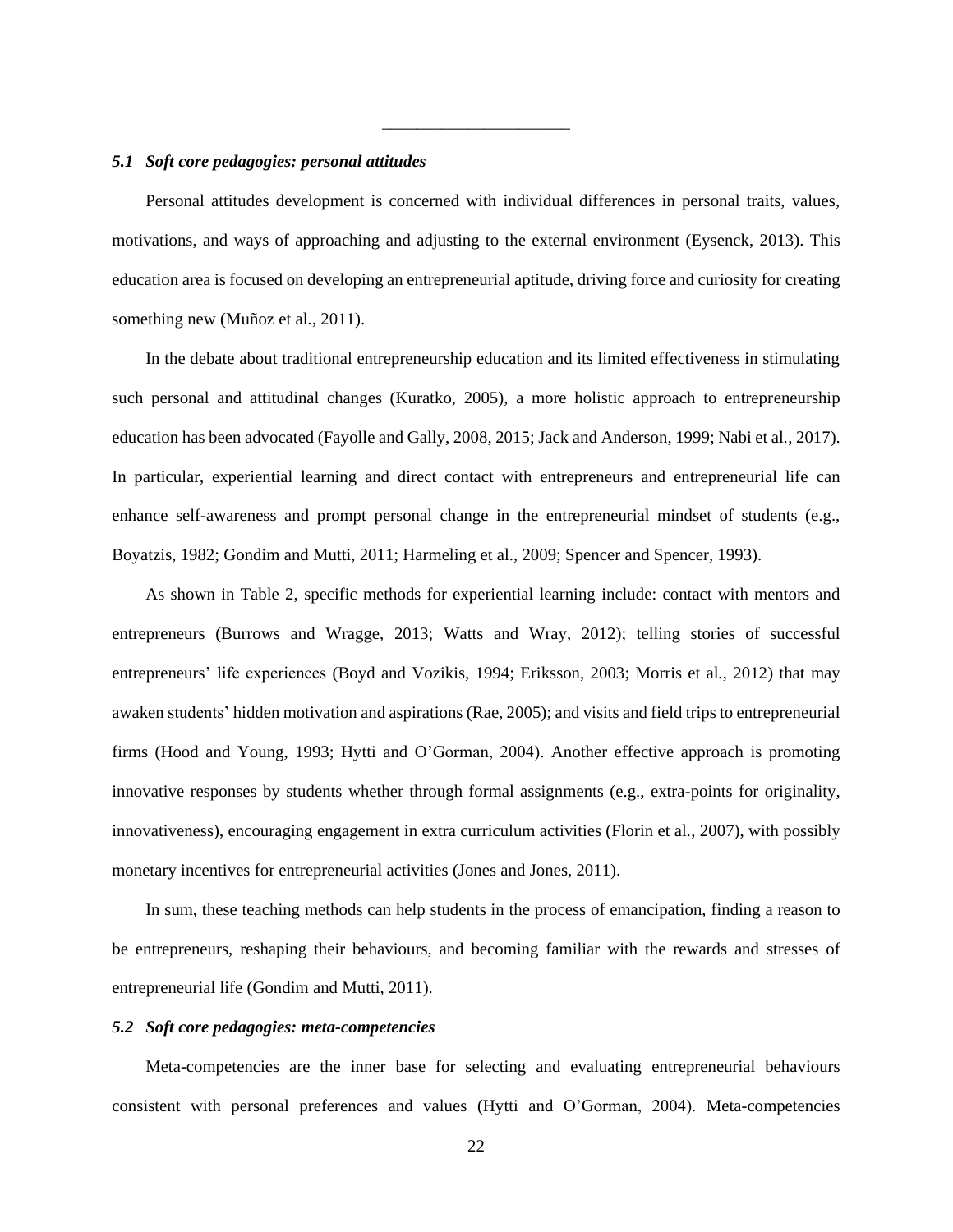education aims to develop students' abilities to practise creativity and divergent thinking (Armstrong, 2014; DeTienne and Chandler, 2004; Muñoz et al*.*, 2011; Smith et al*.*, 2012), recognise and evaluate opportunities (Gaglio and Katz, 2001; Morris et al*.*, 2013), and to feel confident about pursuing such opportunities and, i.e., self-efficacy and calculated risk taking (Krueger et al*.*, 2000; Kuehn, 2008). Another focus of metacompetency education is developing the leadership,emotional intelligence, and interpersonal skills for effectively managing relationships with external and internal stakeholders (Çakir and Kunday, 2017; Chell, 2013; Collins et al*.*, 2006; Garalis and Strazdienė, 2007; Man et al*.*, 2002; Omrane, 2015) with ethical sensitivity (Harmeling et al., 2009; Pellegrini and Ciappei, 2015; Small, 2004).

Traditional pedagogies are ill-suited for learning the 'art' of entrepreneurship meta-competencies (Fayolle and Gally, 2015; Hytti and O'Gorman, 2004 Muñoz et al*.*, 2011; Nabi et al*.*, 2017; Neergaard et al*.*, 2012). Instead, meta-competencies education should emphasise experiential learning to develop selfefficacy toward entrepreneurial activities. Such approaches would encourage students to 'experiment' with mental approaches and aspects of entrepreneurial life (Gielnik et al*.*, 2015; Gilbert, 2012; Morris et al*.*, 2012; Smith et al*.*, 2012; Tan and Ng, 2006). Example pedagogies include students' presentation of their work to external judges or panels (Chang, Benamraoui and Rieple, 2014; Smith et al*.*, 2012) as well as simulation and business games (Garalis and Strazdienė, 2007; Honig, 2004; Vorley and Williams, 2016; Watts and Wray, 2012). Another set of pedagogies focus on directly stimulating the soft skills that are the bases for intended entrepreneurial behaviours, such as creativity and opportunity discovery exercises (Burrows and Wragge, 2013). Also, DeTienne and Chandler (2004) showed positive results with the use of the SEEC training (securing, expanding, exposing, and challenging) in the form of creativity diaries. Similar results have been found for other techniques such as SCAMPER (substitute, combine, adapt, magnify/modify, put to other uses, eliminate, and reverse/rearrange) and idea grids (Gudry et al*.*, 2014).

# *5.3 Soft core pedagogies: integrative*

The soft core of entrepreneurship education focuses on intangible elements related to the personal sphere of the individual. Although some pedagogies are more relevant for orienting (personal attitudes) or ordering/selecting (meta-competencies) preferences, others can address both aspects. For instance,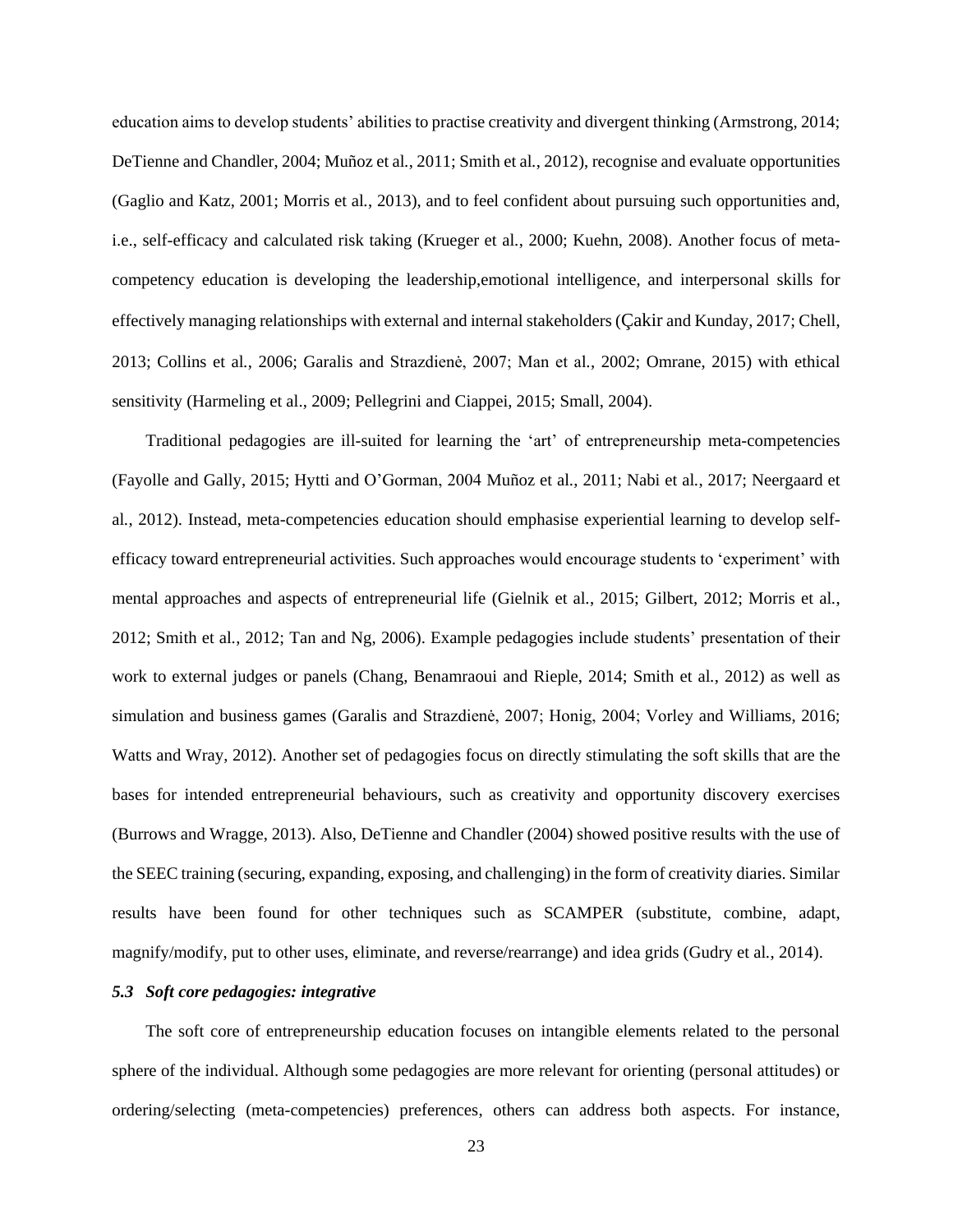reflective thinking on acting and focusing on the learner and his/her needs (Kolb and Kolb, 2005) is a central element in both educational areas. As such, students should be actively exposed to and gain confidence with aspects of entrepreneurial life, especially mental approaches and schemata. However, becoming aware of the meaning of those experiences is the true key for stimulating the art of entrepreneurship (Chang et al*.*, 2014; Florin et al*.*, 2007; Fretschner and Weber, 2013). This can be achieved through self-reflection assignments about entrepreneurial projects and business plans in terms of personal or career development (Gondim and Mutti, 2011; Kirkwood et al*.*, 2014); or through analyses of prior experience with the new knowledge/skills, e.g., an entrepreneurial repertory grid analysis of one's personal/working network (Klapper, 2014).

Other sources for reflective feedback include: mentors, such as teachers, entrepreneurs, managers in innovation centres or incubators (Florin et al*.*, 2007; Gilbert, 2012; Kuehn, 2008); peers in student/alumni networks (e.g., Pittaway et al*.*, 2015; Watts and Wray, 2012); external agents in entrepreneurial activities, e.g., simulation of trading activities (Jones and Jones, 2011), running a fundraising event (Chang et al*.*, 2014). While these activities/projects impact only on *praxis,* their limited scope enables students to increase their confidence and practise entrepreneurial thinking but without the stress and acting of a fully entrepreneurial experience.

#### *5.4 Hard core pedagogies: strategizing*

Strategizing pedagogies that emphasise action-oriented learning provide opportunities for students to act as entrepreneurs in a realistic way (Gielnik et al*.*, 2015; Gilbert, 2012; Harms, 2015). The focus is on developing a bundle of competencies, knowledge and skills that are more practical oriented and represent the science of entrepreneurship to 'navigate' the business world. While entrepreneurship education programs usually address planning and modelling skill development using traditional pedagogies, more impactful action learning approaches are less common (Brink and Madsen, 2015; De Faoite et al*.*, 2004). These pedagogies include: student co-learning with nascent entrepreneurs who may have concrete start-up problems to be solved (Collins et al*.*, 2006); flexible tools for planning and business modelling that can be used in real contexts (Osterwalder and Pigneur, 2010); and more interactive and innovative approaches to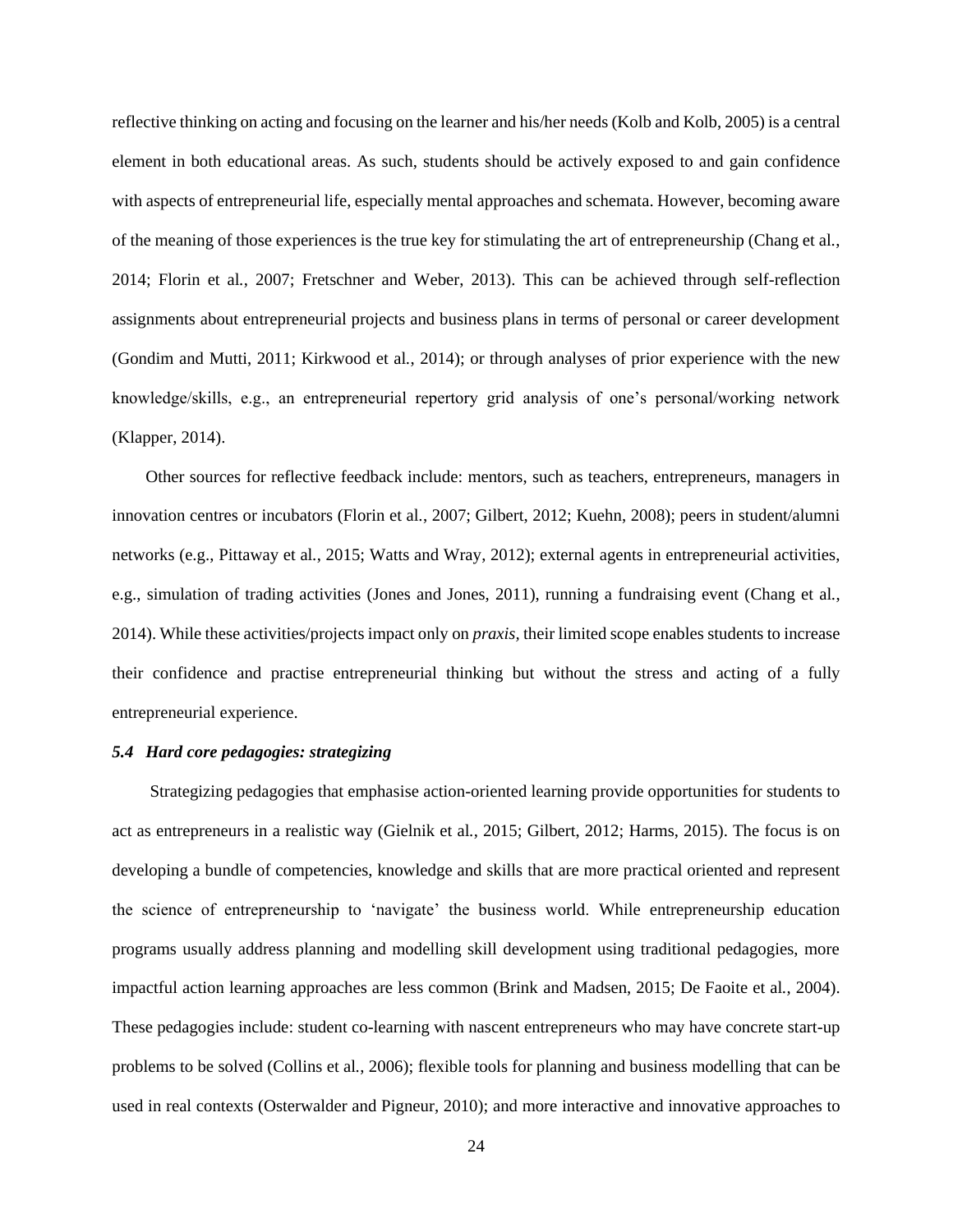business design (Brink and Madsen, 2015; De Faoite et al*.*, 2004; Dominguinhos and Carvalho, 2009; Tan and Ng, 2006).

#### *5.5 Hard core pedagogies: organizing*

Although this educational area is closely related to general management education, the main difference lies in the objectives. Organizing skills and knowledge should related to the initial or start-up phase (Bechard and Gregoire, 2007), or be action-oriented for implementation (Brink and Madsen, 2015; Gielnik et al*.*, 2015; Osterwalder and Pigneur, 2010). For example, learning about cash flow concepts should also focus on cash tensions that may occur in the start-up phase and initial investment-prototyping-first sell (Thursby et al*.*, 2009); while it is important to know legal frameworks and specific recruiting techniques for human resource management (Dominguinhos and Carvalho, 2009).

As previously identified, one limitation of entrepreneurial education has been heavy reliance on general modules on ways to organise (Dominguinhos and Carvalho, 2009; De Faoite et al*.*, 2004). More traditional pedagogies are often used to teach such codified knowledge as well as the conceptual and technical tools to execute business strategy. Instead, more effective pedagogical approaches focus directly on students' working experience either in internships (not limited to start-ups) (Dobratz et al*.,* 2015; Hytti and O'Gorman, 2004; Omazić and Vlahov, 2011) or bringing to class the actual problems of organisations in which participants are currently working (Brink and Madsen, 2015). In terms of codified knowledge, the emphasis should be on small business management, e.g., financial knowledge about funds, logistic and facility solutions for start-ups (Dominguinhos and Carvalho, 2009; De Faoite et al*.*, 2004).

#### *5.6 Hard core pedagogies: integrative*

For both strategizing and organizing, multi-faceted action learning pedagogies are effective in developing students' action orientation (Brink and Madsen, 2015; Harms, 2015) and action knowledge (Gielnik et al*.*, 2015). Example pedagogies include implementing entrepreneurial projects during programs (Brink and Madsen, 2015; Galloway et al., 2005; Hytti and O'Gorman, 2004), and participating in entrepreneurial events such as fairs and competitions (Chang et al*.*, 2014; Burrows and Wragg, 2013; Smith et al*.*, 2012). In addition, work-based learning in entrepreneurship related contexts (e.g., innovation centres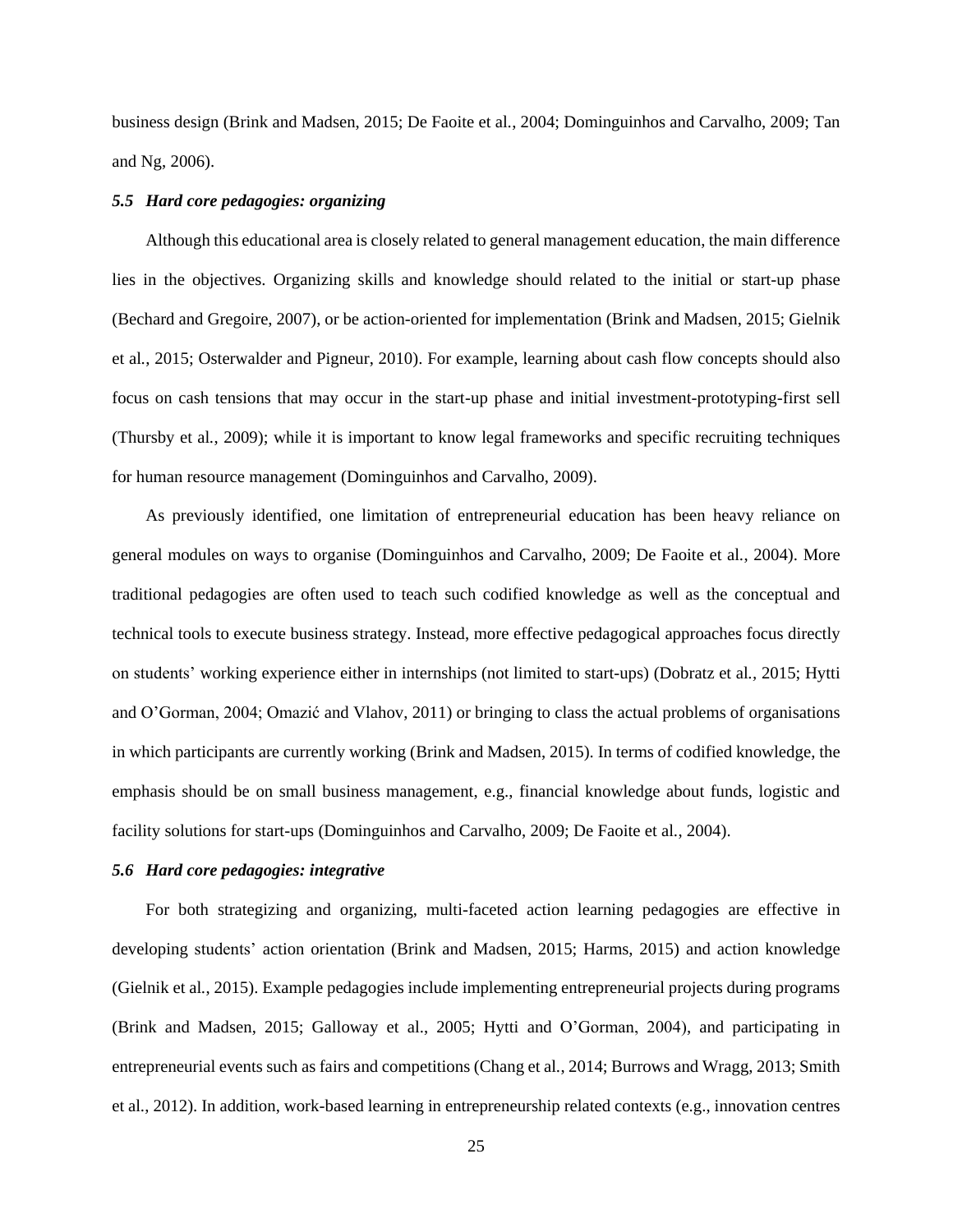or incubators) as well as in start-ups promotes an action-oriented approach to market opportunities and learning criteria to structure an entrepreneurial action (Dobratz et al*.,* 2015; Gilbert, 2012; Hytti and O'Gorman, 2004; Thursby et al*.*, 2009). All these pedagogies aim to stimulate students' ability to effectively plan and execute entrepreneurial action (Hood and Young, 1993; Morris et al*.*, 2013).

#### *5.7 Comprehensive pedagogies*

There are comprehensive pedagogies that combine experiential, reflective and action learning elements to develop subjectivity and mindsets (subjective impact of entrepreneurship education) and propensity to act, and thus possibly the creation of new venture (objective impact of entrepreneurship education) (Nabi et al*.*, 2017). Most effective is developing real projects or working on real entrepreneurial problems/projects (action learning) alongside entrepreneurs and other agents who can offer experience (experiential learning) and feedback (reflective learning) (Chang and Rieple, 2013; Chang et al*.*, 2014; Collins *et al.*, 2006; Gilbert, 2012; Hytti and O'Gorman, 2004; Pittaway et al*.*, 2015; Smith et al., 2012; Thursby et al., 2009). At the same time, students engage in 'live learning', that is, experience and act in entrepreneurial ways with the support of an educational infrastructure that helps generate sense of that acting (Kuehn, 2008; Muñoz et al*.*, 2011; Tan and Ng, 2006).

#### **6 Conclusion**

Does a general model for entrepreneurship education exist? Our intent was to stimulate reflection on how philosophical thought could contribute to the conceptualization and practice of entrepreneurship education. To do so, we proposed a reinterpretation of two different philosophical theories: Kant's (1790/1914) dichotomy of freedom vs. determinism; and Aristotle's (1968) profile of *praxis* and *poïesis* (Aristotle, 1968).

We argue that an entrepreneurship education program should affect the subjectivity, behaviours, and actions of students. Hence, it is necessary to teach both the 'art' and the 'science' of entrepreneurship (Fayolle and Gailly, 2008; Jack and Andersen, 1999). Our entrepreneurship education model incorporates both the existential (personal attitudes and meta-competencies) and pragmatic (strategizing and organizing)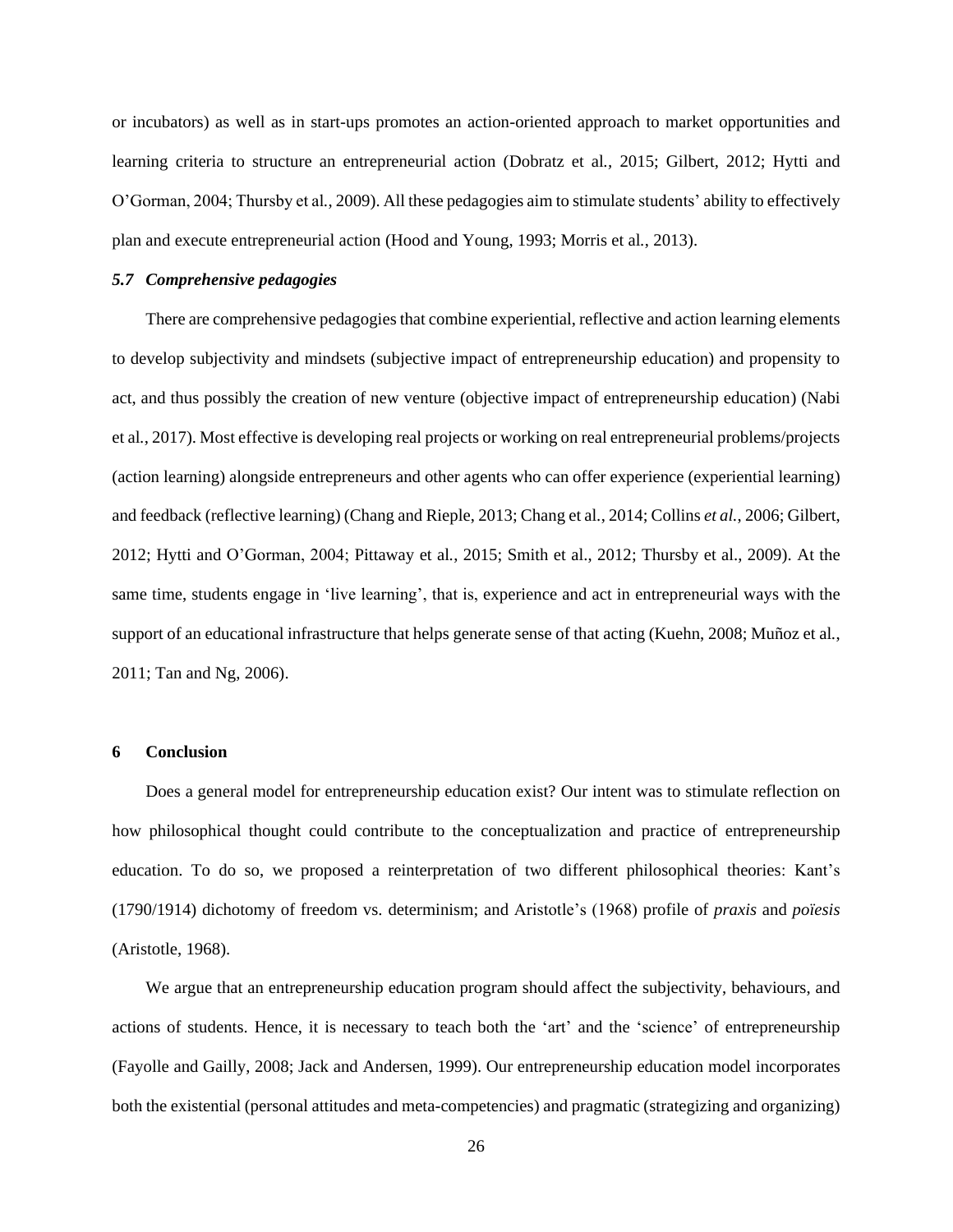developmental needs of individuals to become entrepreneurs. In terms of structure, whereas the soft core forms the intended behaviour (selected preference), the hard core supports effective implementation of intended actions. This, harmonises into action all other aspects ensuring that action is more than simple execution, because the propensity to act is also dealing with the contingencies of the entrepreneurial world. As such, our model provides a theoretical explanation for the effectiveness of comprehensive pedagogies (e.g., Chang et al., 2014; Gielnik et al*.*, 2015) that integratively attend to the full complement of students' entrepreneurial developmental needs.

This comprehensive model of entrepreneurship education can be used by curricula developers and teachers to assess and develop their entrepreneurship programs, courses, and pedagogical approaches. While the relative emphasis on each educational component may differ depending on program and course learning goals, the model provides a conceptual framework for this evaluation process as well as guidance and ideas for development.

For instance, to address a need for a more subjective impact on changing mindsets and behaviours, the program/module should address the soft core of entrepreneurship education (Fayolle and Gailly, 2008). This means targeting the development of *personal attitudes* that can shape preferences toward entrepreneurial activities (desirability) and *meta-competencies* to perceive such preferences as feasible (credibility) (Krueger and Brazeal 1994). In this way, the entrepreneurship education program will focus on the development of a *forma mentis* about how to be and think entrepreneurially. To address a need for a more objective impact, programs and modules should accord a greater emphasis on the hard core of entrepreneurship education (Brink and Madsen, 2015; Harms, 2015). The development of *strategizing* and *organizing* skills and action-knowledge will advance strategic directions and efficient criteria for implementation of entrepreneurial ventures. Thus, the program will focus on engendering a pragmatic approach to action/acting, a "*forma agendi*" for students to learn how to act entrepreneurially.

In respect to theoretical contribution, our model may open a new discussion in the entrepreneurship education literature about scopes and structures. We agree with Nabi et al*.* (2017) that entrepreneurship education scholars need to clearly define the type of impact (subjective or objective) that is being focused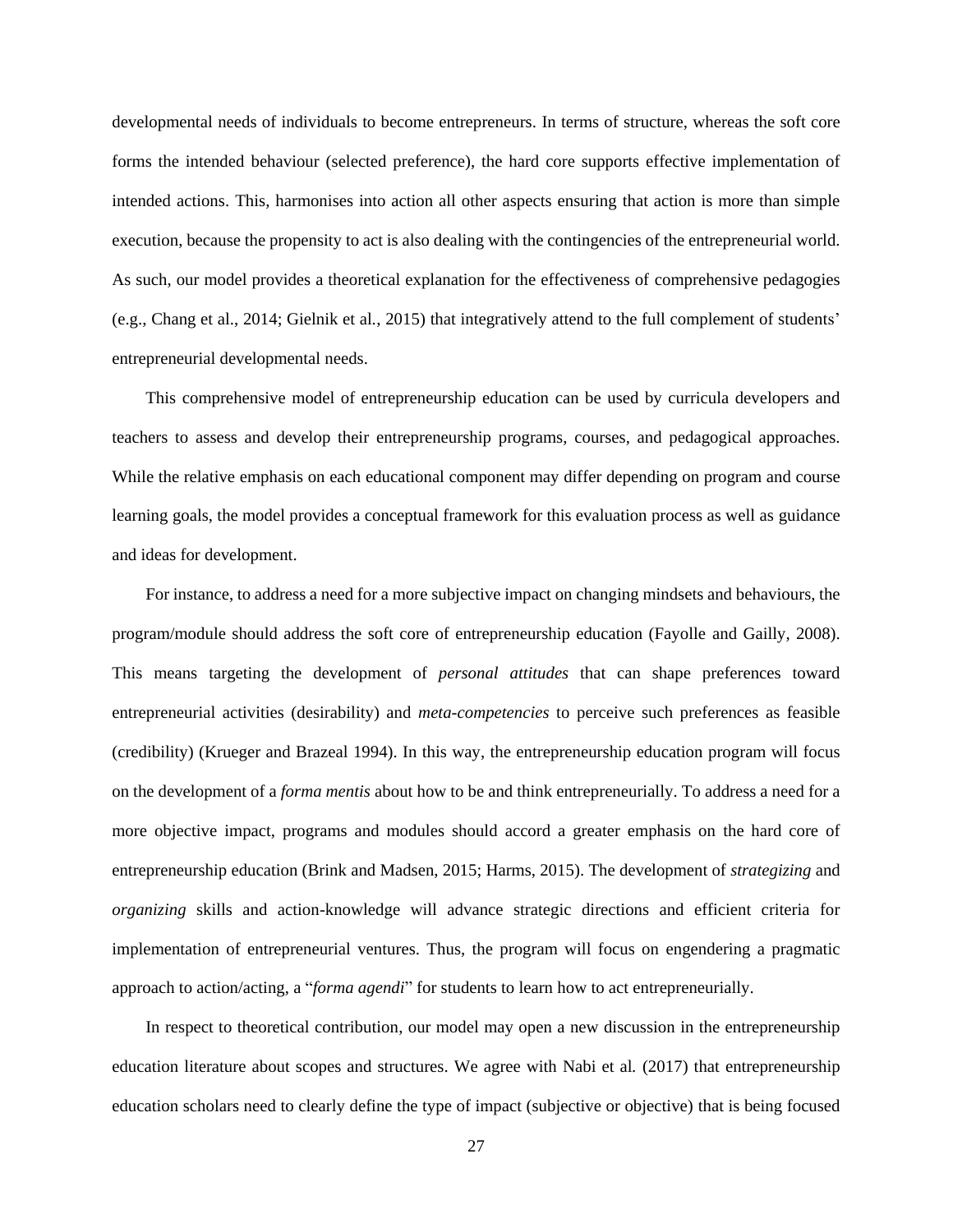on in order to minimise conflicting findings. We also advance that the type of structure (soft and hard core) can be another differentiating element for studying entrepreneurship education interventions.

A deductively derived entrepreneurship education model based on philosophical arguments may be viewed as a limitation. However, this theoretical framework can inform empirical studies on the impacts of entrepreneurship education (e.g., Nabi et al., 2017). As we have identified, there are multi-scope impacts (Gielnik et al*.*, 2015; Tan and Ng, 2006; Thursby et al*.*, 2009) and hybrid pedagogical approaches (Bechard and Gregoire, 2007) that should be considered. Hence, research on entrepreneurship education needs to take a holistic multi-dimensional approach, as challenging as this may be.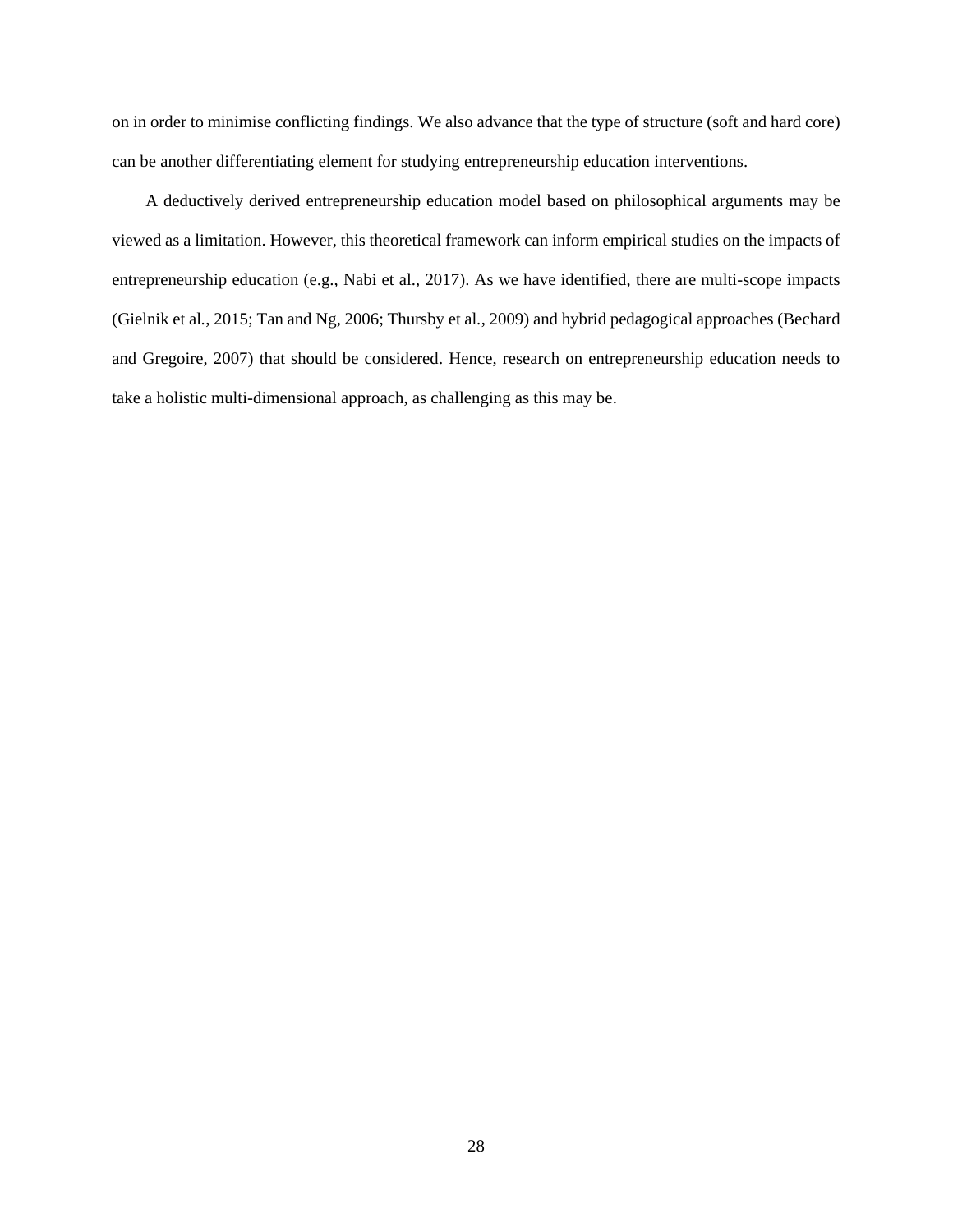#### **REFERENCES**

- Abaho, E., Olomi, D. R. and Urassa, G. C. (2015) 'Students' entrepreneurial self-efficacy: does the teaching method matter?' *Education + Training*, Vol. 57, No. 8/9, pp.908-923.
- Ackrill, J. L. (1978) 'Aristotle on action', *Mind*, Vol. 87, No. 4, pp.595-601.
- Akrivou, K. and Bradbury-Huang, H. (2015) 'Educating integrated catalysts: transforming business schools toward ethics and sustainability', *Academy of Management Learning & Education*, Vol. 14(2, pp.222-240.
- Allison H. (1990) *Kant's Theory of Freedom,* Cambridge University Press, Cambridge, UK.
- Arendt, H. (1958) *The Human Condition,* The University of Chicago Press, Chicago, IL.
- Arendt, H. (1994) *Essays in Understanding 1930-1954*, Harcourt Brace, New York, NY.
- Aristotle. (1968) *Nicomachean Ethics* (trans. H. Rackham), Harvard University Press, Cambridge, MA.
- Armstrong, C. E. (2014) 'I meant to do that! Manipulating entrepreneurial intentions through the power of simple plans', *Journal of Small Business and Enterprise Development*, Vol. 21, No. 4, pp.638-652.
- Bandura, A. (1986) *The Social Foundations of Thought and Action,* Prentice-Hall, Englewood Cliffs, NJ.
- Bechard, J. P. and Gregoire, D. (2007) 'Archetypes of pedagogical innovation for entrepreneurship education: model and illustrations', in Fayolle, A. (Ed.): *Handbook of Research in Entrepreneurship Education,* Vol.1, pp.261-284, Edward Elgar Publishing, Cheltenham, UK.
- Boyatzis, R.E. (1982) *The Competent Manager: A Guide for Effective Management,* Wiley, New York, NY.
- Boyd, N.G. and Vozikis, G.S. (1994) 'The influence of self-efficacy on the development of entrepreneurial intentions and actions', *Entrepreneurship Theory and Practice*, Vol. 18, No. 1, pp.63–77.
- Brink, T. and Madsen, S. O. (2015) 'Entrepreneurial learning requires action on the meaning generated', *International Journal of Entrepreneurial Behavior & Research*, Vol. 21, No. 5, pp.650-672.
- Broadie, S. (1991) *Ethics with Aristotle,* Oxford University Press, Oxford, UK.
- Bruno P.W. (2010) *Kant's Concept of Genius. Its Origin and Function in the Third Critique,* Continuum International Publishing Group, London, UK.
- Burrows T. and Wragg, N. (2013) 'Introducing enterprise research into the practical aspects of introducing innovative enterprise schemes as extra curricula activities in higher education', *Higher Education, Skills and Work-based Learning*, Vol. 3, No. 3, pp.168-179.
- Buzan, T. and Buzan, B. (1996) *The Mind Map Book,* Plume (Penguin) Publishers, New York, NY.
- Çakir, C. and Kunday, O. (2017) 'Young people's emotional intelligence promoting entrepreneurial orientation: enhanced by education', *International Journal of Entrepreneurship and Small Business,* Vol. 30, No. 3, pp.341-356.
- Carr, W. (2004) 'Philosophy and education', *Journal of Philosophy of Education*, Vol. 38, No. 1, pp.55– 73.
- Chang, J. Y. C., Benamraoui, A. and Rieple A. (2014) 'Stimulating learning about social entrepreneurship through income generation projects', *International Journal of Entrepreneurial Behavior & Research*, Vol. 20, No. 5, pp.417-437.
- Chang, J. and Rieple, A. (2013) 'Assessing students' entrepreneurial skills development in live projects',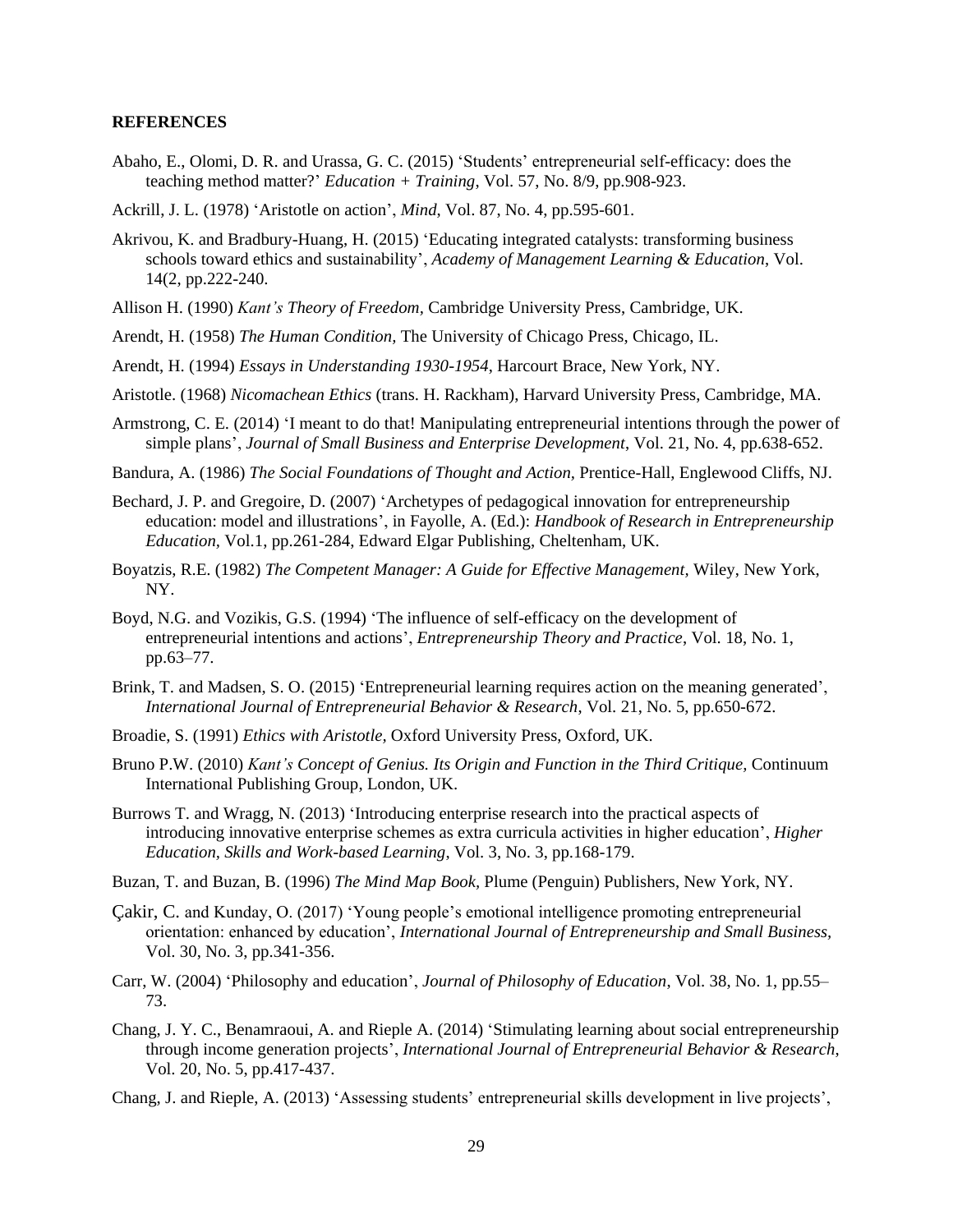*Journal of Small Business and Enterprise Development*, Vol. 20, No. 1, pp.225-241.

- Chell, E. (2013) 'Review of skill and the entrepreneurial process', *International Journal of Entrepreneurial Behavior & Research*, Vol. 19, No. 1, pp.6-31.
- Chen, S. C., Hsiao, H. C., Chang, J. C., Chou, C. M., Chen, C. P. and Shen, C. H. (2015) 'Can the entrepreneurship course improve the entrepreneurial intentions of students?', *International Entrepreneurship and Management Journal*, Vol. 11, No. 3), 557-569.
- Collins, L. A., Smith, A. J. and Hannon P. D. (2006) 'Discovering entrepreneurship', *Journal of European Industrial Training*, Vol. 30, No. 3, pp.188-205.
- Colombo, M. G. and Grilli, L. (2005) 'Founders' human capital and the growth of new technology-based firms: a competence-based view', *Research Policy*, Vol. 34, No. 6, pp.795–816.
- Costa, P. T. and McCrae, R. R. (1992) 'Four ways five factors are basic', *Personality and Individual Differences*, Vol. 13, No. 6, pp.653-665.
- Dana, L. P. (1987). Towards a skills model for entrepreneurs*. Journal of Small Business & Entrepreneurship*, 5(1), 27-31.
- Dana, L. P. (1992). Entrepreneurial education in Europe. *Journal of Education for Business*, 68(2), 74-78.
- Dana, L. Paul (2001). The education and training of entrepreneurs in Asia. *Education+ Training*, 43(8), 405-416.
- De Faoite, D., Henry, C., Johnston K. and Van der Sijde, P. (2004) 'Entrepreneurs' attitudes to training and support initiatives: evidence from Ireland and The Netherlands', *Journal of Small Business and Enterprise Development*, Vol. 11, No. 4, pp.440-448.
- DeTienne, D. R. and Chandler, G. N. (2004) 'Opportunity identification and its role in the entrepreneurial classroom: a pedagogical approach and empirical test', *Academy of Management Learning & Education*, Vol. 3, No. 3, pp.242-257.
- Dobratz, C.L., Singh, R.P. and Abbey, A. (2015) 'Using formal internships to improve entrepreneurship education programs', *Journal of Entrepreneurship Education*, Vol. 16, No. 1, pp.96-110.
- Dominguinhos P. M. C. and Carvalho, L. M. C. (2009) 'Promoting business creation through real world experience', *Education + Training*, Vol. 51, No. 2, pp.150-169.
- Do Paço, A., Ferreira, J. M., Raposo, M., Rodrigues, R. G. and Dinis, A. (2015) 'Entrepreneurial intentions: is education enough?', *International Entrepreneurship and Management Journal*, Vol. *11*, No. 1, pp.57-75.
- Dunne, J. (1993) *Back to the Rough Ground: 'Phronesis' and 'Techné' in Modern Philosophy and in Aristotle,* University of Notre Dame Press, Notre Dame, IN.
- Eikeland, O. (2008) *The Ways of Aristotle: Aristotelian Phronesis, Aristotelian Philosophy of Dialogue, and Action Research,* Vol. 5, Peter Lang, New York, NY.
- Elenurm, T. and Heil, P. (2015) 'Education and other competency sources for financially successful entrepreneurship', *International Journal of Entrepreneurship and Small Business*, vol. 25, No. 3, pp.314-330.
- Eriksson, T. (2003) 'Towards a taxonomy of entrepreneurial learning experiences among potential entrepreneurs', *Journal of Small Business and Enterprise Development*, Vol. 10, No. 1, pp.106–112.
- Eysenck, H. J. (2013) *The Structure of Human Personality,* Routledge, London, UK.
- Fayolle, A. (2008) 'Entrepreneurship education at a crossroads: towards a more mature teaching field', *Journal of Enterprising Culture*, Vol. 16, No. 4, pp.325-337.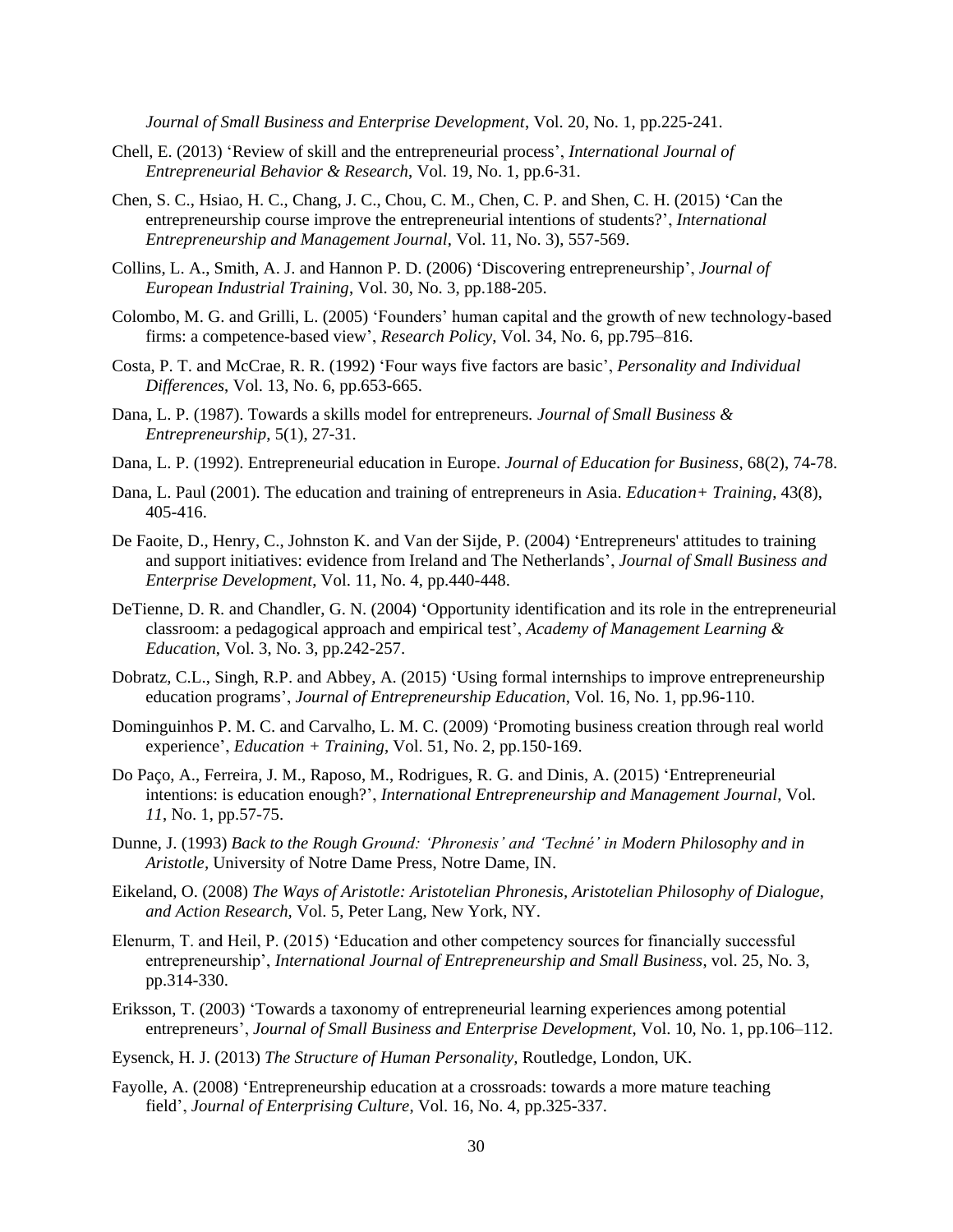- Fayolle, A. (2013) 'Personal views on the future of entrepreneurship education', *Entrepreneurship & Regional Development*, Vol. 25, No. 7-8, pp.692-701.
- Fayolle, A. and Gailly, B. (2008) 'From craft to science: teaching models and learning processes in entrepreneurship education', *Journal of European Industrial Training*, Vol. 32, No. 7, pp.569-593.
- Fayolle, A. and Gailly, B. (2015) 'The impact of entrepreneurship education on entrepreneurial attitudes and intention: hysteresis and persistence', *Journal of Small Business Management*, Vol. 53, No. 1, pp.75-93.
- Florin, J., Karri, R. and Rossiter, N. (2007) 'Fostering entrepreneurial drive in business education: an attitudinal approach', *Journal of Management Education*, Vol. 31, No. 1, pp.17-42.
- Frese, M. (2009) 'Toward a psychology of entrepreneurship: an action theory perspective', *Foundations and Trends in Entrepreneurship,* Vol. 5, No. 6, pp.437-496.
- Fretschner, M. and Weber, S. (2013) 'Measuring and understanding the effects of entrepreneurial awareness education', *Journal of Small Business Management*, Vol. 51, No. 3, pp.410-428.
- Gaglio, C.M. and Katz, J.A. (2001) 'The psychological basis of opportunity identification: entrepreneurial alertness', *Small Business Economics*, Vol. 16, No. 2, pp.95–111.
- Galloway, L., Anderson, M., Brown, W. and Wilson, L. (2005) 'Enterprise skills for the economy', *Education + Training*, Vol. 47, No. 1, pp.7-17.
- Garalis, A. and Strazdienė, G. (2007) 'Entrepreneurial skills development via simulation business enterprise', *Socialiniai tyrimai*, Vol. 2, No. 10, pp.39-48.
- GEM (2014) *Global Entrepreneurship Monitor 2014 Global Report*, Kauffman Foundation, Kansas City, MO.
- Gielnik, M. M., Frese, M., Kahara-Kawuki, A., Katono, I. W., Kyejjusa, S., Ngoma, M., Munene, J., Namatovu-Dawa, R., Nansubuga, F., Orobia, L., Oyugi, J., Sejjaaka, S., Sserwanga, A., Walter, T., Bischoff, K., M. and Dlugosch, T. J. (2015) 'Action and action-regulation in entrepreneurship: evaluating a student training for promoting entrepreneurship', *Academy of Management Learning & Education*, Vol. 14, No. 1, pp.69-94.
- Gilbert, D. H. (2012) 'From chalk and talk to walking the walk', *Education + Training*, Vol. 54, No. 2/3, pp.152-166.
- Gondim, S. M. G. and Mutti C. (2011) 'Affections in learning situations: a study of an entrepreneurship skills development course', *Journal of Workplace Learning*, Vol. 23, No. 3, pp.195-208.
- Gorman, G., Hanlon, D. and King, W. (1997) 'Some research perspectives on entrepreneurial education, enterprise education and education for small business management: a ten year review', *International Small Business Journal*, Vol. 15, No. 3, pp.56-77.
- Grassl, W. (2010) 'Aquinas on management and its development', *Journal of Management Development*, Vol. 29, No. 7/8, pp.706-715.
- Gundry, L. K., Ofstein, L. F. and Kickul, J. R. (2014) 'Seeing around corners: how creativity skills in entrepreneurship education influence innovation in business', *International Journal of Management Education*, Vol. 12, No. 3, pp.529-538.
- Guerrero, M., Rialp, J. and Urbano, D. (2008) 'The impact of desirability and feasibility on entrepreneurial intentions: a structural equation model', *International Entrepreneurship and Management Journal*, Vol. 4, No. 1, pp.35-50.
- Harms, R. (2015) 'Self-regulated learning, team learning and project performance in entrepreneurship education: learning in a lean startup environment', *Technological Forecasting & Social Change*,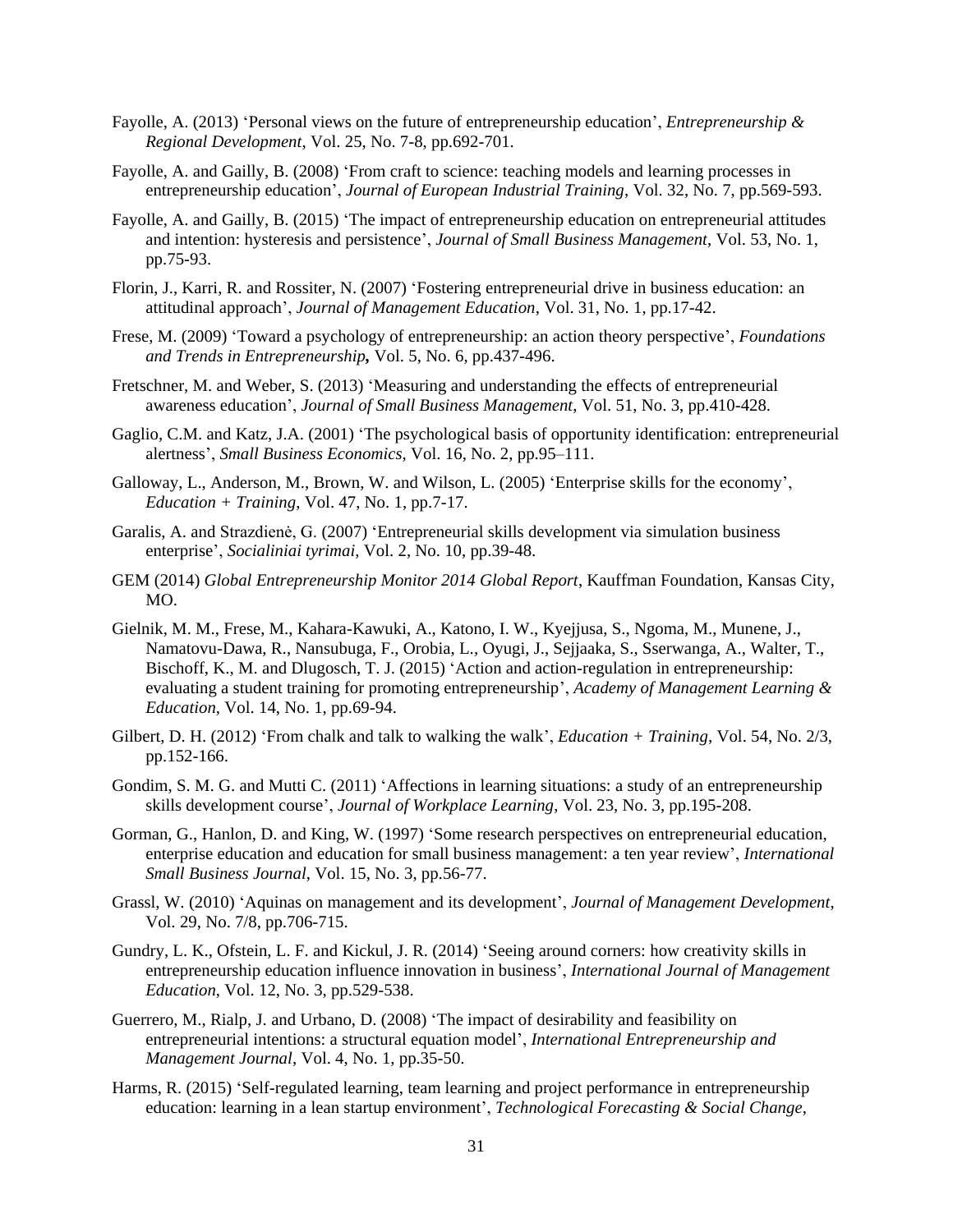Vol. 100, pp.21-28.

- Harmeling, S.S., Sarasvathy, S.D. and Freeman, R.E. (2009) 'Related debates in ethics and entrepreneurship: values, opportunity and contingency', *Journal of Business Ethics*, Vol. 84, No. 3, pp.341-365.
- Honig, B. (2004) 'Entrepreneurship education: toward a model of contingency-based business planning', *Academy of Management Learning & Education*, Vol. 39, No. 3, pp.258-273.
- Hytti, U. and O'Gorman, C. (2004) 'What is "enterprise education"? An analysis of the objectives and methods of enterprise education programmes in four European countries', *Education+ Training,*  Vol. 46, No. 1, pp.11-23.
- Hood, J.N. and Young, J.E. (1993) 'Entrepreneurship's requisite areas of development: a survey of top executives in successful entrepreneurial firms', *Journal of Business Venturing*, Vol. 8, No. 2, pp.115- 135.
- Jack, S. L. and Anderson, A. R. (1999) 'Entrepreneurship education within the enterprise culture: producing reflective practitioners', *International Journal of Entrepreneurial Behavior & Research*, Vol. 5, No. 3, pp.110-125.
- Jimenez, M. (2016) 'Aristotle on becoming virtuous by doing virtuous actions', *Phronesis,* Vol. 61, No. 1, pp.3-32.
- Jones, A. and Jones. P. (2011) 'Making an impact: a profile of a business planning competition in a university', *Education+Training*, Vol. 53, No. 8/9, pp.704-721.
- Kant, I. (1781/1899) *Critique of Pure Reason* (trans. J.M.D. Meiklejohn), Wiley, New York, NY.
- Kant, I. (1790/1914) *Critique of Judgement* (trans. J. H. Bernard), MacMillan, London, UK.
- Kant, I. (1959) *Foundations of the Metaphysics of Morals: What is Enlightenment?,* Liberal Arts Press, New York, NY.
- Kant, I. (2006) *Kant: Anthropology from a Pragmatic Point of View* (ed. origin, 1798), Cambridge University Press, Cambridge, UK.
- Katz, J. A. (1992) 'Modeling entrepreneurial career progressions: concepts and considerations', *Entrepreneurship Theory and Practice,* Vol. 19, No. 2, pp.23–39.
- Kirkwood, J., Dwyer, K. and Gray B. (2014) 'Students' reflections on the value of an entrepreneurship education', *International Journal of Management Education*, Vol. 12, No. 3, pp.307-316.
- Klapper, R. G. (2014) 'A role for George Kelly's repertory grids in entrepreneurship education? Evidence from the French and Polish context', *International Journal of Management Education*, Vol. 12, No. 3, pp.407-421.
- Kolb A. Y. and Kolb, D. A. (2005) 'Learning styles and learning spaces: enhancing experiential learning in higher education', *Academy of Management Learning & Education*, Vol. 4, No. 2, pp.193-212.
- Kristjánsson, K. (2005) 'Smoothing it: some Aristotelian misgivings about the phronesis-praxis perspective on education', *Educational Philosophy and Theory*, Vol. 37, No. 4, pp.455–473.
- Krueger, N.F. and Brazeal, D.V. (1994) 'Entrepreneurial potential and potential entrepreneurs', *Entrepreneurship Theory and Practice*, Vol. 19, No. 3, pp.91–104.
- Krueger, N.F. and Carsrud, A.L. (1993) 'Entrepreneurial intentions: applying the theory of planned behavior', *Entrepreneurship and Regional Development*, Vol. 5, No. 4, pp.315–330.
- Krueger, N.F., Reilly, M.D. and Carsrud, A.L. (2000) 'Competing models of entrepreneurial intentions', *Journal of Business Venturing*, Vol. 15, No. 5/6, pp.411–432.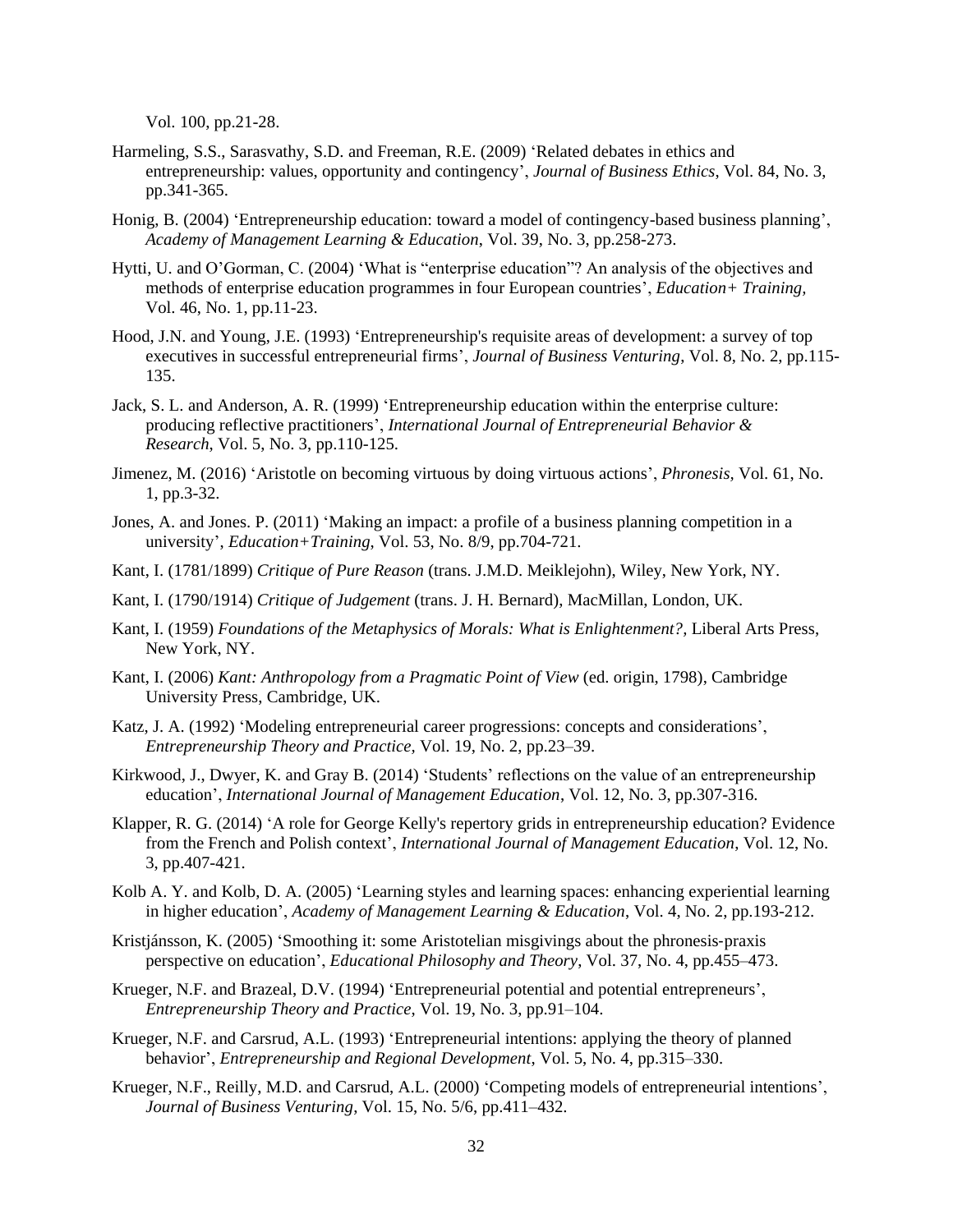- Kuehn, K. W. (2008) 'Entrepreneurial intentions research: Implications for entrepreneurship education', *Journal of Entrepreneurship Education*, Vol. 11, pp.87-98.
- Kuratko, F. D. (2005) 'The emergence of entrepreneurship education: development, trends, and challenges', *Entrepreneurship Theory and Practice*, Vol. 29, No. 5, pp.577-598.
- Lee, S. M., Chang, D. and Lim, S. B. (2005) 'Impact of entrepreneurship education: a comparative study of the US and Korea', *The International Entrepreneurship and Management Journal*, Vol. 1, No. 1, pp.27-43.
- Leontjev A. N. (1978) *Activity, Consciousness, and Personality,* Prentice-Hall, Englewood Cliffs, NJ.
- Liñán, F. (2004) 'Intention-based models of entrepreneurship education', *Piccolla Impresa/Small Business*, Vol. 3, pp.11–35.
- Liñán, F. (2008) 'Skill and value perceptions: how do they affect entrepreneurial intentions?', *International Entrepreneurship and Management Journal*, Vol. 4, No. 3, pp.257–272.
- Liñán, F., Rodríguez-Cohard, J. C. and Rueda-Cantuche, J. M. (2011) 'Factors affecting entrepreneurial intention levels: a role for education', *International Entrepreneurship and Management Journal*, Vol. *7*, No. 2, pp.195-218.
- Lottin, O. (1942) *Psychologie et Morale aux XIIe et XIIIe Siècles. Tome I: Problèmes de Psychologie,* Abbaye du Mont César, Louvain, BE.
- Loué, C. and Baronet, J. (2012) 'Toward a new entrepreneurial skills and competencies framework: a qualitative and quantitative study', *International Journal of Entrepreneurship and Small Business*, Vol. 17, No. 4, pp.455-477.
- Man, T. W., Lau, T. and Chan, K. F. (2002) 'The competitiveness of small and medium enterprises: a conceptualization with focus on entrepreneurial competencies', *Journal of Business Venturing*, Vol. 17, No. 2, pp.123–142.
- McMullan, W. and Long, W.A. (1987) 'Entrepreneurship education in the nineties', *Journal of Business Venturing*, Vol. 2, No. 3, pp.261–275.
- McMullen, J. S. and Shepherd, D. A. (2006) 'Entrepreneurial action and the role of uncertainty in the theory of the entrepreneur', *Academy of Management Review*, Vol. 31, No. 1, pp.132-152.
- Mele, A. (1995) *Autonomous Agents,* Oxford University Press, New York, NY.
- Meyer, S. S. (2015) 'Aristotle's ethics and moral responsibility', *Philosophical Review*, Vol. 124, No. 4, pp.575-578.
- Michalko, M. (2006) *Thinkertoys* (2nd ed.),Ten Speed Press, New York, NY.
- Moore, E.C. (1985) *American Pragmatism: Peirce, James, and Dewey,* Greenwood Press, Westport, CT.
- Morris, M.H., Schindehutte, M., Kuratko, D. and Spivack, A. (2012) 'Framing the entrepreneurial experience', *Entrepreneurship Theory and Practice*, Vol. 36, No. 1, pp.11-40.
- Morris, M.H., Webb, J. W., Fu, J. & Singhal, S. (2013) 'A competency-based perspective on entrepreneurship education: conceptual and empirical insights', *Journal of Small Business Management*, Vol. 51, No. 3, pp.352–369.
- Muñoz C.C.A., Mosey, S. and Binks, M. (2011) 'Developing opportunity-identification capabilities in the classroom: visual evidence for changing mental frames', *Academy of Management Learning & Education*, Vol. 10, No. 2, pp.277-295.
- Nabi, G., Liñán, F., Krueger, N.F., Fayolle, A. and Walmsley, A. (2017) 'The impact of entrepreneurship education in higher education: a systematic review and research agenda', *Academy of Management*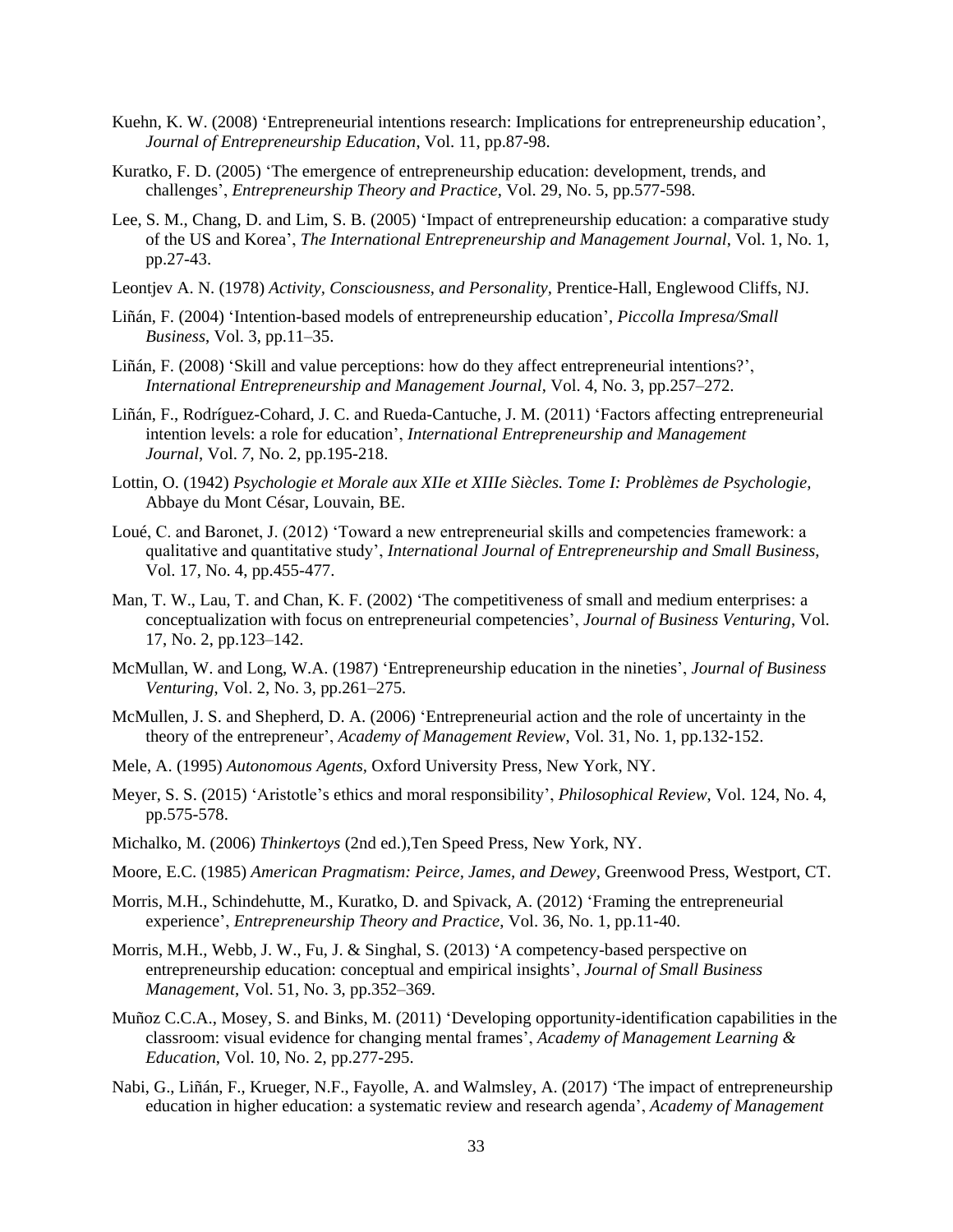*Learning & Education,* Vol. 16, No. 2, pp.277-299.

- Neergaard, H., Tanggaard, L., Krueger, N. and Robinson, S. (2012) 'Pedagogical interventions in entrepreneurship from behaviourism to existential learning', Paper presented at Institute for Small Business and Entrepreneurship. Dublin, Ireland.
- O'Connor, T. (2000) *Persons and Causes: The Metaphysics of Free Will,* Oxford University Press, New York, NY.
- Omazić, M. A. and Vlahov, R. D. (2011) 'Educating entrepreneurs—short overview of the most innovative classes, courses and programs', in Dabić, M. and Pietrzykowski, M. (Eds.): *Fostering Education in Entrepreneurship,* pp.187-196, Bogucki Wydawnictwo Naukowe, Poznań, PL.
- Omrane, A. (2015) 'Entrepreneurs' social capital and access to external resources: the effects of social skills', *International Journal of Entrepreneurship and Small Business*, Vol.24, No. 3, p.357-382.
- Osterwalder, A. and Pigneur, Y. (2010) *Business Model Generation,* Wiley, Hoboken, NJ.
- Peirce, C. S. (1965) *Pragmatism and Pragmaticism,* Vol. 5, Belknap Press of Harvard University Press, Cambridge, MA.
- Pellegrini, M. M. and Ciappei, C. (2015) 'Ethical judgment and radical business changes: the role of entrepreneurial perspicacity', *Journal of Business Ethics*, Vol. *128*, No. 4, pp.769-788.
- Pittaway, L. A., Gazzard, J., Shore, A. and Williamson, T. (2015) 'Student clubs: experiences in entrepreneurial learning', *Entrepreneurship & Regional Development*, Vol. 27, No. 3-4, pp.127-153.
- Rae, D. (2005) 'Entrepreneurial learning: a narrative-based conceptual model', *Journal of Small Business and Enterprise Development*, Vol. 12, No. 3, pp.323–335.
- Rideout, A. C. and Gray, D. O. (2013) 'Does entrepreneurship education really work? A review and methodological critique of the empirical literature on the effects of university-based entrepreneurship education', *Journal of Small Business Management*, Vol. 51, No. 3, pp.329–351.
- Roberts, J. (1989) 'Aristotle on responsibility for action and character', *Ancient Philosophy*, Vol. 9, No. 1, pp.23-36.
- Sánchez, J. C. (2011) 'University training for entrepreneurial competencies: its impact on intention of venture creation', *International Entrepreneurship and Management Journal*, Vol. 7, No. 2, pp.239– 254.
- Schumpeter, J. (1934) *The Theory of Economic Development,* Harvard University Press, Cambridge, MA.
- Sennett, R. (2008) *The Craftsman,* Yale University Press, New Haven, CT.
- Shapero, A. & Sokol, L. (1982) 'Social dimensions of entrepreneurship', in Kent, C.,Sexton, D. and Vesper, K. (Eds.): *The Encyclopedia of Entrepreneurship,* pp.72-90, Prentice Hall, Englewood Cliffs, NJ.
- Shinato, T., Kamei, K., & Dana, L. P. (2013). Entrepreneurship education in Japanese universities–how do we train for risk taking in a culture of risk adverseness?. *International Journal of Entrepreneurship and Small Business*, 20(2), 184-204.
- Small, M.W. (2004) 'Wisdom and now managerial wisdom: do they have a place in management development programs?', *Journal of Management Development*, Vol. 23, No. 8, pp.751–764.
- Smith, W. K. K., Besharov, M. L., Wessels, A. K. and Chertok, M. (2012) 'A paradoxical leadership model for social entrepreneurs: challenges, leadership skills, and pedagogical tools for managing social and commercial demands', *Academy of Management Learning & Education*, Vol. 11, No. 3, pp.463-478.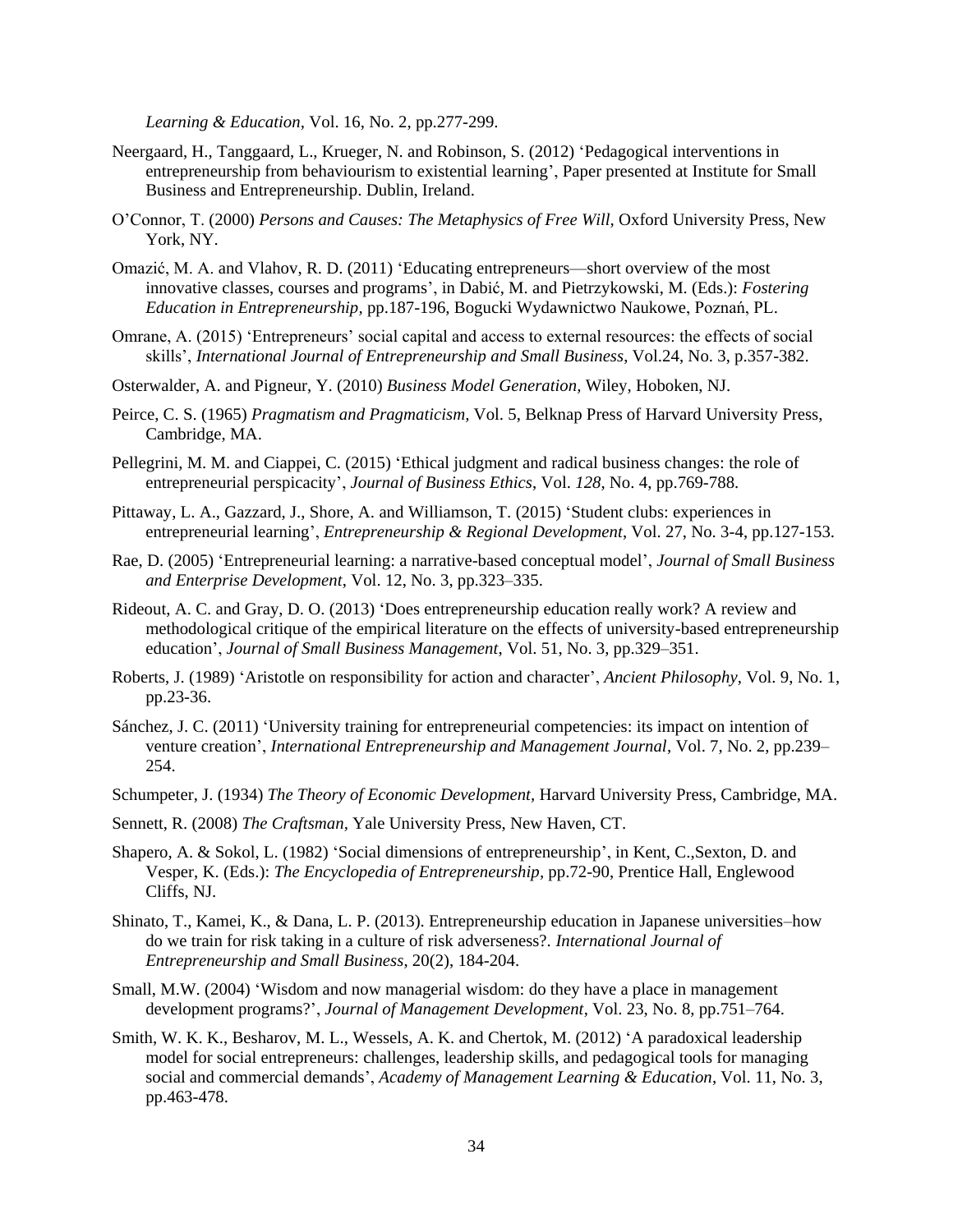Spencer, J. and Spencer, S.M. (1993) *Competence at Work,* Wiley, New York, NY.

- Squires, G. (2001) 'Management as a professional discipline', *Journal of Management Studies*, 38, No. 4, pp.473–487.
- Squires, G. (2003) 'Praxis: a dissenting note', *Journal of Curriculum Studies*, Vol. 35, No. 1, pp.1–7.
- Tan, S. S. and Ng, F. C. (2006) 'A problem-based learning approach to entrepreneurship education', *Education+Training*, Vol. 48, No. 6, pp.416-428.
- Thursby, M. C., Fuller, A. W. and Thursby, J. (2009) 'An integrated approach to educating professionals for careers in innovation', *Academy of Management Learning & Education,* Vol. 8, No. 3, pp.389- 405.
- Tounés, A., Lassas-Clerc, N. And Fayolle, A. (2014) ' Perceived entrepreneurial competences tested by business plan pedagogies', *International Journal of Entrepreneurship and Small Business*, Vol. 21, No. 4, pp.541-557.
- Vaida, I. C. (2009) 'A new Kantian solution to the third antinomy of pure reason and to the free will problem', *The Southern Journal of Philosophy*, Vol. 47, No. 4, pp.403–431.
- Vesper, K. H. and McMullan, W. E. (1988) 'Entrepreneurship: today courses, tomorrow degrees?', *Entrepreneurship Theory and Practice*, Vol. 13, No. 1, pp.7–13.
- Vesper, K. H., McMullan, W. E. and Ray, D. M. (1989) 'Entrepreneurship education: more than just an adjustment to management education', *International Small Business Journal*, Vol. 8, No. 1, pp.61- 65.
- Volanen, M.V. (2012) *Theoria, Praxis, Poiesis: Individualization as the Constitution of Sociality,* Jyväskylä University Press, Jyväskylä, FI.
- Vorley, T. and Williams N. (2016) 'Not just dialling it in', *Education+Training*, Vol. 58, No. 1, pp.45-60.
- Waddock, S. and Lozano, J. M. (2013) 'Developing more holistic management education: lessons learned from two programs', *Academy of Management Learning & Education*, Vol. 12, No. 2, pp.265-284.
- Watts, C. A. and Wray, K. (2012) 'Using toolkits to achieve STEM enterprise learning outcomes', *Education+Training*, Vol. 54, No. 4, pp.259-277.
- Winkler, C. (2014) 'Toward a dynamic understanding of entrepreneurship education research across the campus–social cognition and action research', *Entrepreneurship Research Journal*, Vol. 4, No. 1, pp.69-93.
- Wood, A. W. (2003) 'Kant and the problem of human nature', in Jacobs, B. and Kain, P. (Eds.): *Essays on Kant's Anthropology,* pp.38-59, Cambridge University Press, Cambridge, UK.
- Zhao, H. and Seibert, S. E. (2006) 'The big five personality dimensions and entrepreneurial status: a meta-analytical review', *Journal of Applied Psychology*, Vol. 91, No. 2, pp.259-271.
- Zhang, Y., Duysters, G. and Cloodt, M. (2014) 'The role of entrepreneurship education as a predictor of university students' entrepreneurial intention', *International Entrepreneurship and Management Journal*, Vol. 10, No. 3, pp.623-641.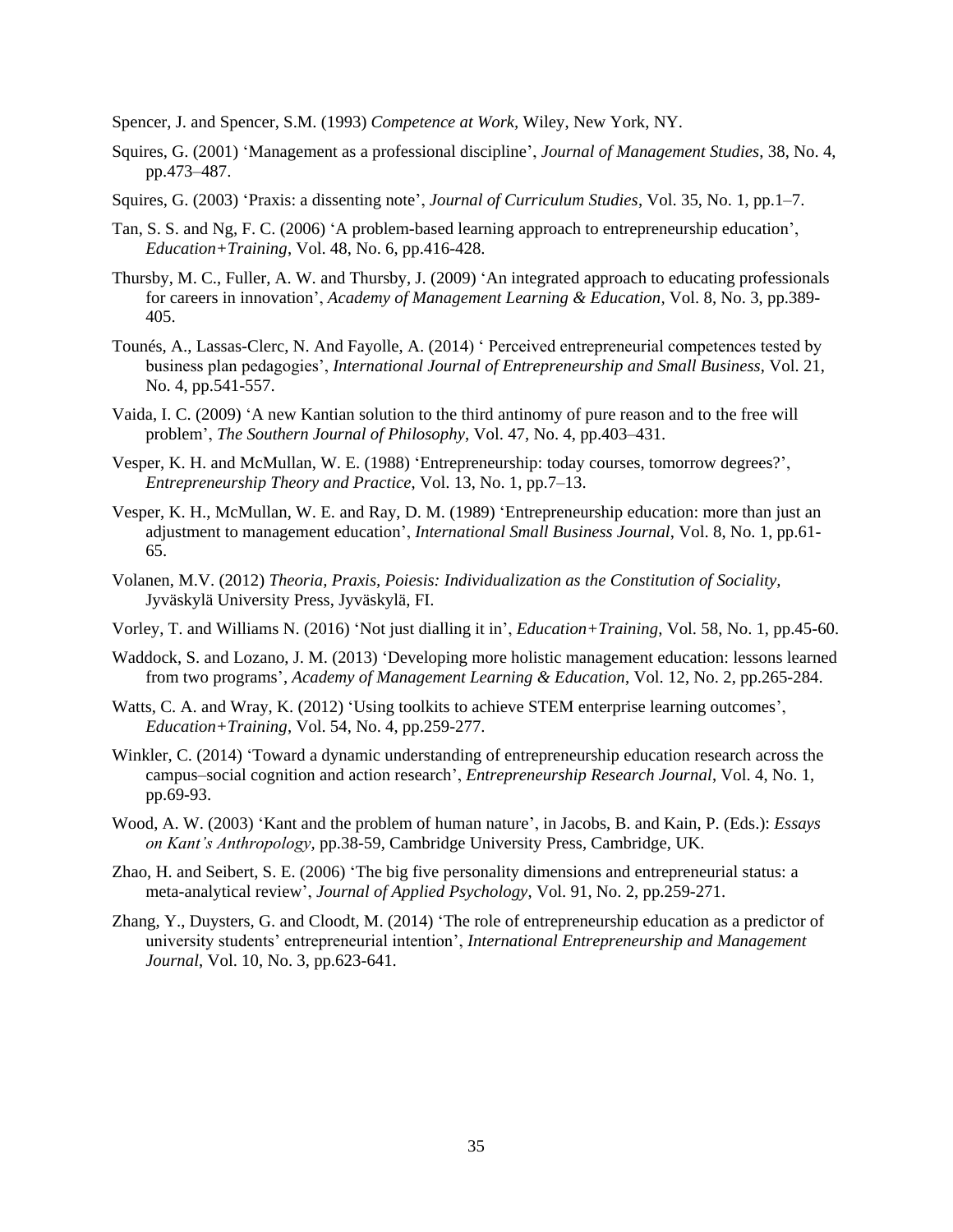**Table 1** Summary of philosophical concepts about acting

|                  | <b>GENERATE SENSE,</b><br>PREFERENCES, AND ACTIONS                                                                                                                                                                                                                                                                                          | <b>ORDER SENSE, PREFERENCES,</b><br><b>AND ACTIONS</b>                                                                                                                                                                                                                                                                                                                     |
|------------------|---------------------------------------------------------------------------------------------------------------------------------------------------------------------------------------------------------------------------------------------------------------------------------------------------------------------------------------------|----------------------------------------------------------------------------------------------------------------------------------------------------------------------------------------------------------------------------------------------------------------------------------------------------------------------------------------------------------------------------|
| Kant             | <b>Autos</b> is the desiring side of the self,<br>expressing the fundamental function of<br>the orientation.<br>Such function orients the existential<br>"journey" from a certain (known)<br>condition as experience from the past<br>and the present to a condition of<br>uncertainty as the unpredictable<br>circumstances of the future. | <i>Nomos</i> is the regulating side of the self,<br>expressing the fundamental function of<br>the ordering.<br>Such function regulates/orders the<br>existential "journey" from a certain<br>(known) condition as experience from the<br>past and the present to a condition of<br>uncertainty as the unpredictable<br>circumstances of the future.                        |
| <b>Aristotle</b> | <b>Praxis</b> is the profile of acting that<br>reflexes its results upon the self itself,<br>generating internal and personal sense<br>for the action.<br>This is the highest profile of acting<br>with the most dense of meanings, but<br>distant from the "actual action".                                                                | (Pragma)/Poïesis is a combined profile of<br>acting that transfers the effect of acting<br>from the agent to the external<br>environment ( <i>pragma</i> ) and then provokes<br>an actual change of status in such external<br>environment (poïesis).<br>This combined profile of acting is less<br>dense of meanings, but nearer to the<br>"actual action" (action-full). |
|                  | <i><b>INTERNALLY-ORIENTED AND</b></i><br><b>MEANING-FULL</b>                                                                                                                                                                                                                                                                                | EXTERNALLY-ORIENTED AND<br><b>ACTION-FULL</b>                                                                                                                                                                                                                                                                                                                              |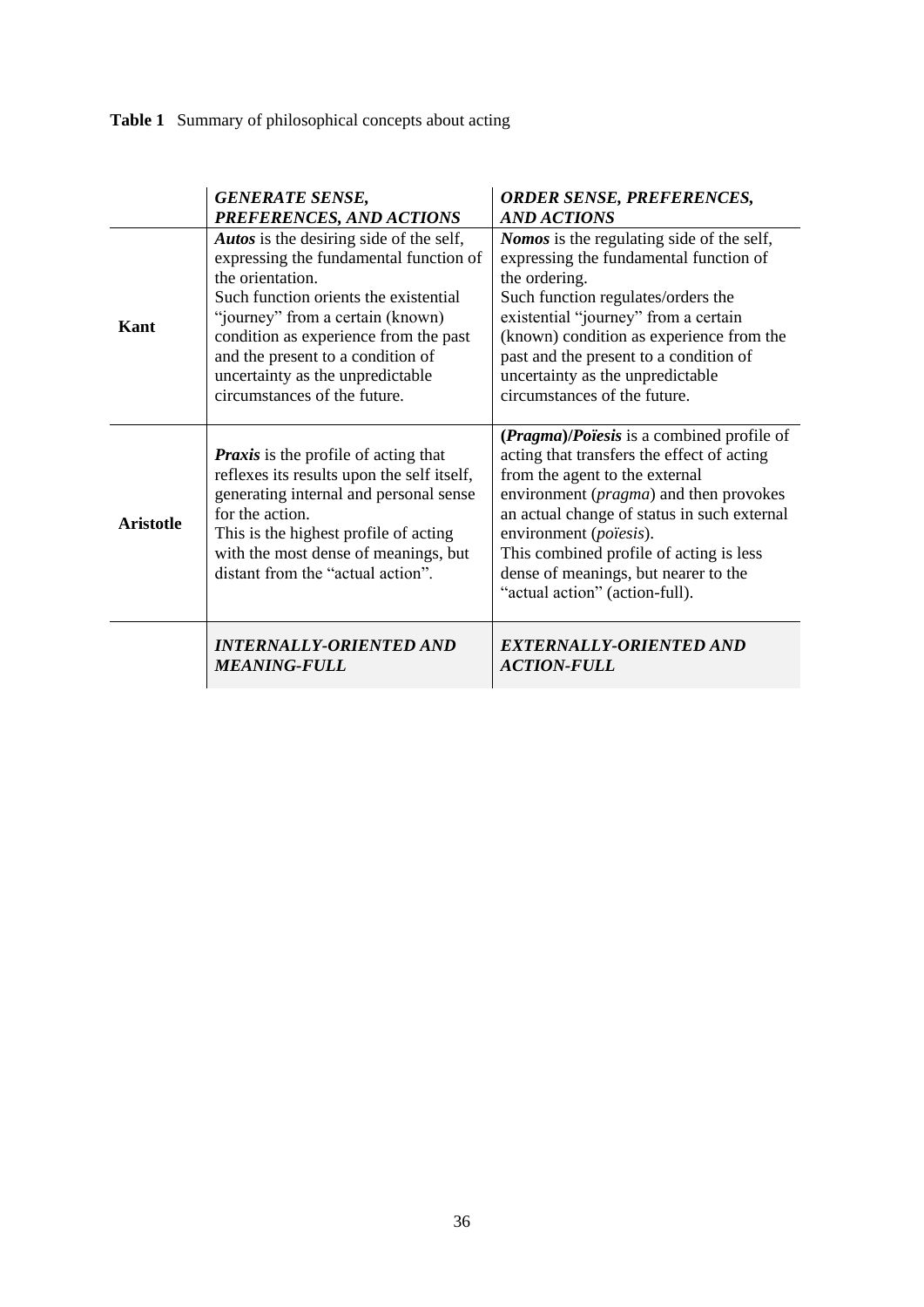# **Table 2** Mapping innovative pedagogies for entrepreneurship education

| Soft Core (Art) of Entrepreneurship Education Pedagogies                                                                                                                                                                                                                                                                                                                                                                                                                                                                                                                                                                                                                                                                                                                                                                                                                                                                                                                                                            |                                                                                                                                                                                                                                                                                                                                                                                                                                                                                                                                                                                                                                                                                                                                                                                                                                                                                                                                                                                                                                                                                                                                                                                                                                                                                                                                                                                                                                                                                                                                                                                                                                                                                                                                                                                                                                                                                                                                                                                                                                                                                                                                                                                                                                                                                                                       |  |
|---------------------------------------------------------------------------------------------------------------------------------------------------------------------------------------------------------------------------------------------------------------------------------------------------------------------------------------------------------------------------------------------------------------------------------------------------------------------------------------------------------------------------------------------------------------------------------------------------------------------------------------------------------------------------------------------------------------------------------------------------------------------------------------------------------------------------------------------------------------------------------------------------------------------------------------------------------------------------------------------------------------------|-----------------------------------------------------------------------------------------------------------------------------------------------------------------------------------------------------------------------------------------------------------------------------------------------------------------------------------------------------------------------------------------------------------------------------------------------------------------------------------------------------------------------------------------------------------------------------------------------------------------------------------------------------------------------------------------------------------------------------------------------------------------------------------------------------------------------------------------------------------------------------------------------------------------------------------------------------------------------------------------------------------------------------------------------------------------------------------------------------------------------------------------------------------------------------------------------------------------------------------------------------------------------------------------------------------------------------------------------------------------------------------------------------------------------------------------------------------------------------------------------------------------------------------------------------------------------------------------------------------------------------------------------------------------------------------------------------------------------------------------------------------------------------------------------------------------------------------------------------------------------------------------------------------------------------------------------------------------------------------------------------------------------------------------------------------------------------------------------------------------------------------------------------------------------------------------------------------------------------------------------------------------------------------------------------------------------|--|
| Common to the Soft core                                                                                                                                                                                                                                                                                                                                                                                                                                                                                                                                                                                                                                                                                                                                                                                                                                                                                                                                                                                             | Specific Educational Areas                                                                                                                                                                                                                                                                                                                                                                                                                                                                                                                                                                                                                                                                                                                                                                                                                                                                                                                                                                                                                                                                                                                                                                                                                                                                                                                                                                                                                                                                                                                                                                                                                                                                                                                                                                                                                                                                                                                                                                                                                                                                                                                                                                                                                                                                                            |  |
| • Student liaison and networking with entrepreneurs<br>and enterprises (Chang et al., 2014; Kuehn, 2008),<br>on e-platform (Watts and Wray, 2012)<br>• Students run a fundraising event or activity (Chang<br>et al., 2014)<br>• Reflective logs (Chang et al., 2014)<br>• Self-reflections on results and reflective learning<br>(Gondim and Mutti, 2011; Kirkwood et al., 2014)<br>• Unstructured search approach to creativity (Gudry<br>et al. 2014)<br>• Student-led research projects and inputs (Florin et<br>al., 2007; Kirkwood et al., 2014)<br>• Collaboration with start-up incubators and<br>entrepreneurship centres (Florin et al., 2007;<br>Gilbert, 2012).<br>• Trading activities, e.g., external exchanges (Jones<br>and Jones, 2011).<br>• Repertory grids for entrepreneurial network<br>analysis (Klapper, 2014)<br>• Student networking clubs and websites (Brink and<br>Madsen, 2015; Burrows and Wragge, 2013;<br>Omazić and Vlahov, 2011; Pittaway et al., 2015;<br>Watts and Wray, 2012) | Personal Attitudes: Openness, consciousness, need for achievement and autonomy,<br>tolerance for ambiguity, resilience, tenacity, perseverance, innovative propensity, vision.<br>• Appoint champions and mentors to present experiences (Burrows and Wragge, 2013)<br>• Affect and experiential learning (Gondim and Mutti, 2011)<br>• Promotion and reward of creative and original thinking in assignments and<br>extracurricular activities (Florin et al., 2007)<br>• Real entrepreneurial case studies (Boyd and Vozikis, 1994; Eriksson, 2003)<br>• Storytelling of epic entrepreneurial life experiences (Eriksson, 2003; Rae, 2005)<br>• Activities with prizes/rewards (Florin et al., 2007; Jones and Jones, 2011).<br>• Field trips, visits to entrepreneurial enterprises (Hood and Young, 1993; Hytti and<br>O'Gorman, 2004; Omazić and Vlahov, 2011)<br>• Research assistant in entrepreneurship studies (Omazić and Vlahov, 2011)<br>Meta-competencies: Creativity, leadership, ethical sensitivity, opportunity recognition<br>and evaluation ability, risk-bearing ability, social and interpersonal skills.<br>• Creativity and divergent thinking exercises (Burrows and Wragge, 2013; Muñoz et al.,<br>2011; Smith et al., 2012); SEEC training (securing, expanding, exposing, challenging),<br>e.g., creativity diaries, deliberate system search approach (DeTienne and Chandler,<br>2004); SCAMPER training (substitute, combine, adapt, magnify/modify, put to other<br>uses, eliminate, reverse/rearrange) (Michalko, 2006); Mind-mapping (Buzan and Buzan<br>1996); Idea grid evaluation method (Gudry et al., 2014)<br>• Create creative tools for future undergrad students (Burrows and Wragg, 2013)<br>• Presentations to panel of external judges (Chang et al., 2014; Florin et al., 2007)<br>• Positive feedback on students' entrepreneurial achievements (Florin et al. 2007).<br>• Imaginary case studies (Abaho et al., 2015)<br>• Unstructured planning (creation, evaluation, selection from set of alternatives)<br>(Armstrong, 2014)<br>• Setting entrepreneurial agendas to act (Collins et al., 2006).<br>• Business and multimedia simulation (Garalis and Strazdiene, 2007; Honig, 2004; Hytti<br>and O'Gorman, 2004; Vorley and Williams, 2016; Watts and Wray, 2012) |  |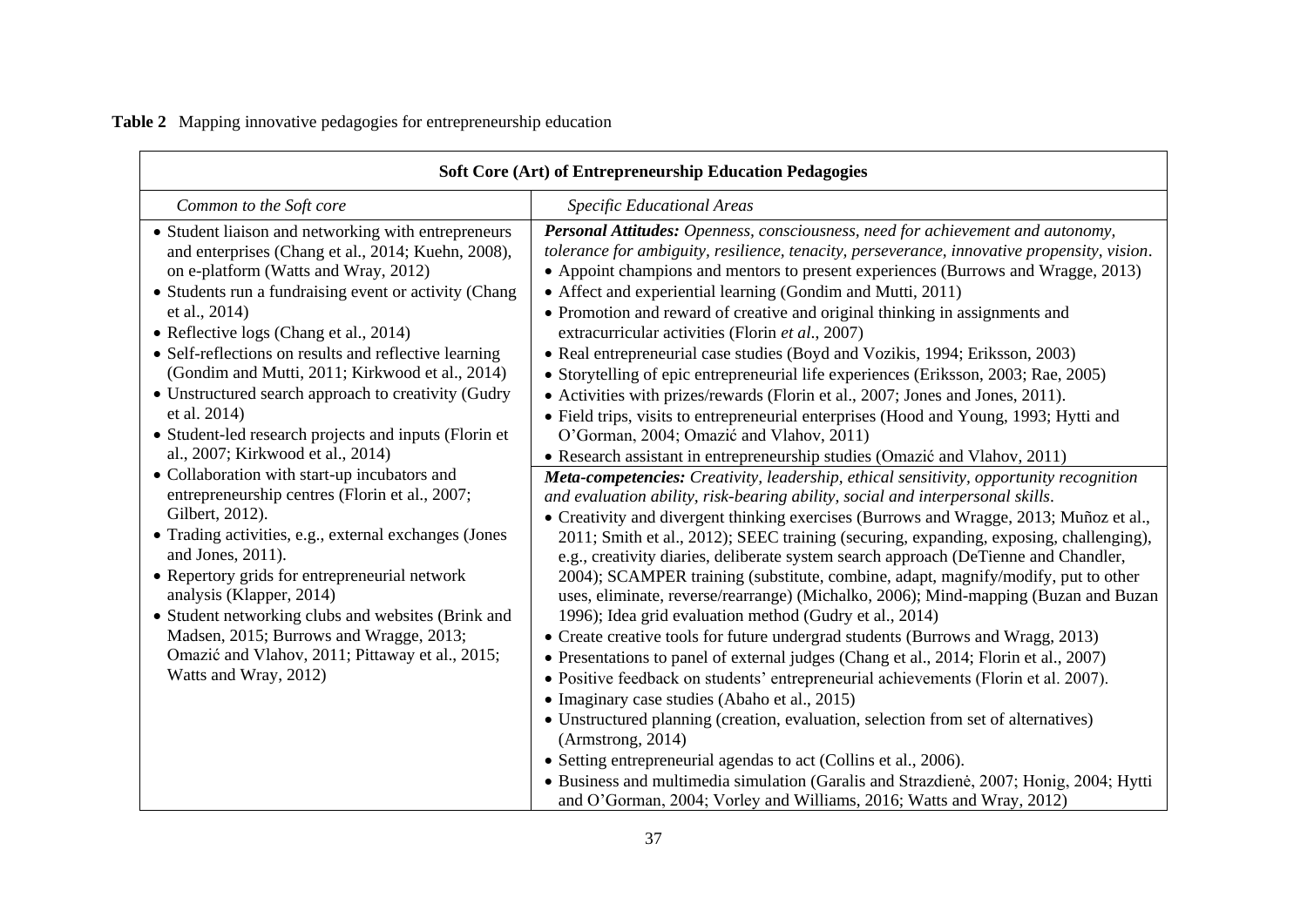# **Table 2** (continued)

| Hard Core (Science) of Entrepreneurship Education Pedagogies                                                                                                                                                                                                                                                                                                                                                                                                                                                                                                                                                                                                                                   |                                                                                                                                                                                                                                                                                                                                                                                                                                                                                                                                                                                                                                                                                                                                                                                                                                                                                                                                                                                                                                                                                     |  |
|------------------------------------------------------------------------------------------------------------------------------------------------------------------------------------------------------------------------------------------------------------------------------------------------------------------------------------------------------------------------------------------------------------------------------------------------------------------------------------------------------------------------------------------------------------------------------------------------------------------------------------------------------------------------------------------------|-------------------------------------------------------------------------------------------------------------------------------------------------------------------------------------------------------------------------------------------------------------------------------------------------------------------------------------------------------------------------------------------------------------------------------------------------------------------------------------------------------------------------------------------------------------------------------------------------------------------------------------------------------------------------------------------------------------------------------------------------------------------------------------------------------------------------------------------------------------------------------------------------------------------------------------------------------------------------------------------------------------------------------------------------------------------------------------|--|
| Common to the Hard Core                                                                                                                                                                                                                                                                                                                                                                                                                                                                                                                                                                                                                                                                        | Specific Educational Areas                                                                                                                                                                                                                                                                                                                                                                                                                                                                                                                                                                                                                                                                                                                                                                                                                                                                                                                                                                                                                                                          |  |
| Flexible and lean learning environment (Brink and<br>٠<br>Madsen, 2015; Harms, 2015)<br>Implement specific project/business during<br>program (Brink and Madsen, 2015; Galloway et<br>al., 2005; Hytti and O'Gorman, 2004)<br>Entrepreneurial events organisation/participation,<br>e.g., innovative start-up projects fair (Burrows and<br>Wragg, 2013)<br>Networking training support (De Faoite et al.,<br>2004)<br>Use rules of thumbs for explaining entrepreneurial<br>$\bullet$<br>theories and knowledge (Gielnik et al., 2015)<br>Work-based learning (innovation centre,<br>$\bullet$<br>incubators or start-ups) (Gilbert, 2012; Hytti and<br>O'Gorman, 2004; Thursby et al., 2009) | <b>Strategizing:</b> Leveraging resources, business planning/modelling, network building,<br>strategic thinking, risk management and mitigation, market orientation.<br>Implement CANVAS Business Model (Osterwalder and Pigneur, 2010)<br>• Co-learning with nascent entrepreneurs (Collins et al., 2006)<br>Business initiative design (Brink and Madsen, 2015; Chang et al., 2014;<br>Dominguinhos and Carvalho, 2009; De Faoite et al., 2004; Muñoz et al., 2011; Tan<br>and Ng, 2006; Tounés et al., 2014)<br><b>Organizing:</b> Financial, accounting, and legal knowledge/skills, production and<br>prototyping knowledge, marketing skills, human resource management, guerrilla skills,<br>networking skills.<br>Focus on learning in actual organisations (Brink and Madsen, 2015)<br>Finance support/consultation (De Faoite et al., 2004)<br>Training about basic support, e.g., financial funds and logistics facilities for start-up<br>(Dominguinhos and Carvalho, 2009)<br>Internships (Dobratz et al., 2015; Hytti and O'Gorman, 2004; Omazić and Vlahov,<br>2011) |  |
| <b>Pedagogies Common Across Educational Areas</b><br>$\rightarrow$ $\rightarrow$<br>$\mathbf{1}$ $\mathbf{0}$ $\mathbf{1}$ $\mathbf{0}$ $\mathbf{0}$ $\mathbf{0}$ $\mathbf{0}$ $\mathbf{0}$ $\mathbf{0}$ $\mathbf{0}$ $\mathbf{0}$ $\mathbf{0}$ $\mathbf{0}$ $\mathbf{0}$ $\mathbf{0}$ $\mathbf{0}$ $\mathbf{0}$ $\mathbf{0}$ $\mathbf{0}$ $\mathbf{0}$ $\mathbf{0}$ $\mathbf{0}$ $\mathbf{0}$ $\mathbf{0}$ $\mathbf{$<br>$\sim$ $\sim$ $\sim$                                                                                                                                                                                                                                                 |                                                                                                                                                                                                                                                                                                                                                                                                                                                                                                                                                                                                                                                                                                                                                                                                                                                                                                                                                                                                                                                                                     |  |

- Project development with real-life entrepreneurs and financiers (Chang and Rieple, 2013; Chang et al., 2014; Collins et al., 2006; Dominguinhos and Carvalho, 2009; Gilbert, 2012; Hytti and O'Gorman, 2004; Smith et al., 2012)
- Real project based learning (Muñoz et al., 2011; Tan and Ng, 2006)
- Action and action regulatory training, e.g., goal intentions, action planning, self-efficacy, action knowledge (Gielnik et al., 2015)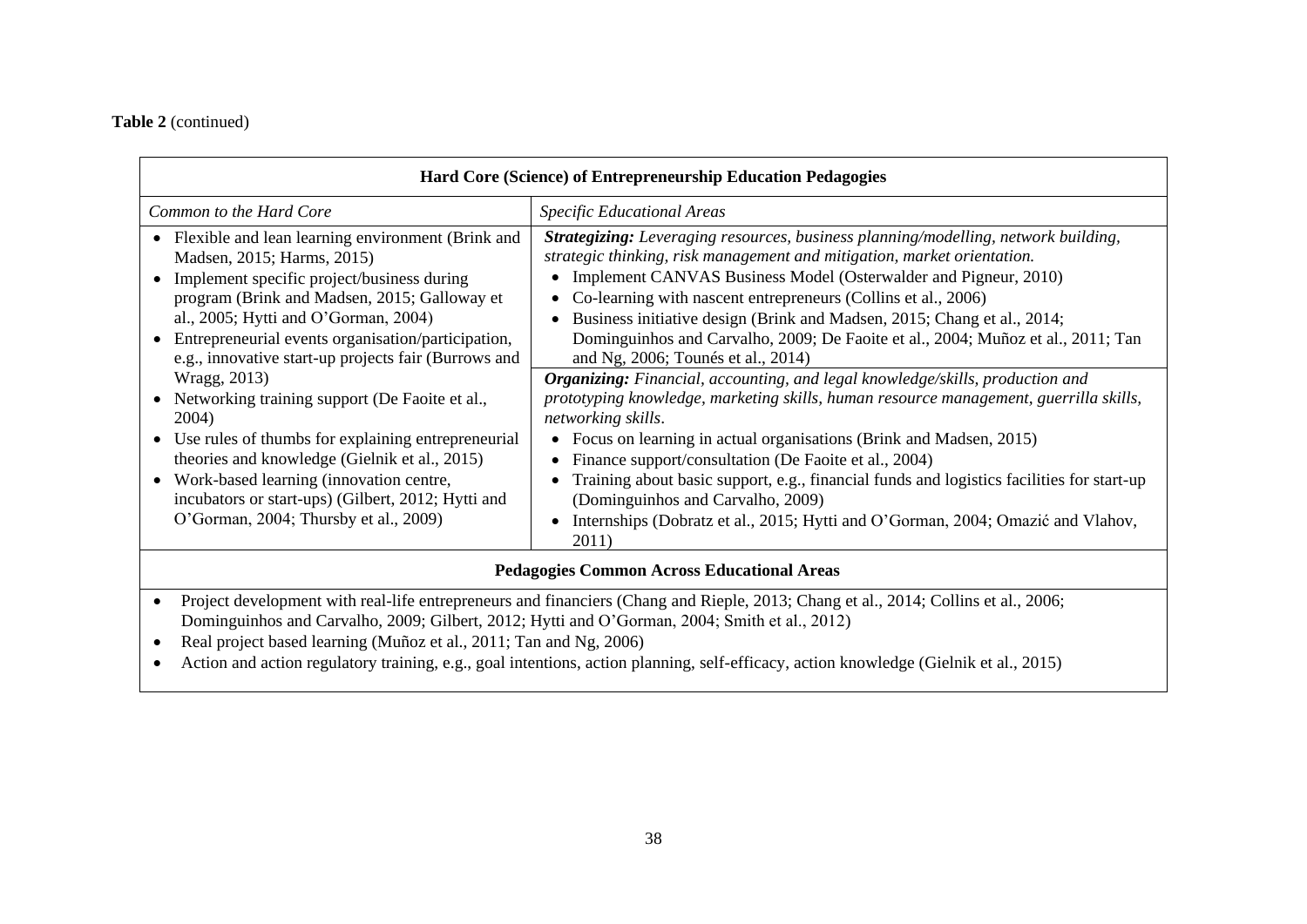



Dimensions of the Agent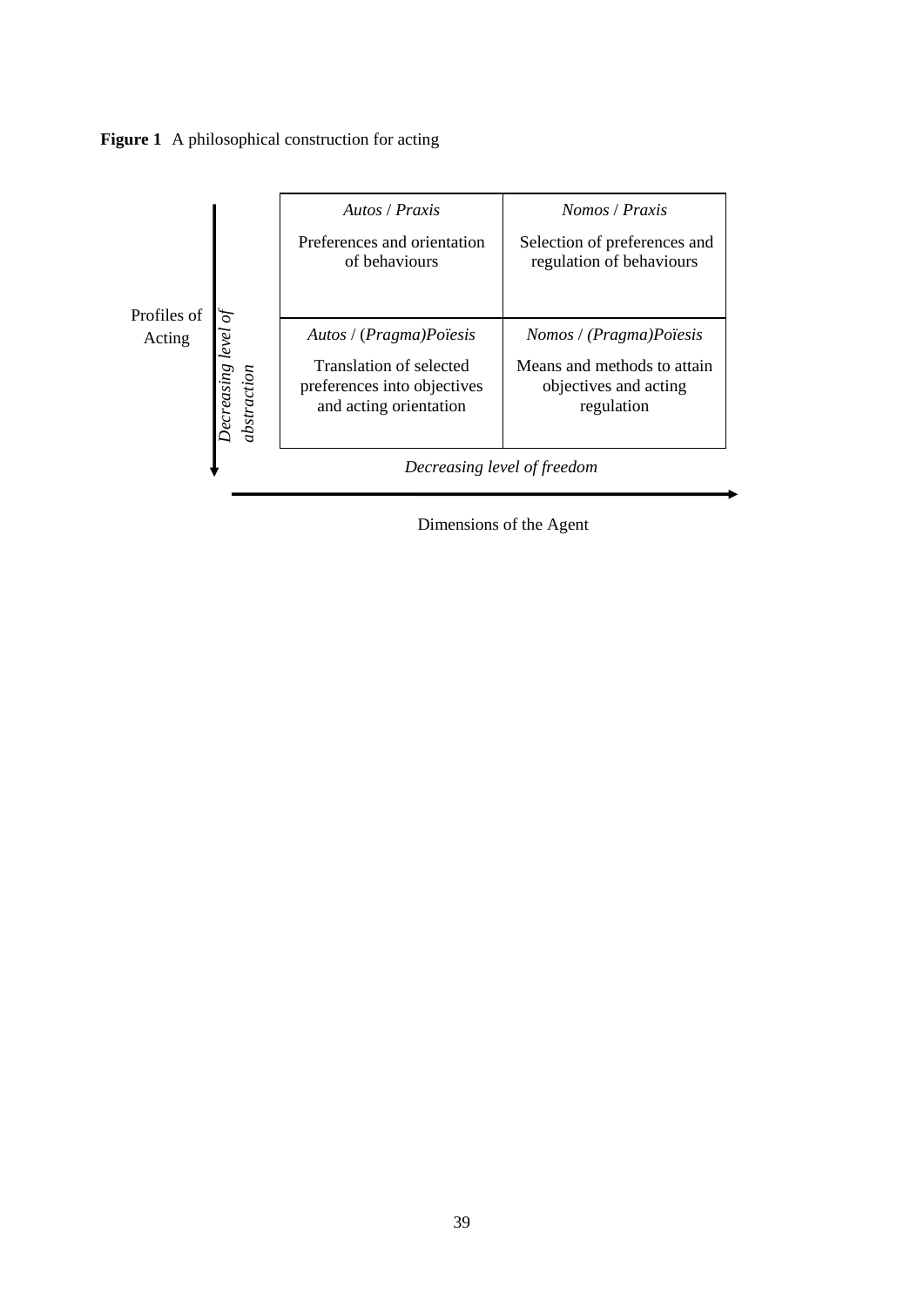**Figure 2** Entrepreneurial potential model <sup>a</sup>



<sup>a</sup> Adapted from Krueger and Brazeal (1994, pp.95). **Bold font** indicates concepts in our model.